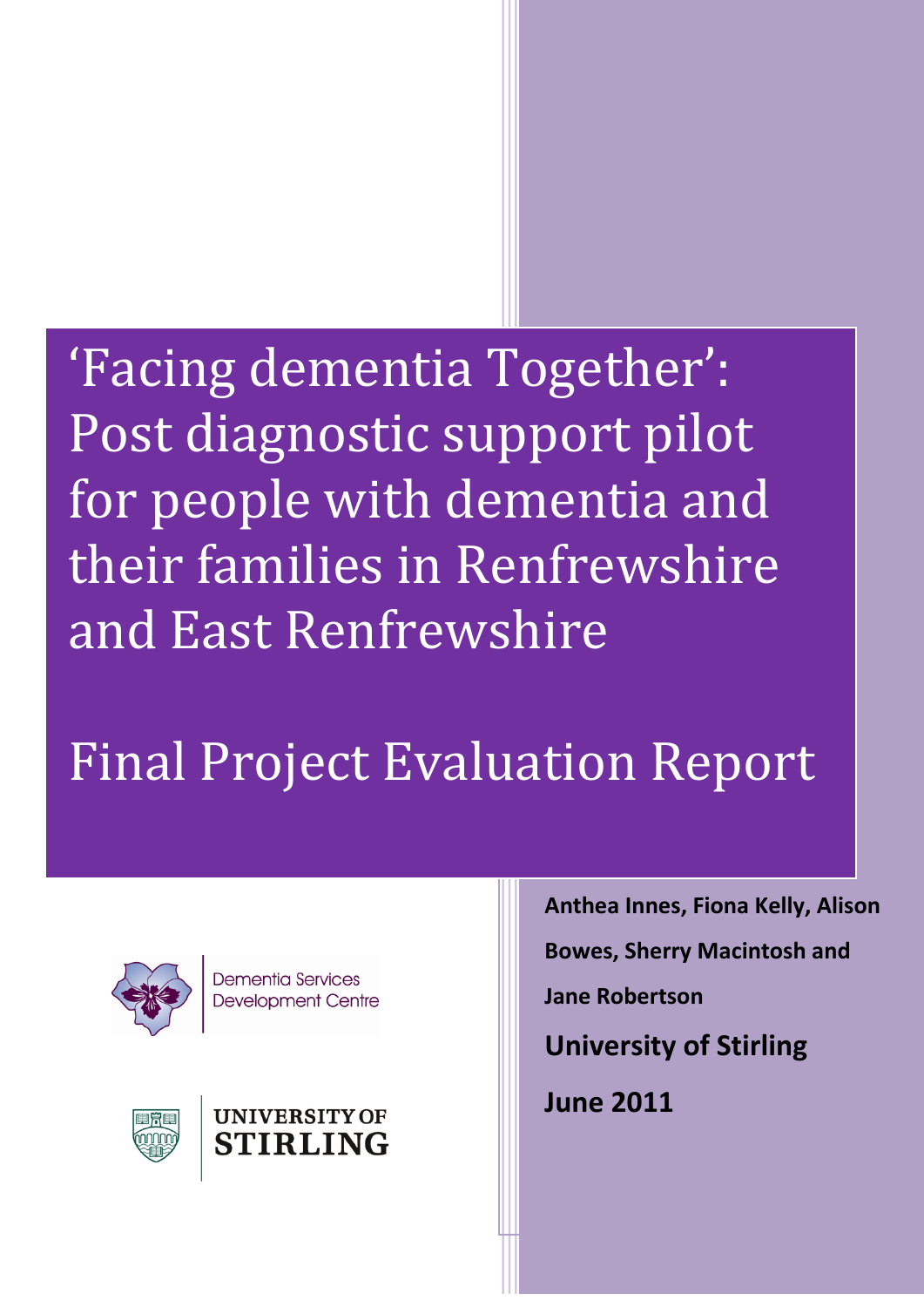#### **Acknowledgements:**

We extend our sincere thanks to those with dementia and their family members who took the time to speak to us about their experiences of dementia.

We would also like to thank all staff members, including the Alzheimer Scotland project workers, who gave generously of their time to participate in this pilot research study.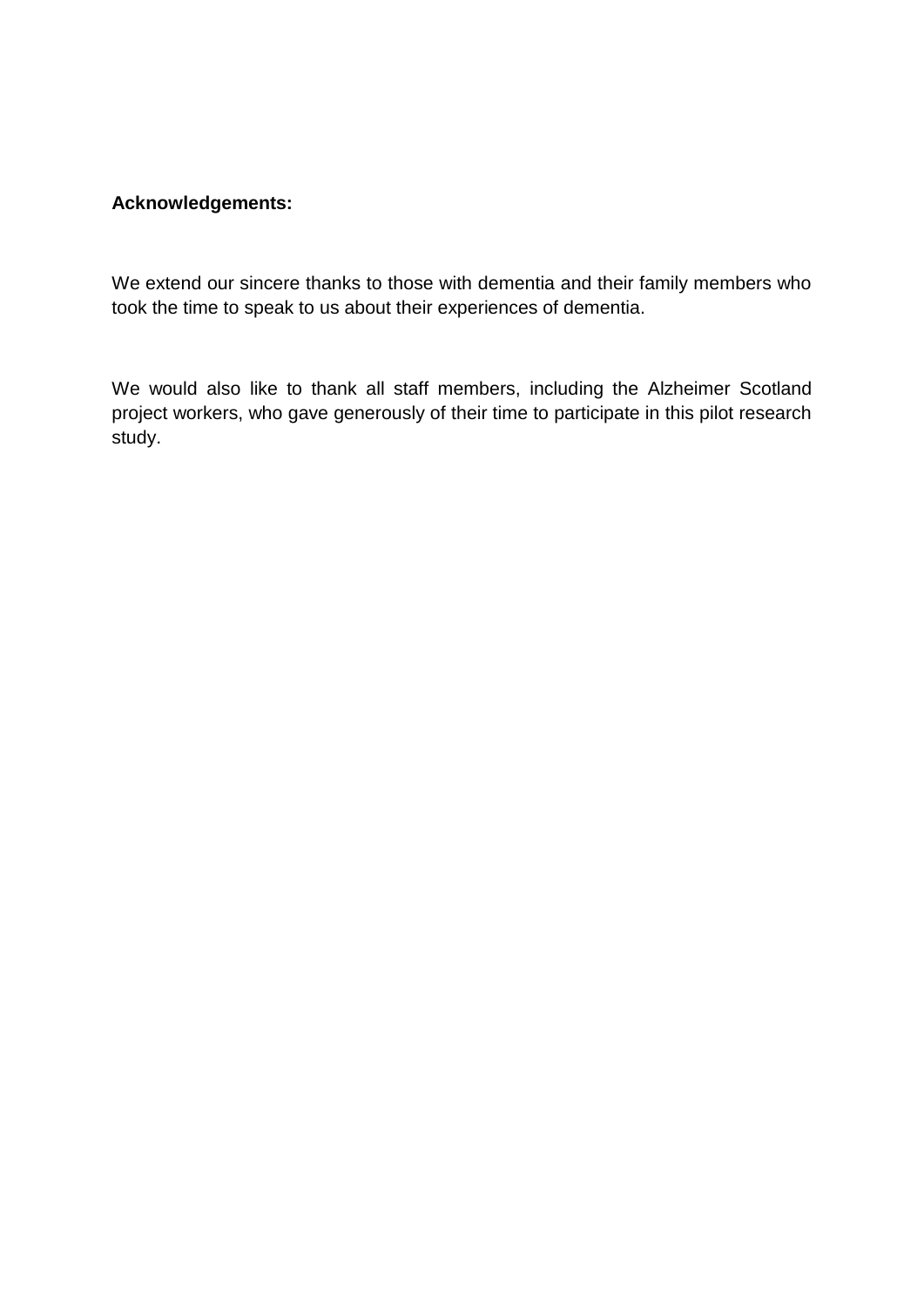## **CONTENTS**

| 3.1 Findings from interviews and questionnaires with people with dementia and    |  |
|----------------------------------------------------------------------------------|--|
| 3.2 Findings from interviews with professionals working in Renfrewshire and East |  |
| 4. CONCLUDING DISCUSSION AND RECOMMENDATIONS  44                                 |  |
|                                                                                  |  |
|                                                                                  |  |
|                                                                                  |  |
|                                                                                  |  |
| Appendix 1: About the Facing Dementia Together post diagnostic support           |  |
|                                                                                  |  |
|                                                                                  |  |
| Appendix 4: Interview topic guide for intervention group Time 156                |  |
| Appendix 5: Interview topic guide for intervention group Time 258                |  |
|                                                                                  |  |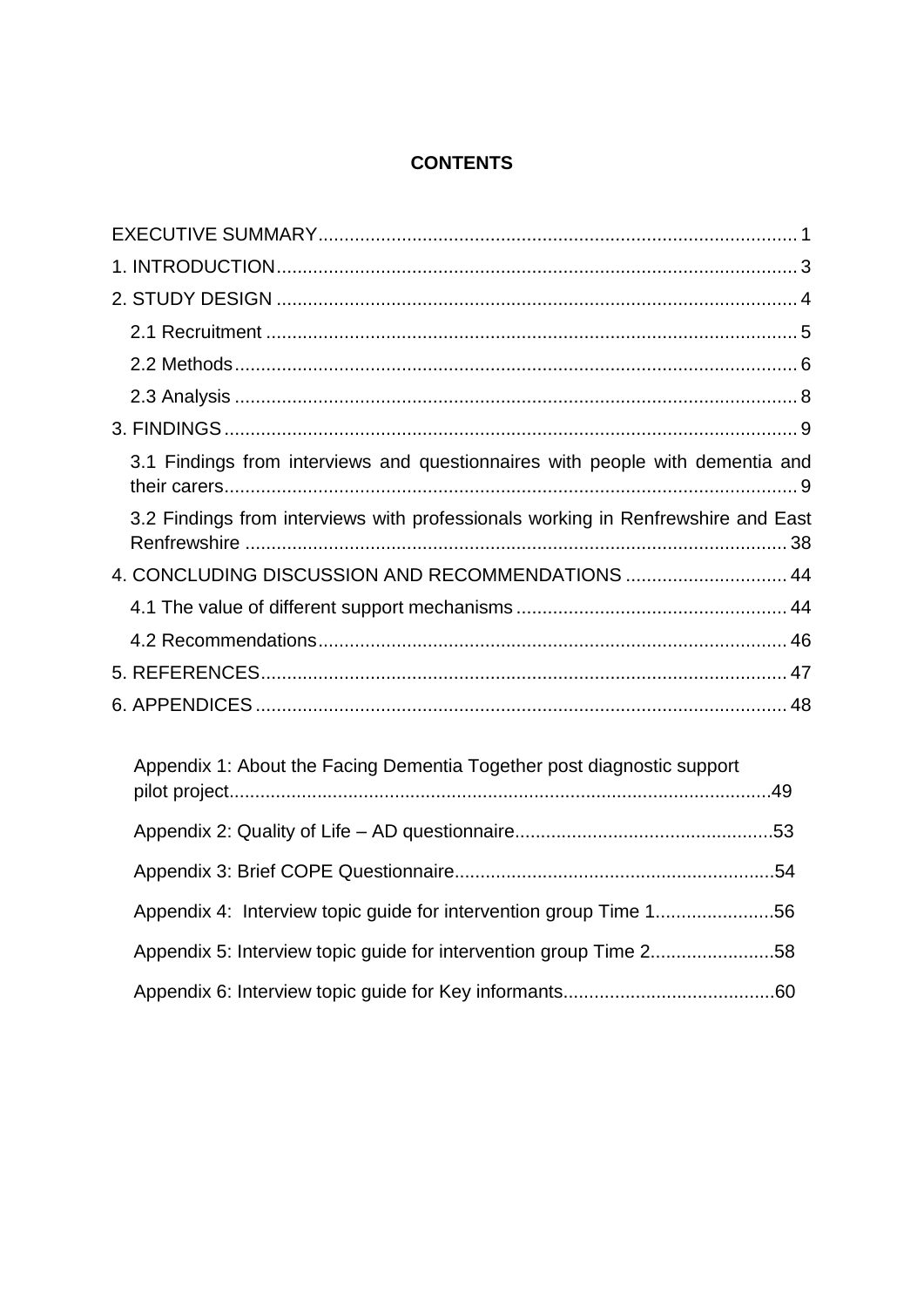# **LIST OF TABLES**

| <b>Table/Figure Number</b>                                                                           | Page           |
|------------------------------------------------------------------------------------------------------|----------------|
| Table 1: People with dementia: gender                                                                | 5              |
| Table 2: People with dementia: age range                                                             | 6              |
| Table 3: Carer gender                                                                                | 6              |
| Table 4: Carer relationship to person with dementia                                                  | 6              |
| Table 5: Stakeholder roles                                                                           | $\overline{7}$ |
| Table 6: Comparison of ratings over time for QoL-AD items                                            | 9              |
| Table 7: Comparison of ratings over time for COPE items considered as<br>less helpful ways of coping | 17             |
| Table 8: Comparison of ratings over time for COPE items considered as<br>helpful ways of coping      | 22             |
| Table 9: Key informants' views of the evaluated intervention                                         | 41             |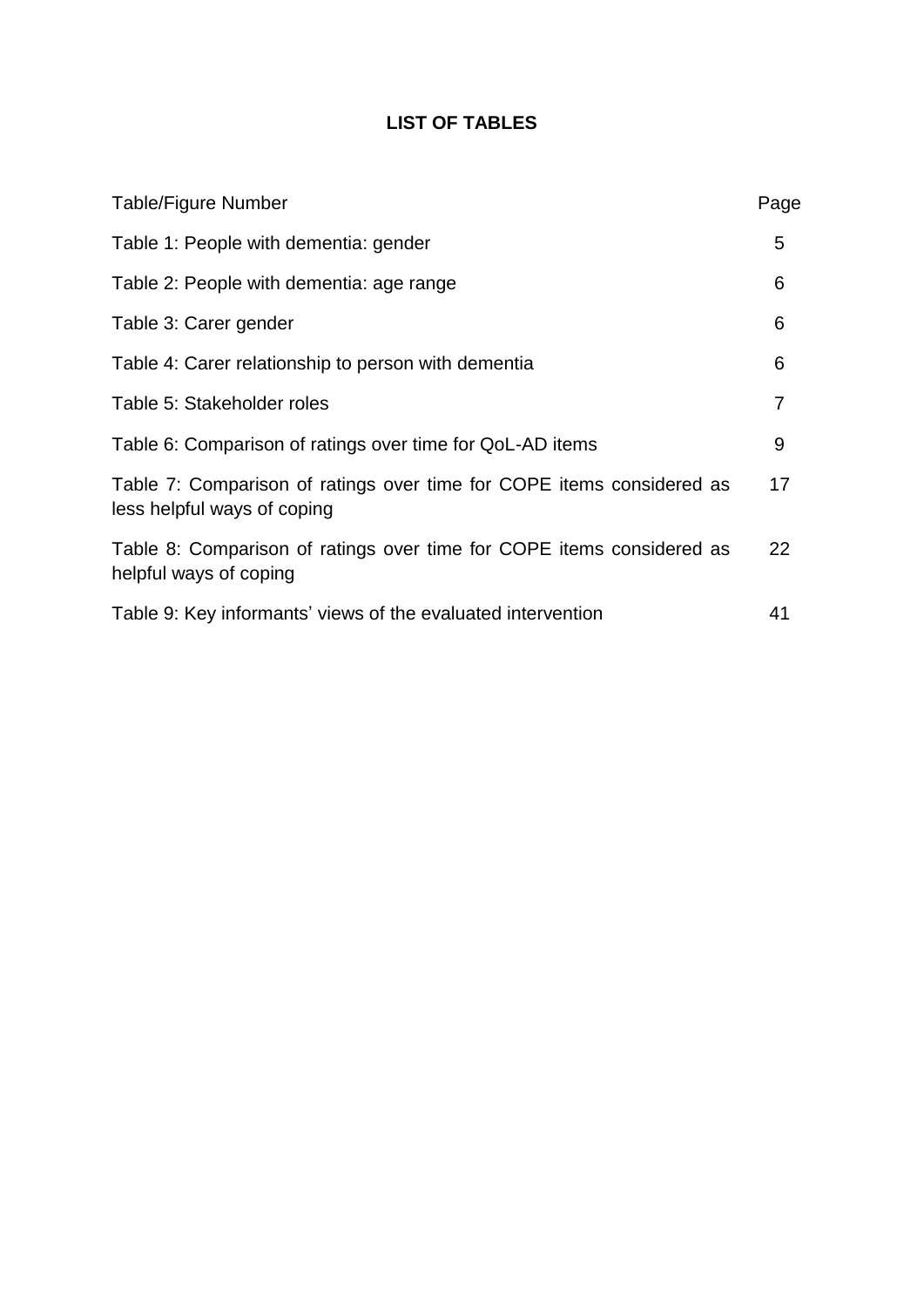# <span id="page-4-0"></span>**EXECUTIVE SUMMARY**

This document reports on the evaluation, conducted between January 2010 and April 2011, of a post diagnostic support project for people with dementia and their family carers living in Renfrewshire and East Renfrewshire. Ethical approval was obtained for the evaluation. A comparative design was adopted whereby fourteen people with dementia and twelve carers were interviewed and completed structured questionnaires at two points in time. In addition twenty-two local professionals and frontline workers were interviewed at the beginning and towards the end of the evaluation period to identify their views of post-diagnostic support in the area. Data were analysed quantitatively and qualitatively to allow for comparison in reported experiences over time.

The key findings are:

- 1. Participants who received interventions and support from the project found the service useful, particularly in enabling them to maintain social contact, engage in meaningful activities and to have an active presence in their communities.
- 2. The project has been less successful in encouraging carers and people with dementia to plan for the future and in promoting advance care planning.
- 3. There was a general positive trend in changes in the reported quality of life of individual people with dementia and ability to cope from individual carers, however there was no common pattern reflecting the diverse, individualised and fluctuating experience of living with dementia and caring for a person with dementia.
- 4. There is a lack of whole hearted engagement from local authority and health workers with the project, demonstrated in lower than anticipated referral rates during the early stages of the project.

#### **Recommendations for professionals:**

- More engagement from local health workers and professionals is required if  $\bullet$ the project is to have long term success. This suggests that close working with or mainstreaming of specialist post-diagnostic support within existing services is vital for the success of a service.
- Recognising that decisions on difficult topics (advance care planning) will take time and allowing people to arrive at a position in their own time is important, and that the presence of a specialist support service does not compensate for wider inter-disciplinary support.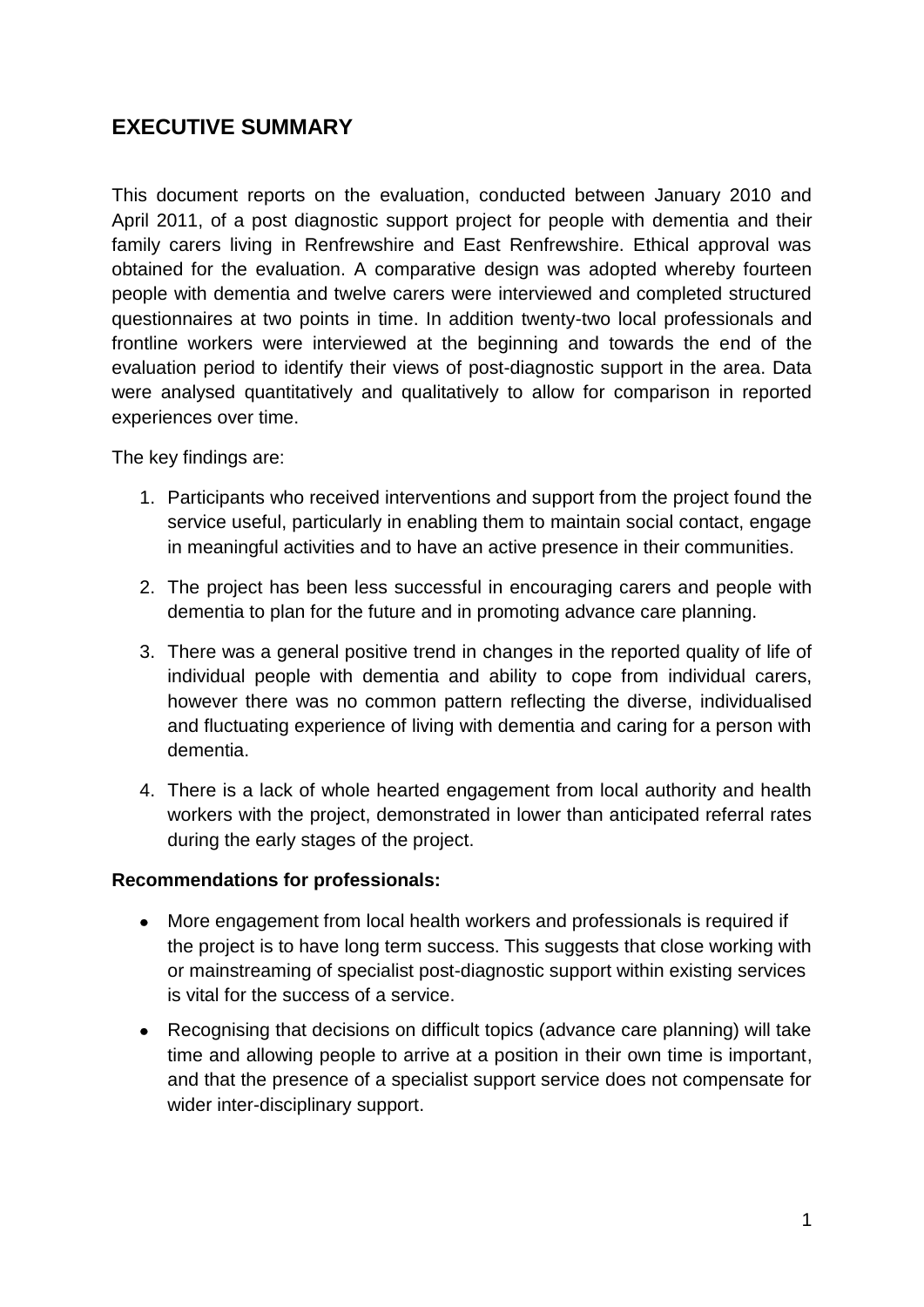#### **Recommendations for the project:**

- Review referral criteria and referral systems to access the project to ensure they are compatible with existing diagnostic processes.
- General project outreach activities to promote the project open to all those with dementia without professional referral may widen the project reach.
- Develop the service to continue to extend beyond functional ability, assessment or medication compliance or monitoring and to promote and prioritise the inclusion of peer support, and support for maintaining social networks and activities.
- Increase activities that enable social networking amongst people with dementia.
- Review the timing of activities to increase participation and widen access.
- Vary the style of presentation of activities e.g. 1-1 and different sizes of groups for group work.
- Allow for flexibility in the level of support offered to meet different and varying needs of people with dementia and their carers at particular times.
- The long term success of community based services requires that support be provided over an extended period to allow people to access information and support, including with planning ahead, as they become ready to do so and in the context of an established and trusted relationship.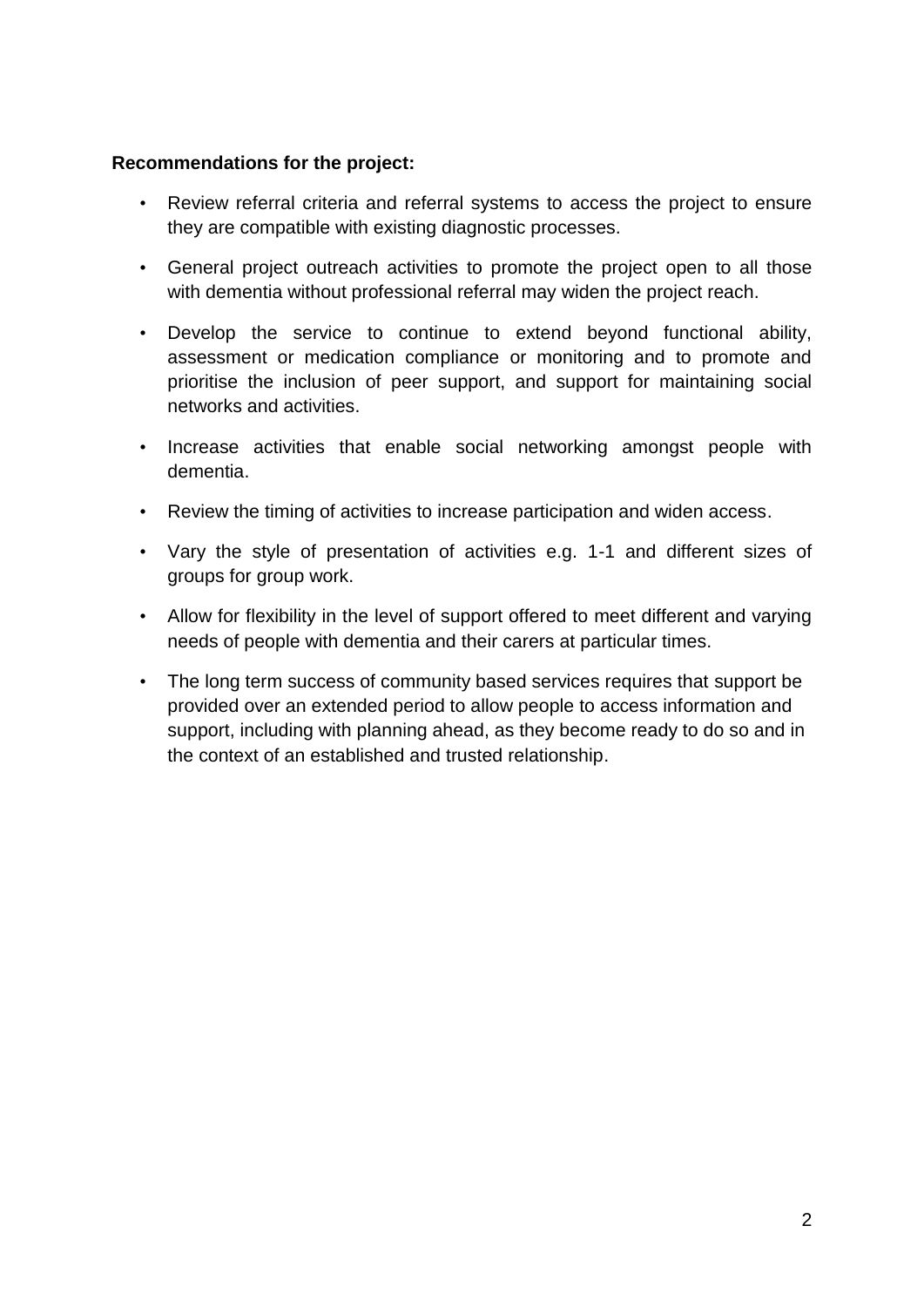# <span id="page-6-0"></span>**1. INTRODUCTION**

In support of government policies aimed at improving dementia care, Alzheimer Scotland and the Dementia Services Development Centre (DSDC), University of Stirling were funded by the Scottish Government to conduct post-diagnostic service development work. Three projects took place, in Lothian and Shetland, where work led by DSDC focused on organisational change and in Renfrewshire and East Renfrewshire, where Alzheimer Scotland introduced a two-year post-diagnostic support service<sup>1</sup> (Appendix 1) for people with dementia and their carers. This report presents the evaluation of the Renfrewshire and East Renfrewshire project. The project was staffed with one full-time Post-Diagnostic Practice Manager and one fulltime Post-Diagnostic Project Worker and it ran from February 2009 until June 2011.

The aims of the post-diagnostic project were:

- To provide information, advice, signposting, emotional and practical support to help the person newly diagnosed with a dementia and their families/supporters to understand and come to terms with living with dementia.
- To assist people with dementia and their families/supporters to put in place financial and legal arrangements to maximise their control over future decisions made on their behalf (e.g. powers of attorney, advance statements).
- To support people to maintain the important relationships in their lives and remain involved in their communities, continuing to enjoy social and recreational activities.
- To facilitate more detailed advanced planning using person centred planning tools.

As the project evolved, opportunities for peer support were developed including informal drop-in cafes and a series of weekly workshops delivered over six consecutive weeks for people with dementia and family members. Sessions included information sessions and separate peer support groups for people with dementia and family members.

Whilst many service providers take the view that such a service can enhance people's living with dementia, there is little real evidence available on which to draw clear conclusions. Thus, this evaluation of the pilot project provided a particular opportunity to explore the difference (or lack of difference) that post diagnostic support of the type described may make to people's quality of life in the medium term.

<sup>1</sup>  $1$  The report from Alzheimer Scotland about the pilot intervention provides full details about the project evaluated.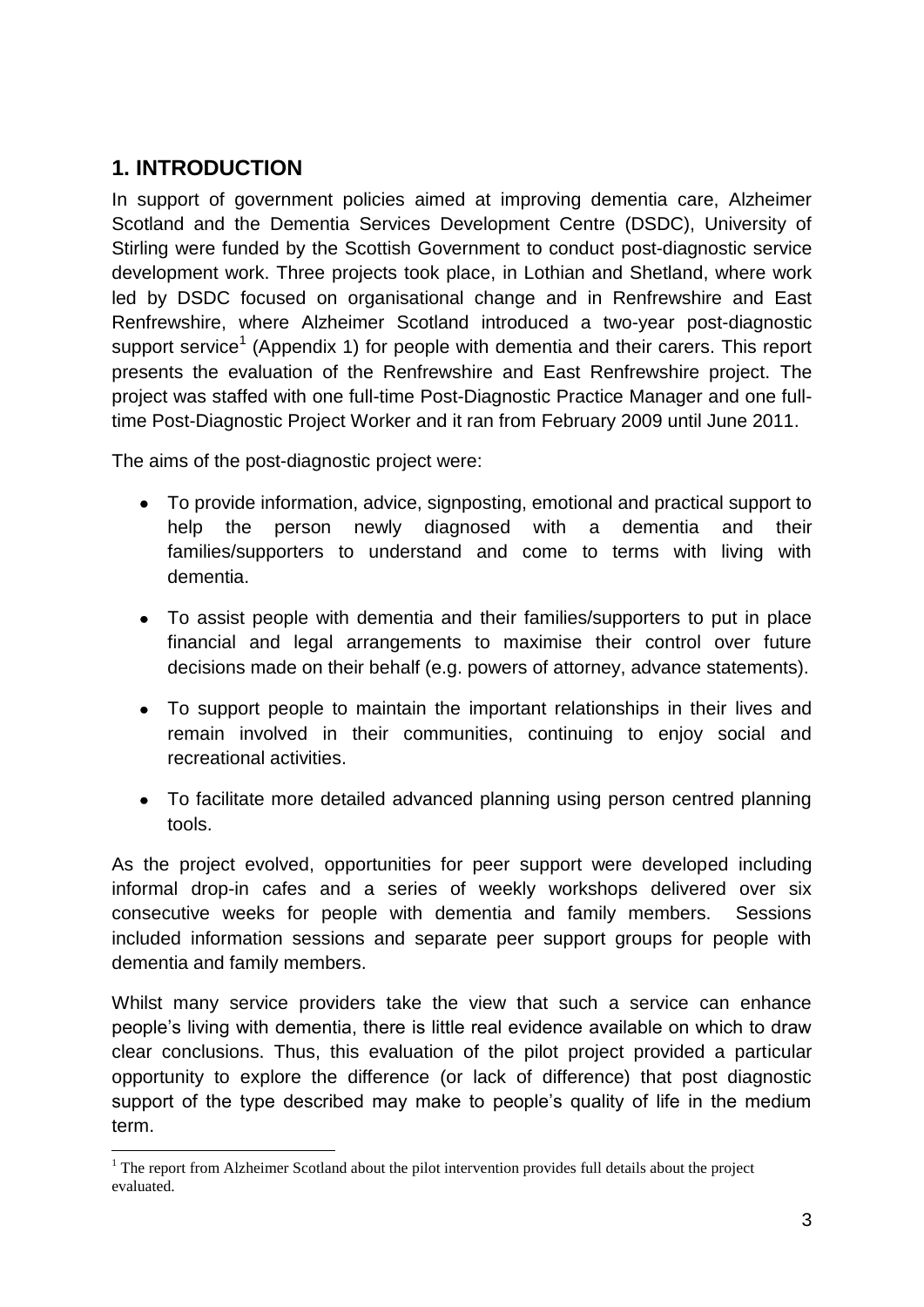The evaluation set out to examine two dimensions: first the experiences of people with dementia and their carers, and second the views of professionals and front line care workers. The following questions guided our data collection and analysis:

1. People with dementia and their carers

- What difference, if any, does the post diagnostic support service make to quality of life for people with dementia and their carers?
- What difference, if any, does the post diagnostic support service make to service access and service use for people with dementia and their carers?
- What difference, if any, does the post diagnostic support service make to independence and choice for people with dementia and their carers?
- How successfully has the intervention realised its specific intended outcomes for people with dementia and their carers?

2. Professionals and frontline care workers

- What difference, if any, does the post diagnostic support service make for professionals and frontline carers who work with people with dementia and their carers?
- How successfully has the intervention realised its specific intended outcomes for local authority and health staff?

# <span id="page-7-0"></span>**2. STUDY DESIGN**

A comparative design was adopted with an intervention group including people newly diagnosed with dementia and their carers who received the post diagnostic support provided through the 'Facing Dementia Together' pilot project whose experiences were compared at two points in time. It was our intention to recruit a comparator group consisting of people newly diagnosed with dementia and their carers who received the usual support in the same area. The aim of the comparative design was to ascertain whether there was any difference in experience from the group who received the intervention from the pilot project and those who received usual support offered to them post-diagnosis.

The evaluation did not follow the planned design (intervention and comparator groups) due to difficulties in recruiting to the comparator group. Recruiting from those using the post diagnostic support project was also more difficult than anticipated due to lower numbers of referrals to the project than anticipated during the recruitment period. However our minimum target sample size was achieved.

The evaluation also included interviews with local professionals and frontline workers (called ‗key informants') who worked in the dementia field in this area and who were in a position to reflect on their perspectives on the impact of the intervention.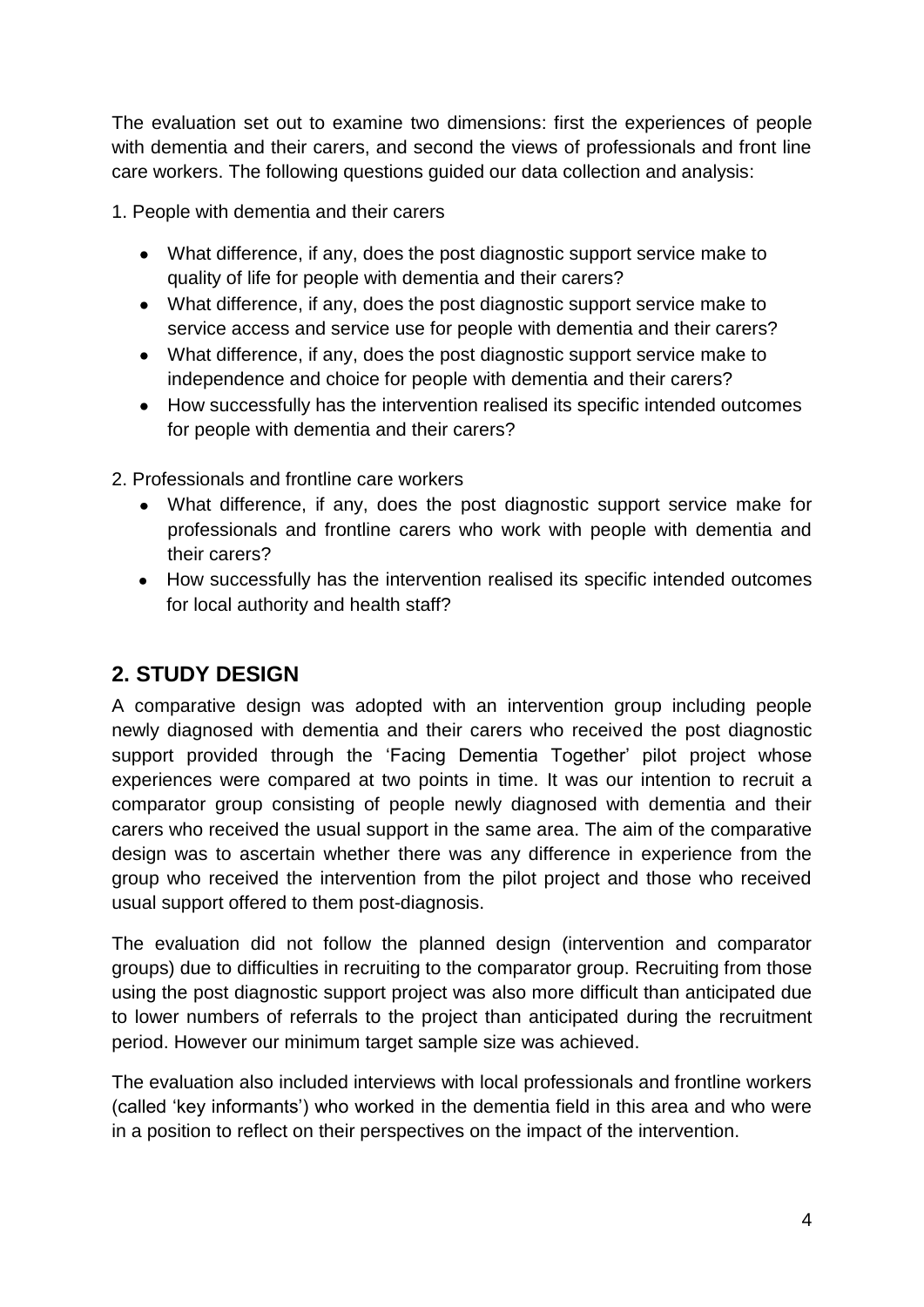Ethics approval was obtained from a Local Research Ethics Committee (LREC). All participants had capacity to give informed consent.

## <span id="page-8-0"></span>**2.1 Recruitment**

Key informants  $\bullet$ 

Twenty two key informants were recruited from three clinics providing diagnosis and post-diagnostic support to people newly diagnosed with dementia and their family members. They were recruited by invitation from the researchers via the managers of the clinics. Key informants included memory clinic managers, consultant psychiatrists, care home managers, social workers, lawyers, community psychiatric nurses, allied health professionals, post-diagnostic support project workers and a representative from a carers' organisation.

• People with dementia and their family members

Fourteen people with dementia from the intervention group were recruited, along with thirteen carers. Two participants with dementia had no family members and were happy to be interviewed on their own. One participant with dementia was interviewed along with her two daughters. All participants with dementia completed the existing structured QoL-AD questionnaire (Logsdon et al., 2002) (see Appendix 2) and all carers completed the structured questionnaire known as COPE (Carver, 1997) (see Appendix 3). Completing standardised structured questionnaires at two time periods provides the potential for objective comparison of the two time periods.

Changes in our sample at time period 2 were:

- One person with dementia had died (her family member was interviewed at this time).
- One person with dementia withdrew from the evaluation due to cognitive decline, but was maintaining her involvement with the project.
- One person withdrew from the project but not the evaluation and both he and his family member were interviewed at this time.

The characteristics of participants are presented in Tables 1-3 below.

| <b>Gender</b> | <b>Number</b> | <b>Percentage</b> |
|---------------|---------------|-------------------|
| Male          | 8             | 57                |
| <b>Female</b> | ิค            | 43                |
| Total         | 14            | 100               |

## **Table 1: People with dementia: gender**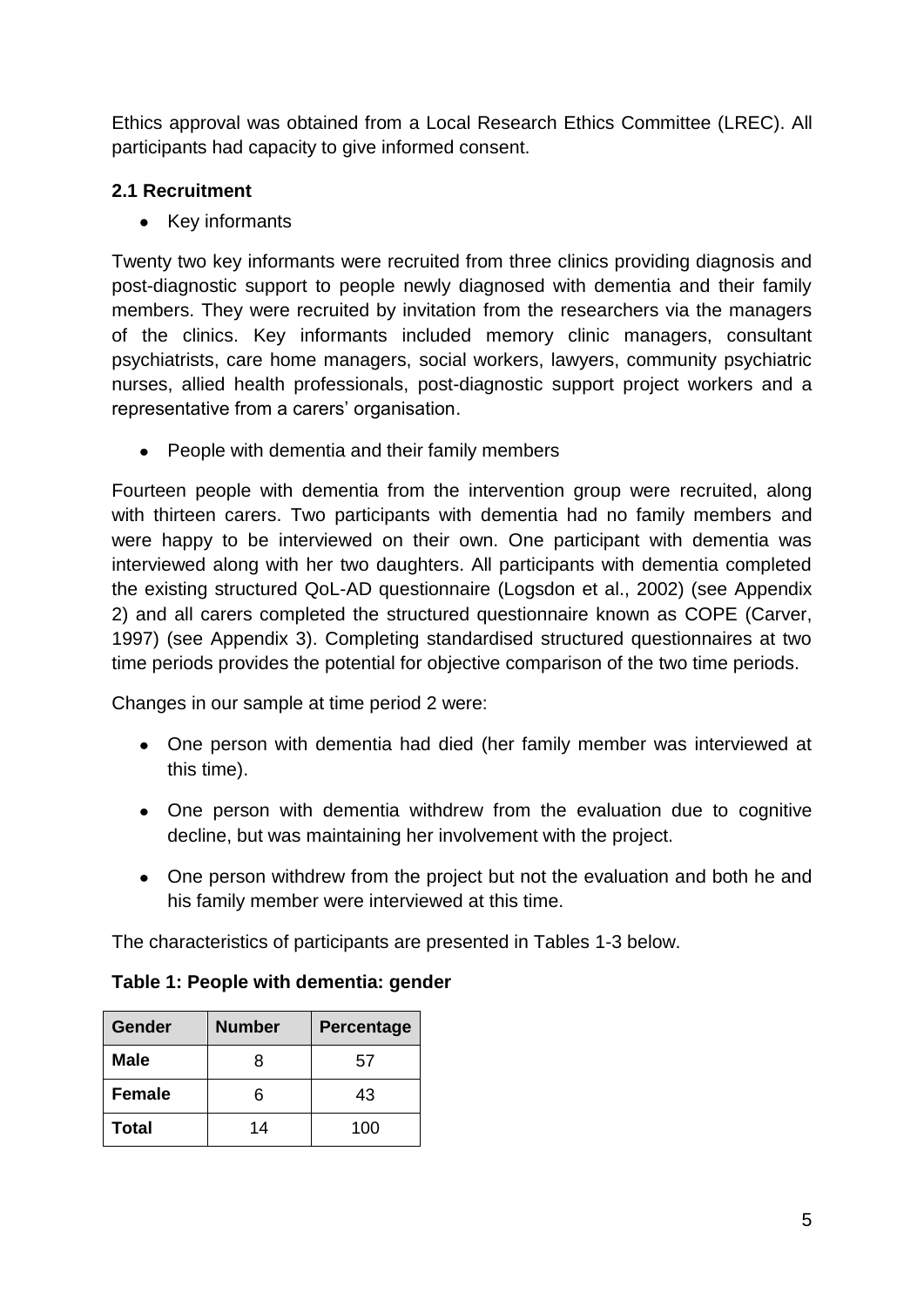#### **Table 2: People with dementia: age range**

| Min. Age | Max. Age | Mean Age. |
|----------|----------|-----------|
| 52       | 83       |           |

#### **Table 3: Carer: gender**

| <b>Gender</b> | <b>Number</b> | Percentage |
|---------------|---------------|------------|
| <b>Male</b>   | 8             | 57         |
| <b>Female</b> | հ             | 43         |
| Total         | 14            | 100        |

A variety of care relationships were included as can be seen in Table 4.

| <b>Relationship</b> | <b>Number</b> | <b>Percentage</b> |
|---------------------|---------------|-------------------|
| <b>Husband</b>      | 2             | 17                |
| <b>Wife</b>         |               | 58                |
| <b>Daughter</b>     | З             | 25                |
| <b>Total</b>        | 12            | 100               |

## <span id="page-9-0"></span>**2.2 Methods**

1. People with dementia and their carers

Participants from the intervention group were interviewed shortly after diagnosis using a semi structured interview schedule to ascertain their views about the diagnosis, their current service use, and their expectations and plans for the future (the interview topic guides can be referred to in Appendix 4). In addition, they completed the QoL-AD (Logsdon et al., 2002), a standardised research instrument that has been validated for assessing the perceived psycho-social quality of life for people with dementia. We selected this instrument because it has been used in recent European research (EuroCode) on quality of life for people with dementia and represents a widely respected assessment tool applicable in community settings. For carers of people with dementia, we selected the standard Brief COPE (Carver, 1997), which provides indicators of how carers were dealing with potentially difficult or stressful situations and events. The COPE was selected because it is short and easy to complete and administer and gives an overview of respondents' coping strategies. In this way we collected both qualitative and quantitative data about the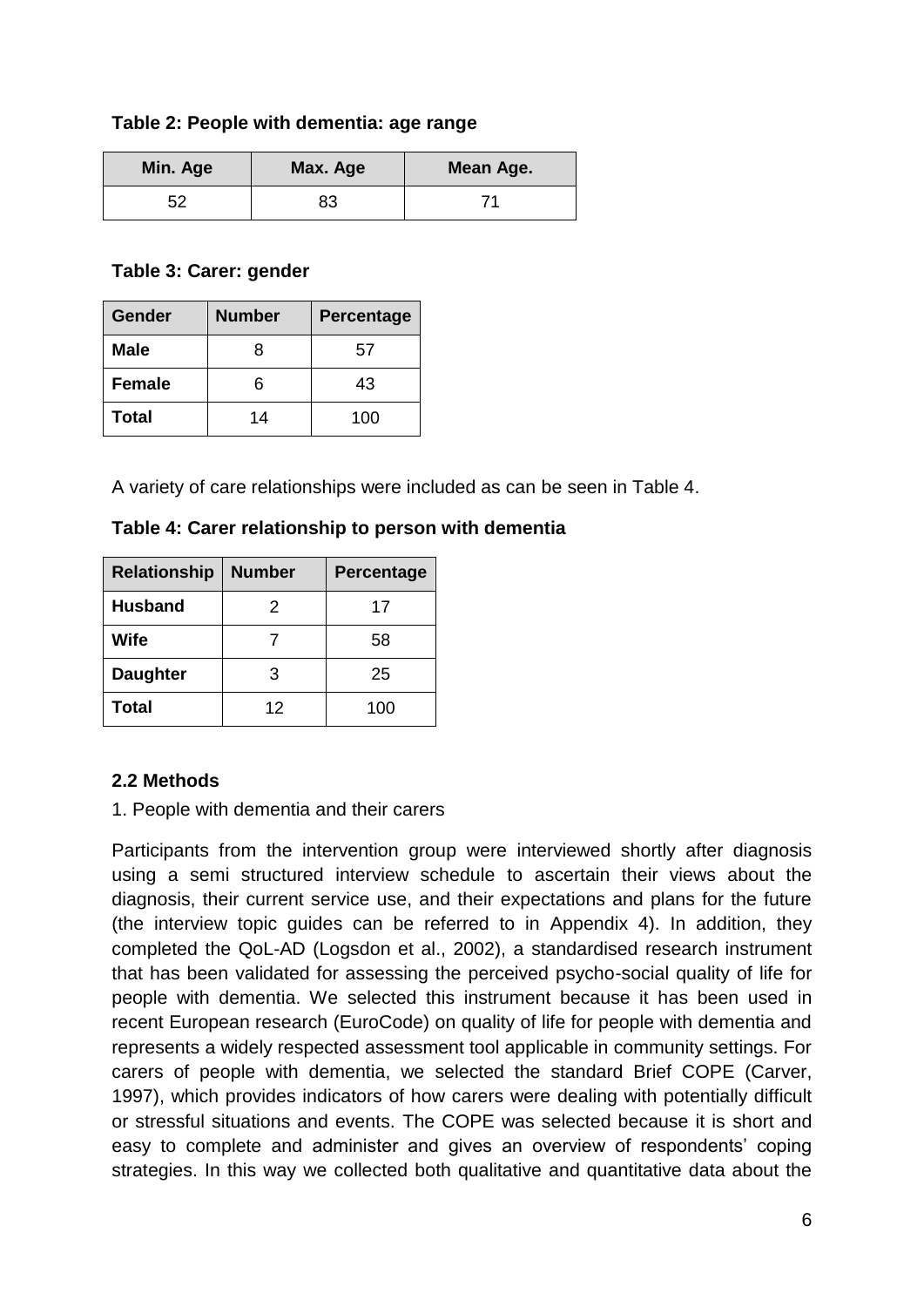position for the carer and for the person with dementia shortly after diagnosis. We had planned to interview people with dementia and carers separately, to allow for the free and confidential expression of views. However, all but one dyad were interviewed together at their request.

Follow-up interviews were conducted around six months later, and used the same structured research instruments (QoL-AD and COPE – Appendices 1 and 2). A modified version of the interview topic guide (Appendix 5) was used, developed following initial analysis of T1 interview data. In this way we gathered comparative data at each time period.

Initial interviews with participants with dementia and family members were carried out from April –September 2010 and second interviews were carried out from October 2010 – March 2011. While the intention was to have a six month gap between interviews, circumstances such as adverse weather conditions, participant illness or participants' travels abroad meant some interviews ran just over the six months. Interviews with Key Informants were carried out between March – July 2010 and second interviews were carried out from November – December 2010.

The intention had been to recruit a comparator group of people with dementia and their carers who were not using the project. However after extensive attempts to recruit via memory clinics and stakeholders interviewed for the project only one dyad was recruited. This was insufficient for a comparative design, therefore data from this care dyad is not included in the presentation of findings. With the participants' consent, all interviews were audio recorded and fully transcribed to facilitate analysis.

## 2. Key informants

Key informants (22) were interviewed about their role, current practice and their views and experiences of the post-diagnostic support intervention and of the nonintervention services provided in the area (see Appendix 6 for topic guide). As the intervention progressed, we interviewed each stakeholder a second time to examine any changes in their views about the intervention, but also their overview of the impact of the intervention for staff in their workplace. An overview of the work roles of stakeholders is presented in Table 5 below.

| <b>Roles</b>                                      | Numbers (n=22) |
|---------------------------------------------------|----------------|
| <b>Consultant Psychiatrist</b>                    |                |
| <b>Community Psychiatric Nurse/Practice Nurse</b> | 5              |
| <b>Practice Manager</b>                           |                |

## **Table 5: Stakeholder roles**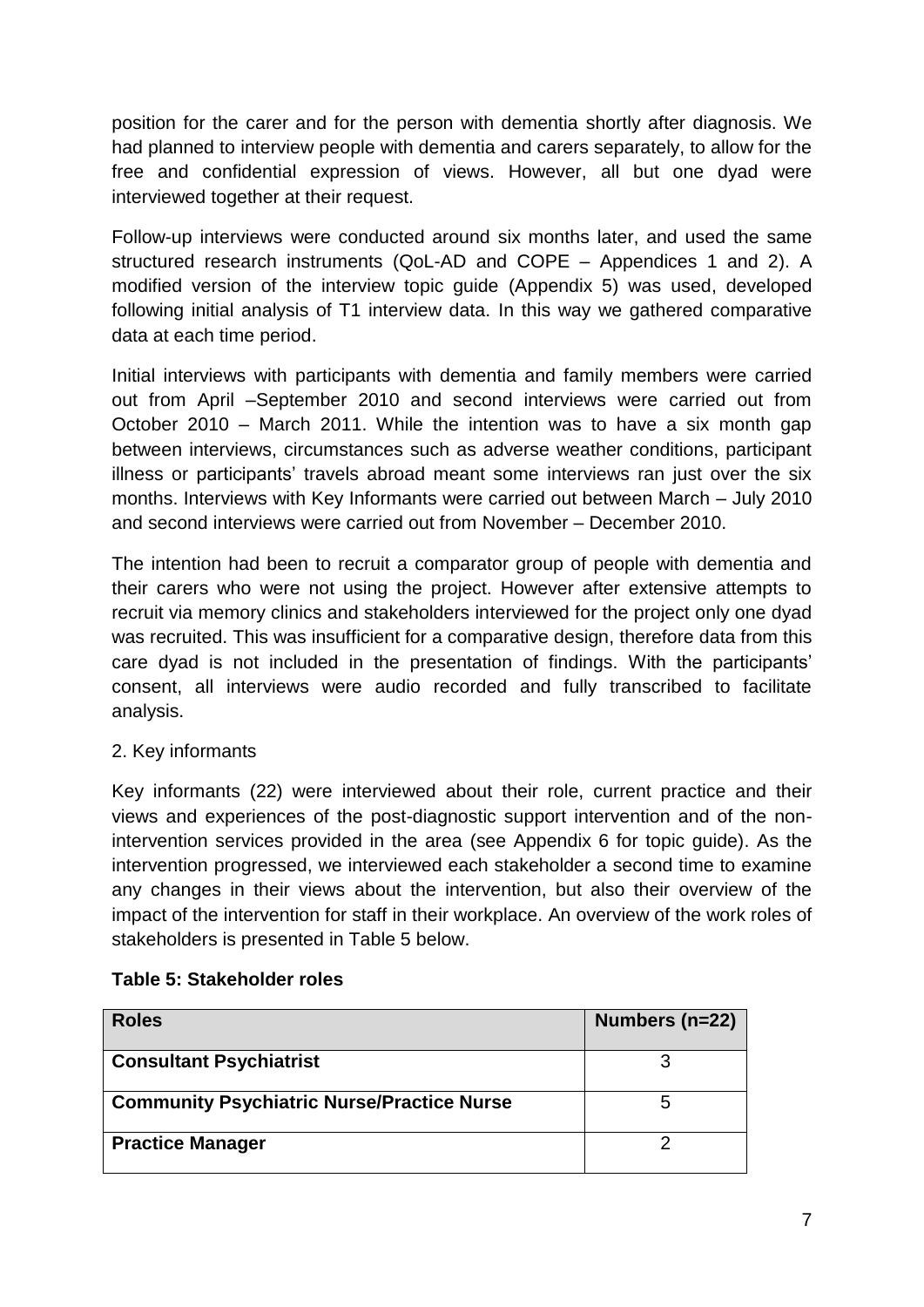| Social Worker/Care Worker                                           | 2 |
|---------------------------------------------------------------------|---|
| <b>Lawyer/Mental Health Officer</b>                                 | 3 |
| <b>Care Home Manager/Carers' Support</b>                            | 2 |
| Occupational Therapist/Physiotherapist/Home Care<br><b>Provider</b> | 3 |
| <b>Project Workers</b>                                              |   |

## <span id="page-11-0"></span>**2.3 Analysis**

All audio recordings were transcribed verbatim. Transcripts were read by two researchers to identify initial codes and themes based on the topic guides from interviews and issues arising during the interviews. Transcripts were then reviewed by two researchers to identify initial codes and themes based on the topic guides from interviews and issues arising during the interviews. Analytical themes were arrived at by two researchers following coding and initial analysis and checked by a third researcher. One researcher made initial comparisons over two time periods that were then verified by a second researcher. All qualitative interview data were managed using qualitative data management software Nvivo8.

Quantitative data (QoL-AD and COPE scores) were managed using SPSS 19. Cross-tabulations were generated using this statistical package to ascertain the individual and group responses to each item in the structured questionnaires at each time period. Item scores for individuals and the group were then compared at times one and two. The effect size was measured for each item using a gamma test to establish the degree of association between scores over time. Similarly, chi square tests were performed to explore the statistical significance of any variation in scores. The results of these statistical tests should be viewed as indicative rather than definitive due to the small sample size of participants in this study and the absence of a comparator group.

Integration of qualitative and quantitative data was achieved through scrutinising Individual COPE and QoL-AD scores and using identifier codes to link participants' Mean scores and individual item values to their corresponding identifier codes in Nvivo8. This enabled the development of case studies and contextualising of COPE and QoL-AD findings.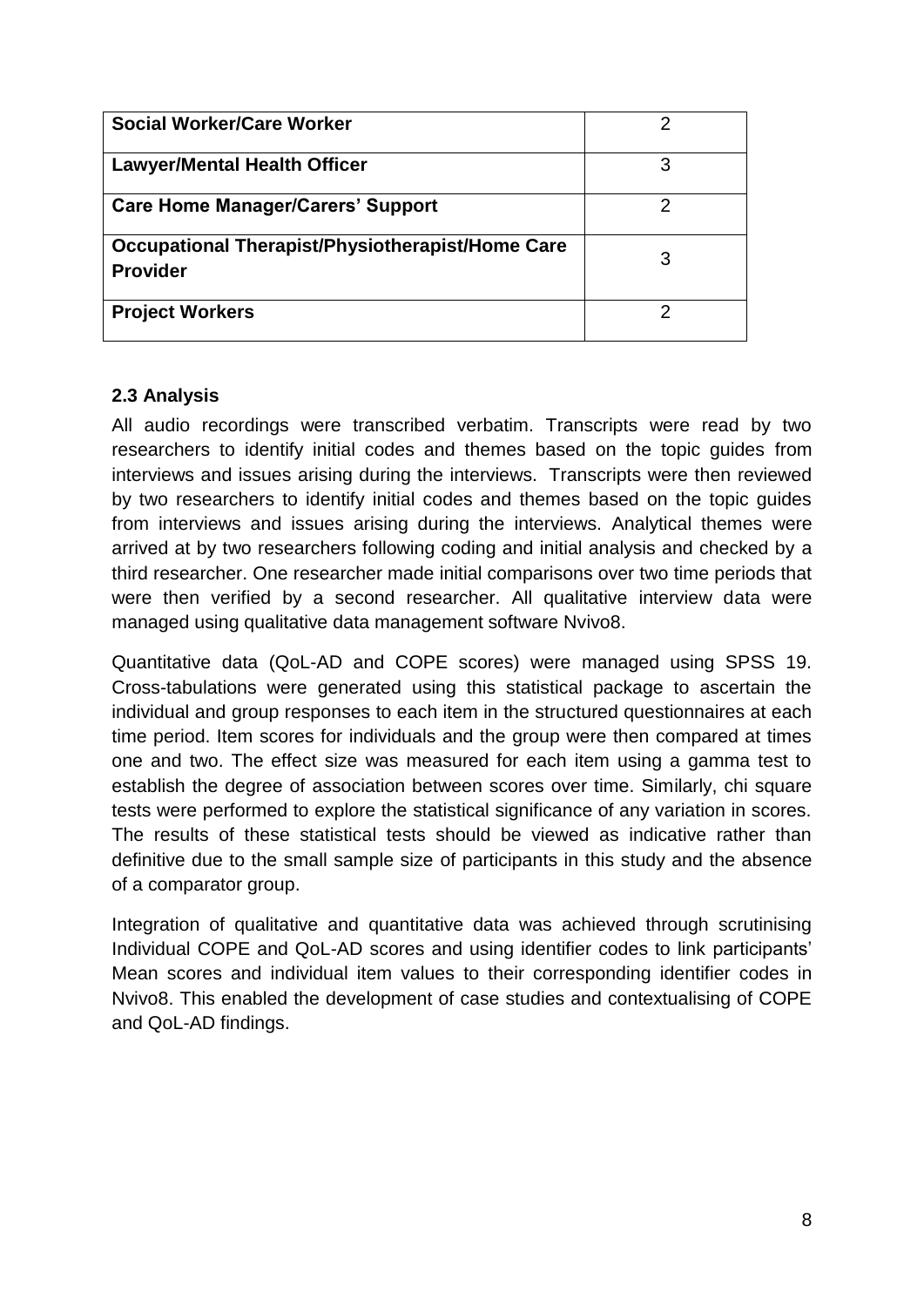# <span id="page-12-0"></span>**3. FINDINGS**

Findings from interviews with people with dementia and their family members, along with quantitative data from questionnaires and from interviews with key informants will be presented in relation to the questions that guided the evaluation. Other findings of interest will also be presented.

## <span id="page-12-1"></span>**3.1 Findings from interviews and questionnaires with people with dementia and their carers**

Four questions guided interviews with the intervention group and analysis of transcripts. These questions are interrelated in that they all seek to examine the experiences of people with dementia and their family carers. The discussion of findings presented is related to each specific question in turn.

## *3.1.2 What difference, if any, does the post diagnostic support service make to quality of life for people with dementia and their carers?*

To answer this question an analysis of the questionnaire responses completed by people with dementia (QoL-AD) and carers (COPE) at time periods one and two were conducted. QoL-AD and COPE findings in this section are supported by qualitative data from interviews.

## **QoL-AD findings**

This section begins by presenting a comparison of QoL-AD scores for the whole sample at T1 and T2 (Table 6). We then discuss the findings from the questionnaires with interesting or statistically significant changes over time.

Table 6 demonstrates the difference over time for those with dementia as a group.

|                        |              | <b>Rating at Time 1</b> | <b>Rating at Time 2</b> |              |              |              | <b>Significance</b> |
|------------------------|--------------|-------------------------|-------------------------|--------------|--------------|--------------|---------------------|
| <b>QoL-AD Item</b>     | Min.         | Max.                    | <b>Mean</b>             | Min.         | Max.         | <b>Mean</b>  |                     |
|                        | <b>Score</b> | <b>Score</b>            | <b>Score</b>            | <b>Score</b> | <b>Score</b> | <b>Score</b> |                     |
| <b>Physical health</b> | $\mathbf{2}$ | 3                       | 2.64                    |              | 4            | 2.58         | <b>No</b>           |
|                        |              |                         |                         |              |              |              | significance        |
| <b>Energy</b>          | 1            | 3                       | 2.43                    | 1            | 3            | 2.33         | $P = 009$           |
| <b>Mood</b>            | 2            | 4                       | 2.64                    | 1            | 3            | 2.42         | $P = 0.058$         |
| Living situation       | $\mathbf{2}$ | 4                       | 3.14                    | 3            | 4            | 3.17         | No                  |
|                        |              |                         |                         |              |              |              | significance        |
| <b>Memory</b>          | 1            | 4                       | 1.86                    | 1            | 3            | 1.92         | $P = 001$           |
| Family                 | $\mathbf{2}$ | 4                       | 3.21                    | $\mathbf{2}$ | 4            | 3.58         | $P = 0.002$         |
| <b>Marriage</b>        | 3            | 4                       | 3.80                    | 3            | 4            | 3.78         | $P = 383$           |
| <b>Friends</b>         | 1            | 4                       | 3.00                    | 1            | 4            | 3.00         | $P = 000$           |
| Self as a whole        | $\mathbf{2}$ | 4                       | 2.57                    | 1            | 3            | 2.58         | No                  |

**Table 6: Comparison of ratings over time for QoL-AD items (n = 14)**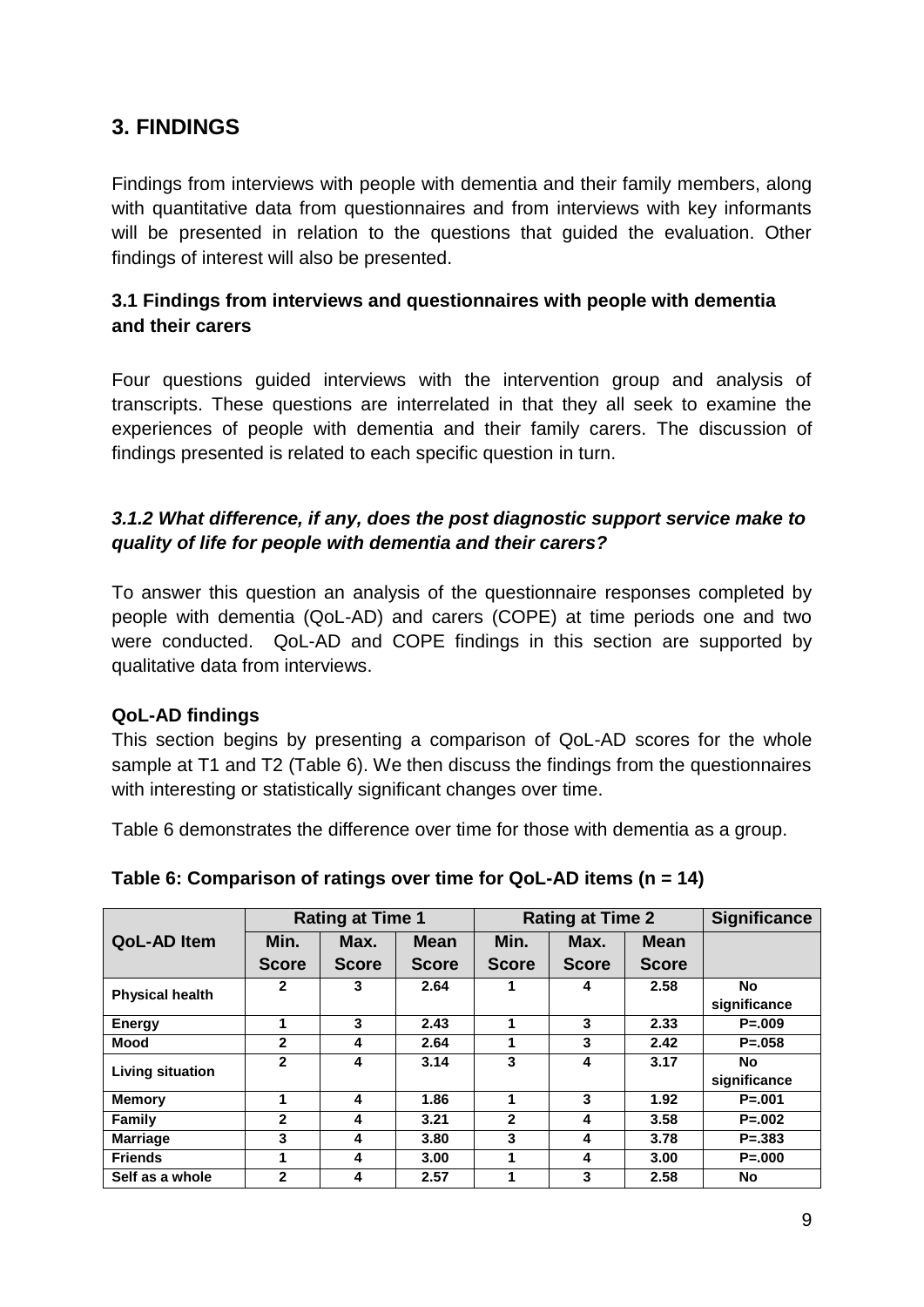|                                                                                         |   |   |      |              |   |      | significance |  |
|-----------------------------------------------------------------------------------------|---|---|------|--------------|---|------|--------------|--|
| <b>Ability</b><br>do<br>to                                                              |   | 3 | 2.14 |              | 3 | 2.33 | $P = .427$   |  |
| chores around the                                                                       |   |   |      |              |   |      |              |  |
| house                                                                                   |   |   |      |              |   |      |              |  |
| <b>Ability</b><br>do<br>to                                                              |   | 4 | 2.71 |              | 4 | 2.58 | $P = 600$    |  |
| things for fun                                                                          |   |   |      |              |   |      |              |  |
| <b>Money</b>                                                                            |   | 4 | 2.71 | $\mathbf{2}$ |   | 2.75 | $P = 0.051$  |  |
| Life as a whole                                                                         | 2 | 4 | 2.79 | າ            | 4 | 2.92 | $P = 0.052$  |  |
| $\mathcal{L}$ and $\mathcal{L}$ and $\mathcal{L}$ and $\mathcal{L}$<br>المتحال والمتحدث |   |   |      |              |   |      |              |  |

Key:  $1 =$  poor,  $2 =$  fair,  $3 =$  good,  $4 =$  excellent.

Family (n=5), memory (n=4), ability to do chores (n=4) and life as a whole (n=4) had the greatest increase in scores over time. A third of participants were thus reporting more positively in these areas at T2 compared to T1.

Ability to do things for fun ( $n=4$ ) and money ( $n=4$ ) were items reflecting the greatest decrease in scores over time (although the mean score for money increased overall between T1 and T2). This indicates that a third of participants felt less positively in these areas at T2 compared to T1.

The items most stable over time included energy (n=8, stayed the same), mood (n=9, remained the same), marriage (scores for seven of nine participants remained the same), friends (n=9, stayed the same).

Physical health, living situation and self as a whole demonstrated more variability across the scores. Approximately a third of scores increased, a third decreased and half remained the same for these items.

## **Life as a whole**

QoL-AD comparison between times 1 and 2 suggests a third of people with dementia were reporting their life more positively at the second data collection time. Scores remained the same for six participants and decreased for two participants. Therefore more than two thirds of people with dementia were reporting their life to be as good or better following the intervention. Effect size was measured using a gamma test to establish a strong positive association (G=0.704, p=.052) between scores over time that approached statistical significance.

This is generally supported by qualitative data (with the exception of one participant who appeared much more positive about life at T2, but whose score remained the same at fair). There appeared to be different factors influencing participants' perceptions of their quality of life as a whole including the strength of networks and friendships, as this woman with Alzheimer's put it about her friends whom she meets with weekly: 'Yeah, we have good times'. (Person with dementia 14, 2<sup>nd</sup> interview)

## **Energy**

Scores increased for two participants and remained the same for eight participants when rating their energy levels. Scores decreased for two participants from 'good' to ‗fair'. This indicates that people with dementia were reporting their energy as remaining relatively stable over time. Effect size was measured using a gamma test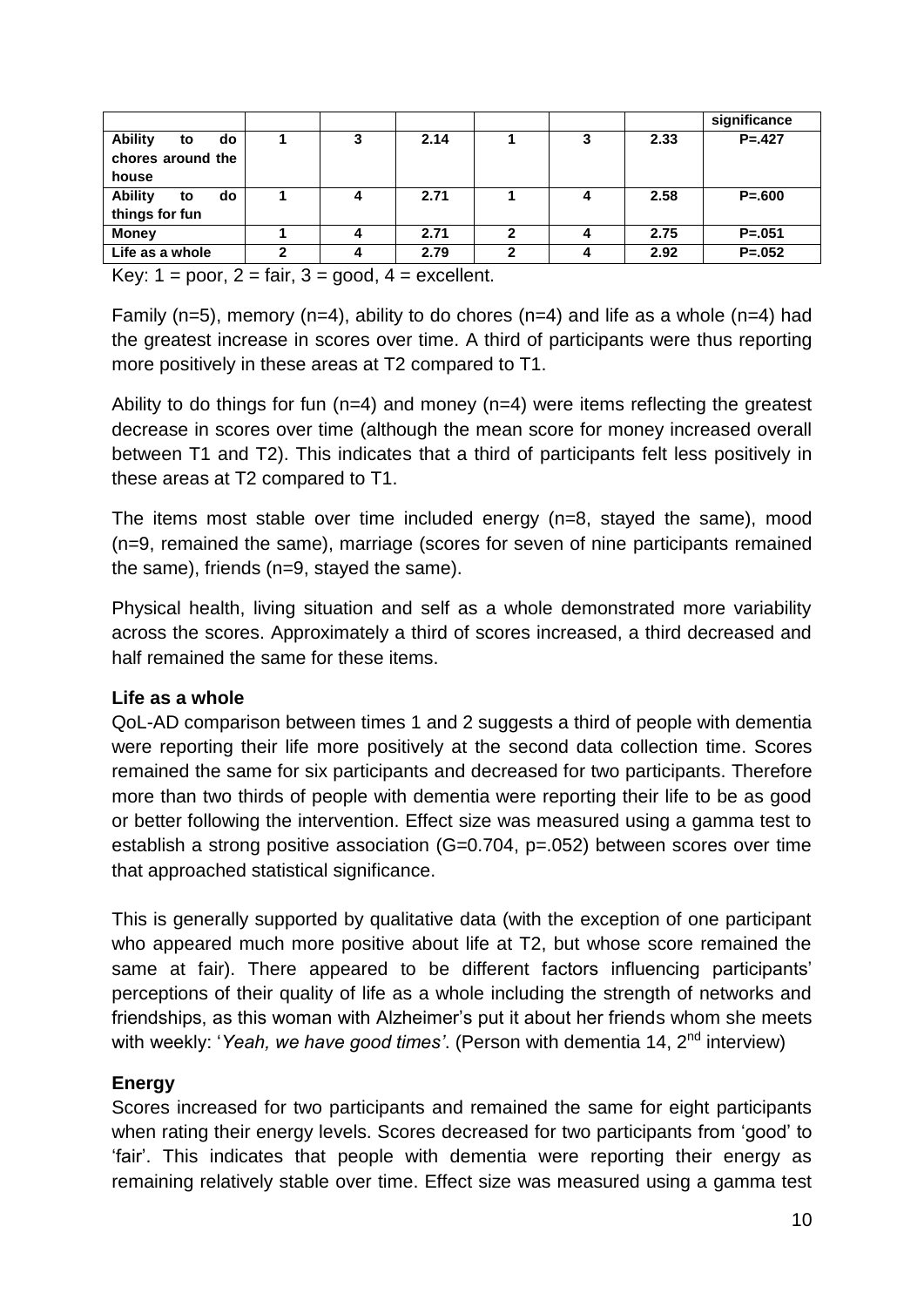to establish a strong positive association (G=0.862, p=.009) between scores over time that was statistically significant.

This finding is not surprising due to the nature of the condition and it was encouraging to hear, through the interviews, of participants remaining fairly stable over time. A family member of one participant who felt their energy level had risen from 'poor' to 'fair', reported at the second interview that their motivational levels had increased. The family member felt this had resulted from participation in workshops and coffee mornings organised by the project:

‗*Whenever I used to take her anywhere, she didn't speak. Now, she…you know, she…you don't just speak whenever you're asked a question, you…she actually joins in the conversation, which I don't…I think if you hadn't have been going to those things, I don't think she would have.*' (Carer 6, 2<sup>nd</sup> interview)

This may have resulted in the participant also feeling more energised than previously.

## **Mood**

Scores for this item increased for one participant and remained the same for nine participants and scores decreased for two participants. This indicates that people with dementia were reporting their mood as remaining relatively stable over time. Effect size was measured using a gamma test to establish a positive association (G=0.625, p=.055) between scores over time and this approached statistical significance. A chi-square test to examine the degree of variance also approached statistical significance at  $\chi^2$  (4, N = 12) = 9.133, p = .058).

One participant who reported a deterioration in mood from 'excellent' to 'good' reported continued ability to live fairly independently (going to the shops, on the bus into the Town) although he expressed some ambivalence about the project, specifically about travelling outwith his familiar area to attend. He reported being contented with his life at present (Person with dementia 9.  $2<sup>nd</sup>$  interview).

Deteriorating physical health and social isolation was a big issue for one participant who stated:

*'I've just been crabby, I've not just been crabby, I've just been very crabby.... I'm not one, well, what I'm saying*…[coughing] *I'm not one for going out. I used to be one who was never in the house but I just feel as if I'm going to lose my balance, you know what I mean, I just feel...and then if I go out in the cold, that doesn't help me at all.'* (Person with dementia 15, 2<sup>nd</sup> interview)

This participant revealed the inter-connection between his co-morbidity and the degree to which he felt positively or negatively about different aspects of his life,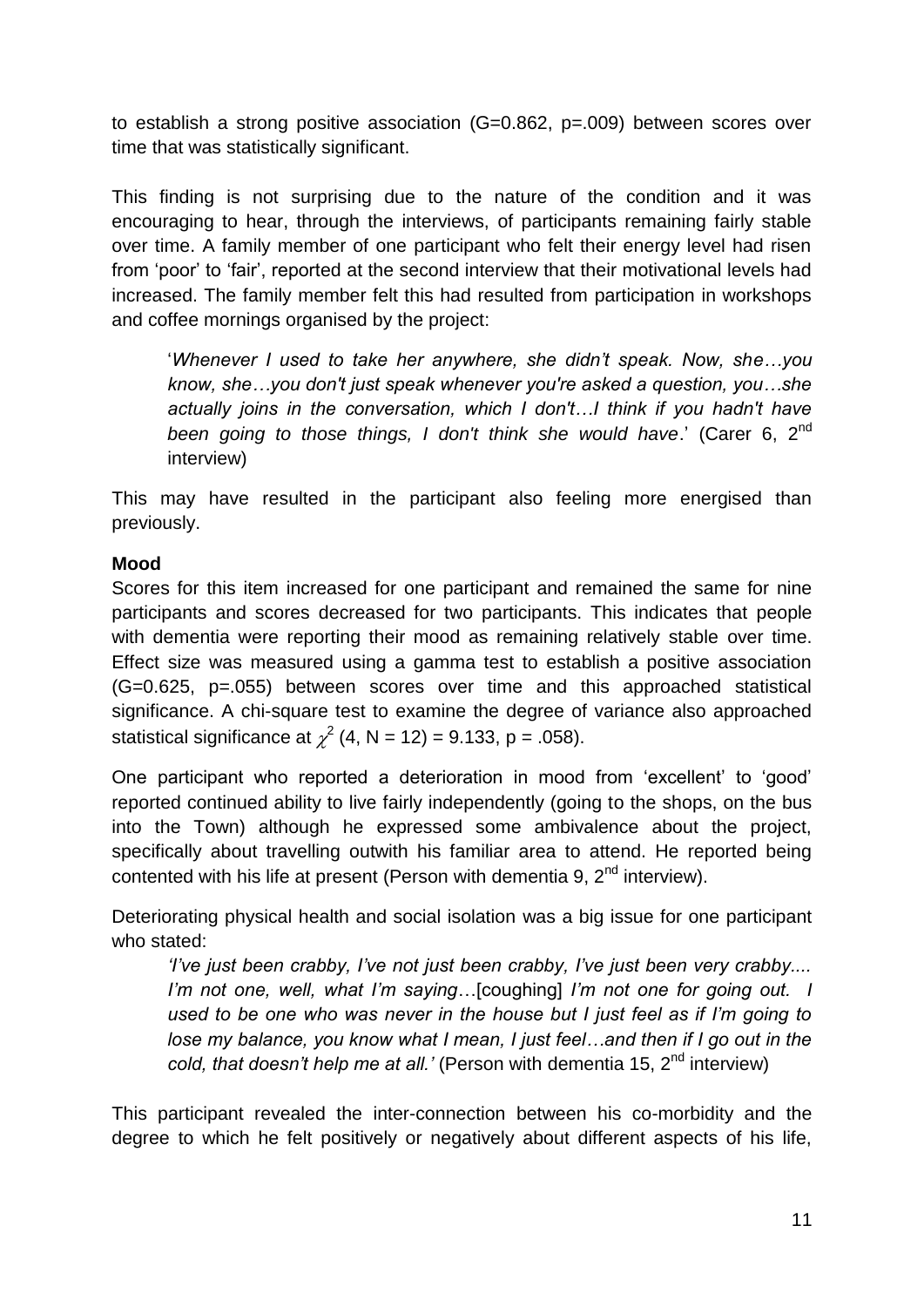suggesting the need for a post-diagnostic approach that address multiple aspects of a person's life.

#### **Memory**

Scores for memory increased for four participants when rating their memory. Two scores increased from 'poor' to 'fair' and two increased from 'fair' to 'good'. Scores remained the same for five participants and decreased for three participants. This demonstrates that more than two thirds of people with dementia were reporting their memory to be as good or better following the intervention. Effect size was measured using a gamma test to establish a strong positive association (G=0.758, p=.001) between scores over time that was statistically significant.

Of those who reported improvements in their memory, one was a participant with vascular dementia who reported increased energy levels and a higher Qol-AD score overall, suggesting a move to a more positive outlook on life in general. Of the others, one had Alzheimer's disease and two had vascular dementia. Of those that reported their memory as staying the same four had Alzheimer's disease (treated with medication) and one had mixed dementia (no medications).

## **Family**

Scores increased for five participants when rating their family relationships. One score increased from 'fair' to 'good' and four increased from 'good' to 'excellent'. Scores remained the same for six participants (either 'good' or 'excellent') and decreased for only one participant (from 'good' to 'fair'). This demonstrates that nearly all people with dementia in this study were reporting their family relationships to be as good or better following the intervention. Effect size was measured using a gamma test to establish a very strong positive association (G=0.905, p=.002) between scores over time that was statistically significant.

During interviews participants stressed the importance of family support, whether it was from their spouse, children, grandchildren or extended family. Family carers reported working to facilitate and maximise contact with other family members, for example they encouraged children who lived further away to come and visit; this was greatly appreciated by participants with dementia.

## **Marriage**

Scores tended to remain the same for the nine participants who were married. These scores were positive, with six people rating their marriage as 'excellent' and one person rating it as 'good'. One score increased from 'good' to 'excellent' and one decreased from 'excellent' to 'good'. This indicates that people with dementia were reporting their marriage as remaining relatively stable in quality over time. Effect size was measured using a gamma test to establish a strong positive association (G=0.714, p=.383) between scores over time, although this was not statistically significant.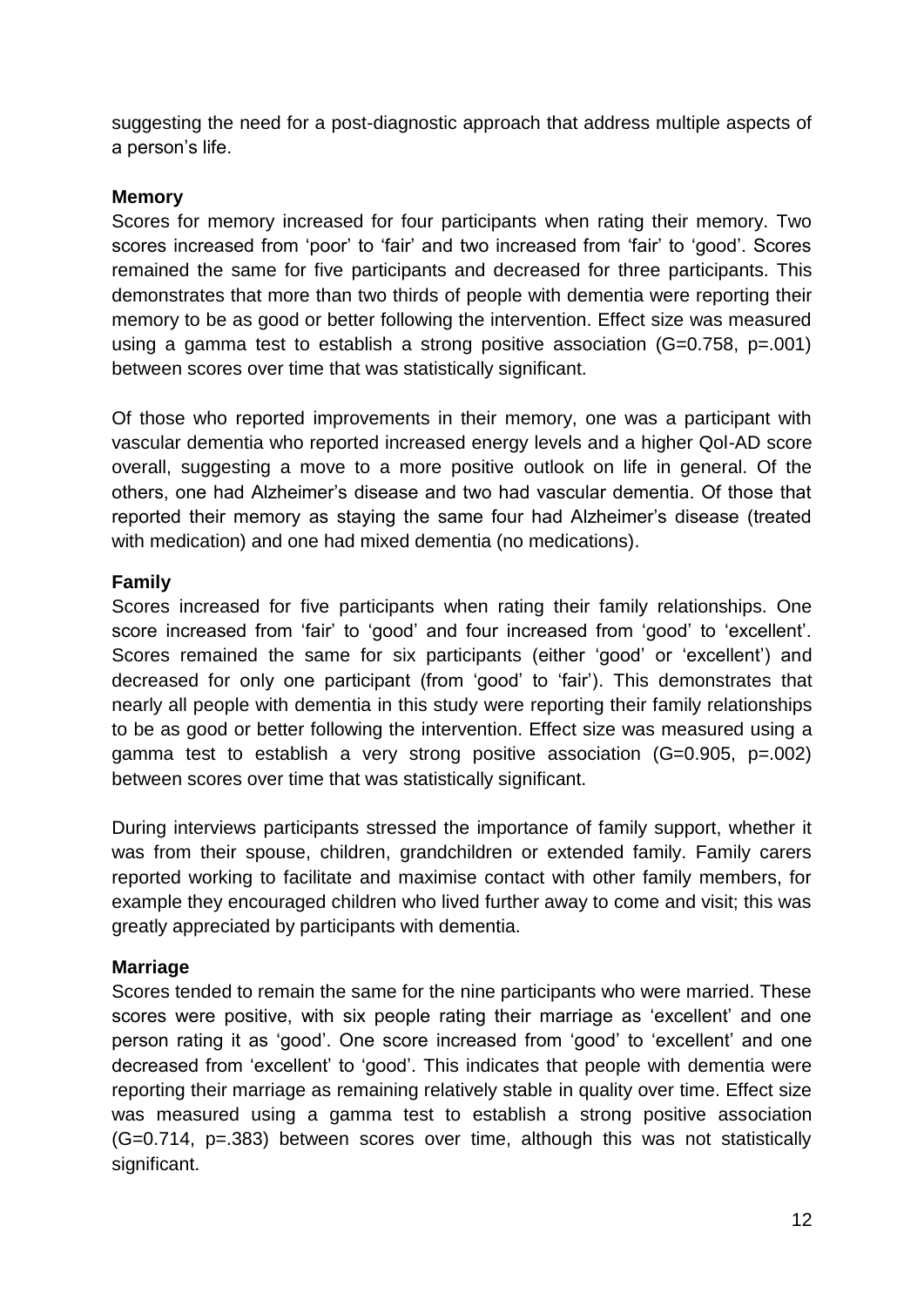Although these scores look positive, a note of caution needs to be made – all participants opted to be interviewed together, therefore they may have been influenced by the presence of their spouse when completing the questionnaire.

## **Friends**

Scores tended to remain the same for participants when rating their friendships. One score increased from 'good' to 'excellent', while a majority of seven participants rated their friendships as remaining 'good' or 'excellent'. Two scores decreased, one from ‗excellent' to ‗good', and another from ‗good' to ‗fair'. This indicates that people with dementia were reporting their friendships as remaining relatively stable in quality over time. Effect size was measured using a gamma test to establish a very strong positive association (G=0.946, p=.000) that was statistically significant. A chi-square test  $\chi^2$  (9, N = 12) = 21.250, p = .012) showed a statistically significant difference between expected and observed scores over time.

The majority of participants who remained stable reported 'good' to 'excellent' ratings for friendships, while the two participants who reported 'poor' and 'fair' ratings remained stable, they had very different attitudes towards friendships. One reported never having made friends easily:

*'I don't make friends easily. I get on alright with people but I don't fuss around them.'* (Person with dementia 1, 2<sup>nd</sup> interview)

This indicates his circle of friends is limited, but not a particular problem for him. Another participant's spouse (Carer 15,  $2<sup>nd</sup>$  interview) reported that friends no longer visited, possibly due to discomfort with the diagnosis. This left the participant very isolated and suggests a need to offer post-diagnostic support to friends as well as family.

## **Ability to do chores around the house**

Scores increased for four participants when rating their ability to do chores around the house. Two scores increased from 'fair' to 'good', one increased from 'poor' to 'fair', and one increased from 'poor' to 'good'. This indicates that a third of people with dementia were reporting their ability to do household chores more positively at the second data collection time. Scores remained the same for six participants and decreased for two participants. Therefore more than two thirds of people with dementia were reporting their ability to do chores as good or better following the intervention. Effect size was measured using a gamma test to establish a weak positive association (G=0.357, p=.427) between scores over time that was not statistically significant.

While participants' self-ratings are a useful indicator of how they feel about aspects of their lives, their view may at times contradict the perspective of others. This item was the one that was most often contradicted by family members during interviews,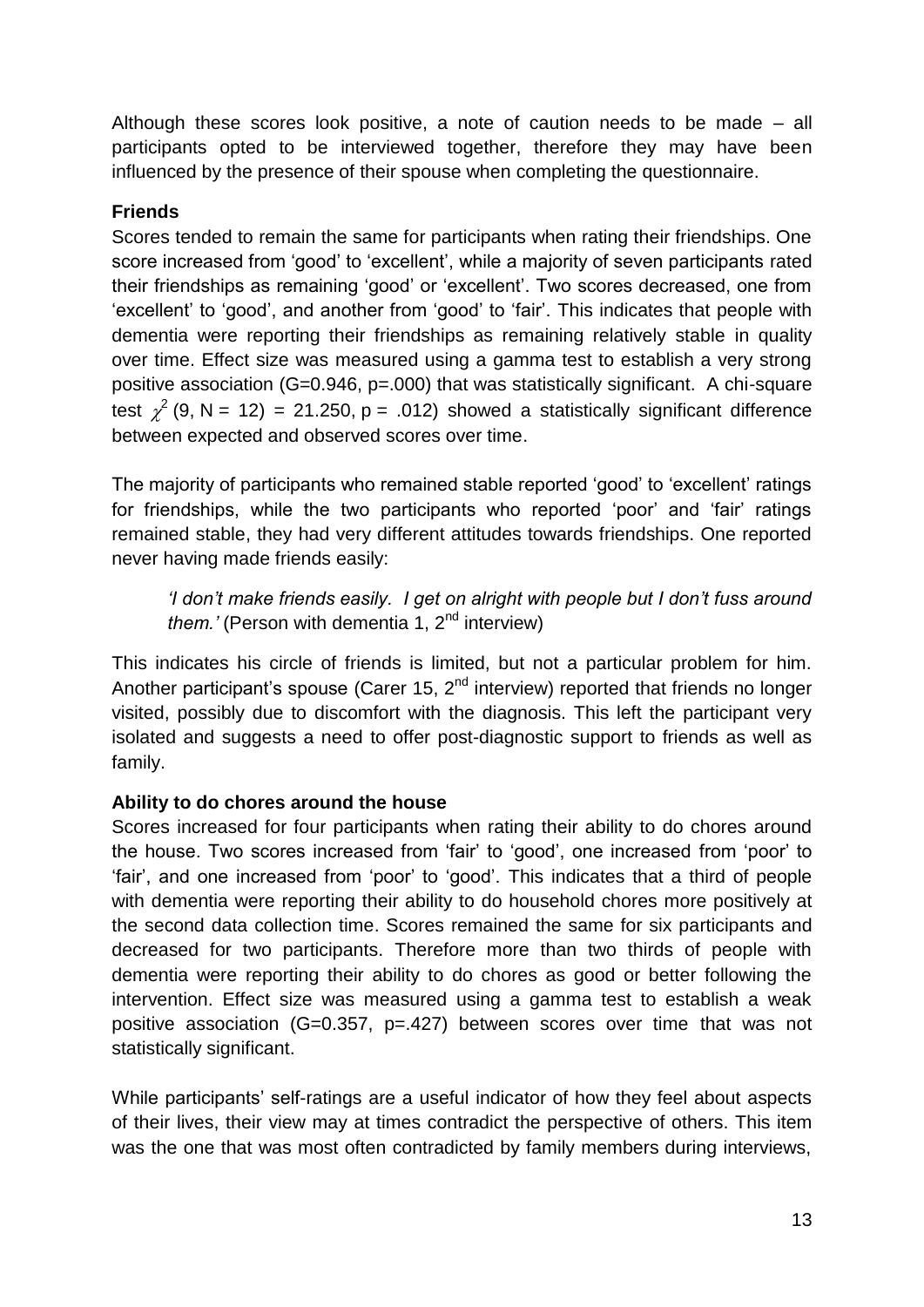with little consensus between participants on the actual level of contribution by participants with dementia in chores around the house.

## **Ability to do things for fun**

Scores decreased for a third of participants when rating their ability to do things for fun. One score decreased from 'good' to 'fair', another score decreased from 'good' to 'poor', and two scores decreased from 'fair' to 'poor'. Scores remained the same for five participants (either good or excellent) and increased for three participants. While scores remained the same or improved for two thirds of participants, this item showed one of the biggest decreases in scores across the QoL-AD items. Effect size was measured using a gamma test to establish a positive association (G=0.600, p=.103) that was not statistically significant.

This finding is not fully supported by interview data, perhaps because ideas about ‗doing things for fun' may have differed from questionnaire to interview. For example, one participant whose rating reduced from 'fair' to 'poor' reported taking up drawing and working hard to master his previous skills, looking forward to hosting with his wife a Burns Supper and going on trips out to visit historic houses (person with dementia 4,  $2<sup>nd</sup>$  interview). Another, whose rating reduced from 'fair' to 'poor' reported enjoying playing chess and working in the garden at the second interview (Person with dementia 1).

## **Money**

Scores decreased for a third of participants when rating their feelings about money. One score decreased from 'good' to 'fair' and three scores decreased from 'excellent' to 'good'. Scores remained the same for five participants (either 'fair' or ‗good') and increased for three participants. While scores remained the same or improved for two thirds of participants, this item showed one of the biggest decreases in scores across the QoL-AD items. Effect size was measured using a gamma test to establish a positive association (G=0.484, p=.051) that approached statistical significance.

This finding is also not fully supported by interview data; all participants who lived with their spouse reported leaving financial issues to them and none reported having financial concerns. Several participants did question what the item meant, which suggests their lack of clarity might have influenced their rating of the item when completing the questionnaire.

Physical health, living situation and self as a whole demonstrated more variability across the scores. Approximately a third of scores increased, a third decreased and half remained the same for these items. Therefore no firm conclusions or inferences can be drawn from these particular scores.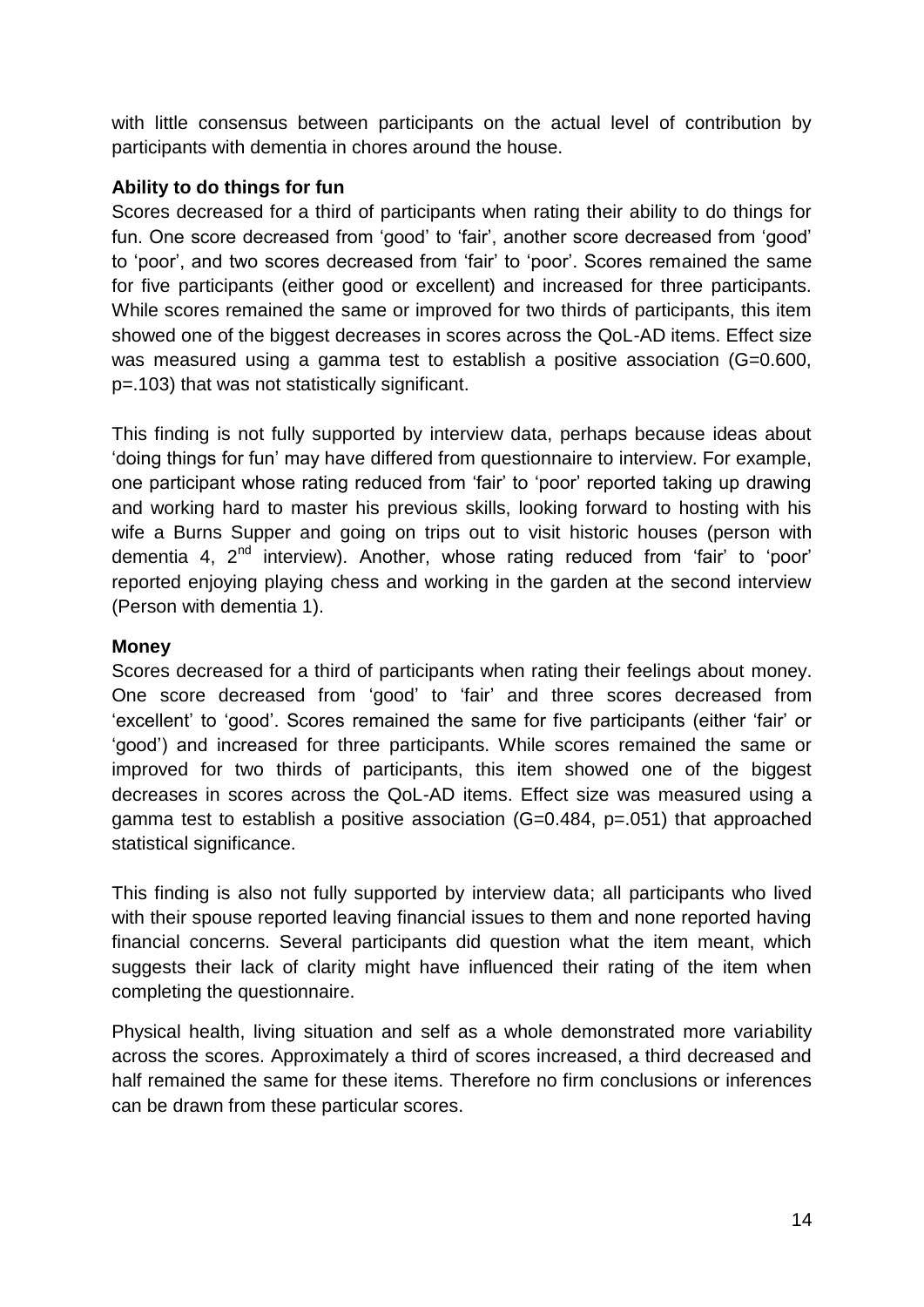## **COPE findings**

The COPE questionnaire consists of twenty eight items: fourteen that are considered helpful ways of coping, and fourteen that are considered less helpful ways of coping. Within each group of fourteen items, there are seven pairs of items with similar wording. These items were not presented together in the questionnaire, but have been arranged this way in the analysis for clarity of presentation. The two tables list separately the helpful and less helpful ways of coping, and these items are arranged in the order that they appear in the questionnaire. The descriptive quantitative and qualitative analysis of COPE items is subsequently presented in pairs to enable a comparative account of similar items.

Table 7 demonstrates the differences at T1 and T2 for the carers as a group.

| Table 7: Comparison of ratings over time for COPE items considered as less |  |  |  |  |
|----------------------------------------------------------------------------|--|--|--|--|
| helpful ways of coping                                                     |  |  |  |  |

|                                                                   | <b>Rating at Time 1</b> |                      | <b>Rating at Time 2</b>     |                      |                      | <b>Significance</b>         |             |
|-------------------------------------------------------------------|-------------------------|----------------------|-----------------------------|----------------------|----------------------|-----------------------------|-------------|
| <b>COPE Item</b>                                                  | Min.<br><b>Score</b>    | Max.<br><b>Score</b> | <b>Mean</b><br><b>Score</b> | Min.<br><b>Score</b> | Max.<br><b>Score</b> | <b>Mean</b><br><b>Score</b> |             |
| Turning to work other<br>activities to take my<br>mind off things | $\mathbf{1}$            | 4                    | 2.58                        | 1                    | $\overline{4}$       | 2.17                        | $P = 016$   |
| Saying to myself "this<br>isn't real"                             | $\mathbf{1}$            | 4                    | 2.00                        | $\mathbf{1}$         | $\overline{4}$       | 1.83                        | $P = 0.025$ |
| Using alcohol or other<br>drugs to make myself<br>feel better     | 1                       | 3                    | 1.50                        | 1                    | 3                    | 1.42                        | $P = 317$   |
| Giving up trying to deal<br>with it                               | $\mathbf{1}$            | $\mathcal{P}$        | 1.25                        | $\mathbf{1}$         | $\mathcal{P}$        | 1.08                        | $P = 317$   |
| Refusing to believe that<br>it has happened                       | $\mathbf{1}$            | 3                    | 1.25                        | $\mathbf{1}$         | $\mathcal{P}$        | 1.25                        | $P = 027$   |
| Saying things to let my<br>unpleasant feelings<br>escape          | 1                       | 4                    | 2.08                        | 1                    | 3                    | 1.67                        | $P = 0.003$ |
| Using alcohol or other<br>drugs to help me get<br>through it      | 1                       | 3                    | 1.67                        | 1                    | 3                    | 1.50                        | $P = .001$  |
| Criticizing myself                                                | $\overline{1}$          | $\overline{4}$       | 2.42                        | $\mathbf{1}$         | $\overline{4}$       | 2.42                        | $P = 000$   |
| Giving up the attempt<br>to cope                                  | $\mathbf{1}$            | 3                    | 1.42                        | $\mathbf{1}$         | $\overline{4}$       | 1.50                        | $P = 483$   |
| Making jokes about it                                             | $\mathbf{1}$            | 4                    | 2.25                        | $\mathbf{1}$         | 4                    | 1.92                        | $P = 0.007$ |
| Doing something to                                                | $\mathbf{1}$            | 4                    | 2.17                        | $\mathbf{1}$         | 3                    | 2.33                        | $P = .187$  |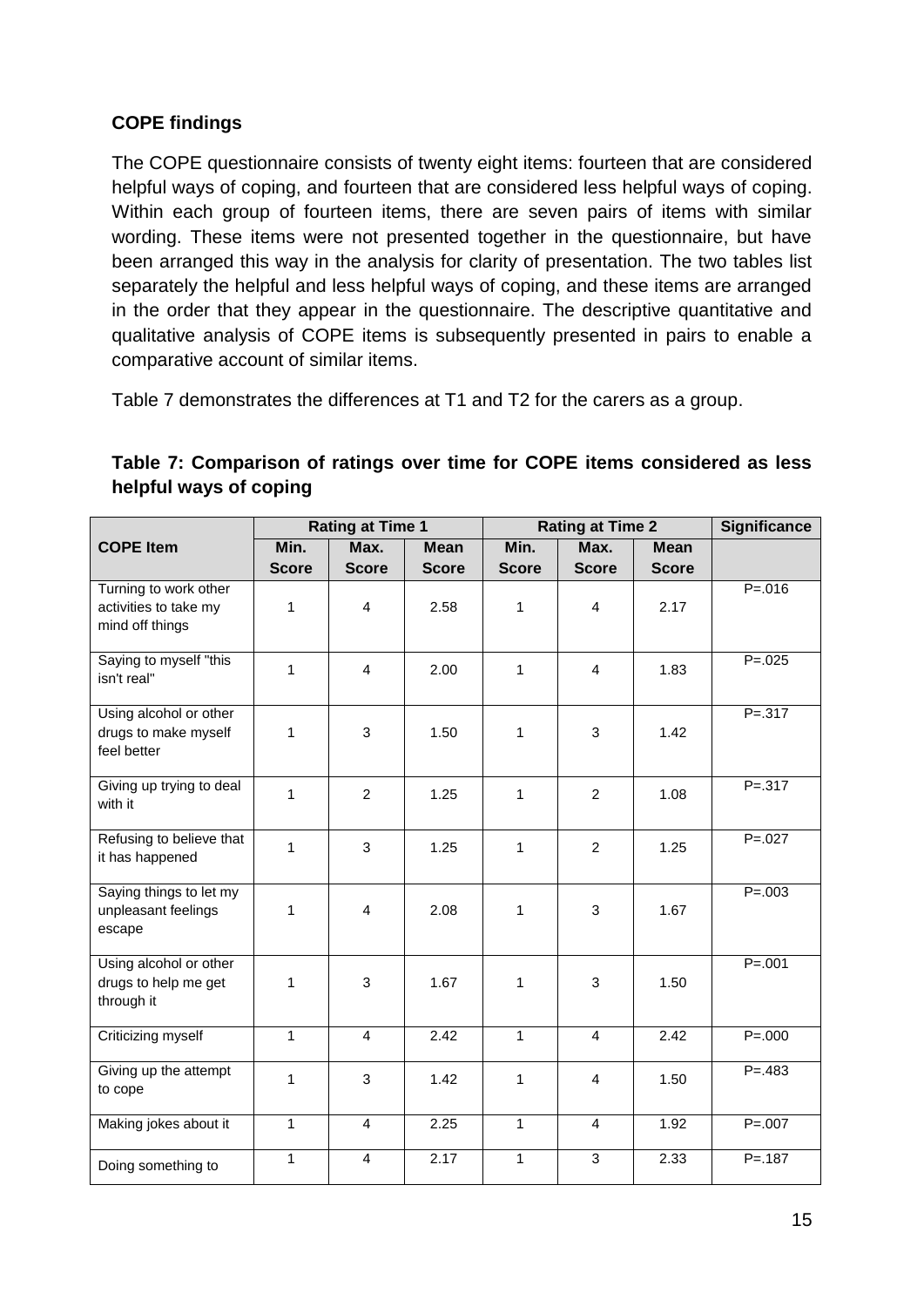| think about it less                        |   |      |   |      |             |
|--------------------------------------------|---|------|---|------|-------------|
| Expressing my<br>negative feelings         | 4 | 2.42 | 4 | 2.58 | $P = 692$   |
| Blaming myself for<br>things that happened | 3 | 1.33 | 4 | 1.67 | $P = 0.004$ |
| Making fun of the<br>situation             | 4 | 2.17 | 4 | 1.50 | $P = 235$   |

 $\frac{1}{1}$  Key: 1= not doing this at all, 2 = doing this a little bit, 3= doing this a medium amount, 4= doing this a lot

Over time, the largest decrease in COPE scores for less helpful ways of coping related to:

- Item 1: Turning to work to take my mind off things (decreased for four people)
- Item 9: Saying things to let my unpleasant feelings escape (decreased for five people)
- Item 28: Making fun of the situation (decreased for five people)

These items therefore moved in the 'right direction', according to the tool philosophy, for a good number of people in the group, with a third of participants reporting the decreasing frequency with which they used these less helpful strategies.

The largest increase in scores related to:

- Item 13: Criticizing myself (increased for four people)
- Item 19: Doing something to think about it less (increased for five people)
- Item 21: Expressing my negative feelings (increased for four people)

This suggests a number of people were coping less well in these areas at Time 2 compared to Time 1.

The items that seemed most stable over time included:

- Item 4: Using alcohol or other drugs to make myself feel better (scores for nine people remained the same),
- Item 8: Refusing to believe that it has happened (scores for ten people remained the same),
- Item 26: Blaming myself for things that happened (scores for nine people remained the same).

A brief discussion of changes over time in COPE values between Times 1 and 2 will be presented, using qualitative findings from interviews to contextualise these data.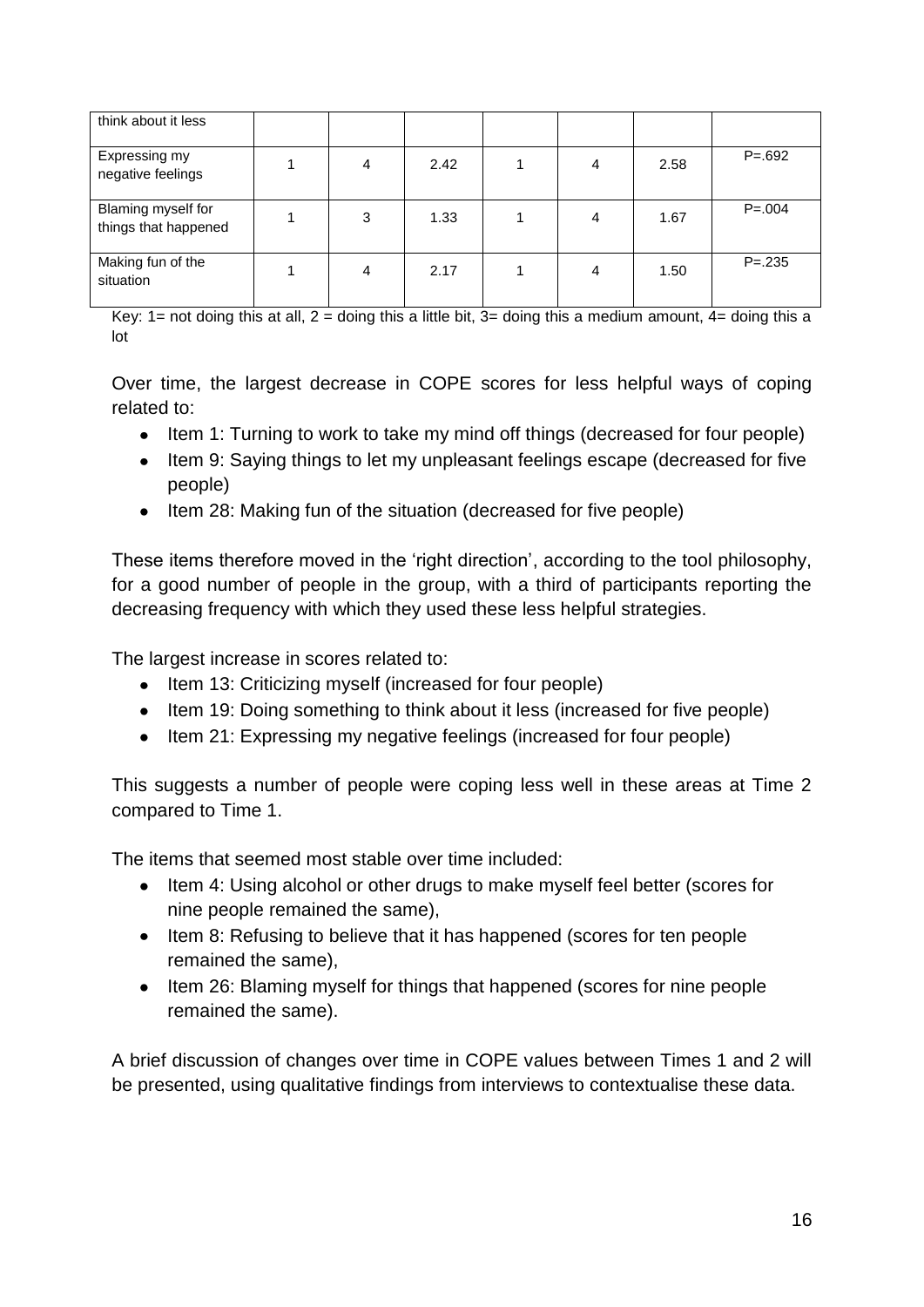#### **Making fun of the situation**

This item showed a strong trend of improvement when people were reporting on whether they continued to make fun of the situation i.e. they were doing this less. Scores decreased for five participants, all of whom changed from 'doing this a little' to 'not doing this at al' following the intervention. Three people continued to 'do this a little bit' and one person continued to 'do this a lot'. This shows that more than half of carers who were previously making fun of the situation were no longer using this means of coping. Effect size was measured using a gamma test to establish a positive association (G=0.520, p=.235) between scores over time that was not statistically significant.

#### **Making jokes about it**

This item also showed an improvement in scores for three people in their description of making jokes about it. Scores for most carers remained the same, with three carers ‗not doing this at all', and five carers ‗doing this a little bit'. Only one person described making jokes about it more often than before. Effect size was measured using a gamma test to establish a strong positive association (G=0.700, p=.007) between scores over time that was statistically significant.

Interviews with participants, revealed only one dyad that both made fun of the situation and made jokes about it a lot of the time. This family member reveals how he uses humour to cope with the situation:

*'Been fine. Just carry on. There's nothing else you can do, other than just get on with it. Make fun of it.'* [Laughter] (Carer 14, 2nd interview)

This suggests that humour is not necessarily the best indicator of coping unless contextualised in subjective understandings of the dementia/caregiving experience.

## **Turning to work or other activities to take my mind off things**

Scores in this item decreased for four participants when describing the extent to which they were turning to work to take their mind off things. Scores decreased for three participants from ‗doing this a lot' to ‗doing this a little bit', while another person's score decreased from 'doing this a little bit' to 'not doing this at all'. This indicates that a third of carers were reporting that they used this less helpful means of coping less frequently at the second data collection time. Scores remained the same for six participants and increased for two participants. Effect size was measured using a gamma test to establish a strong positive association (G=0.714, p=.016) between scores over time that was statistically significant.

#### **Doing something to think about it less**

A less positive result was found when measuring whether carers did something to think about it less (such as such as going to the movies, watching TV, reading, daydreaming, sleeping or shopping) a way of coping considered to be less helpful. While scores remained the same for five carers and decreased for two carers, five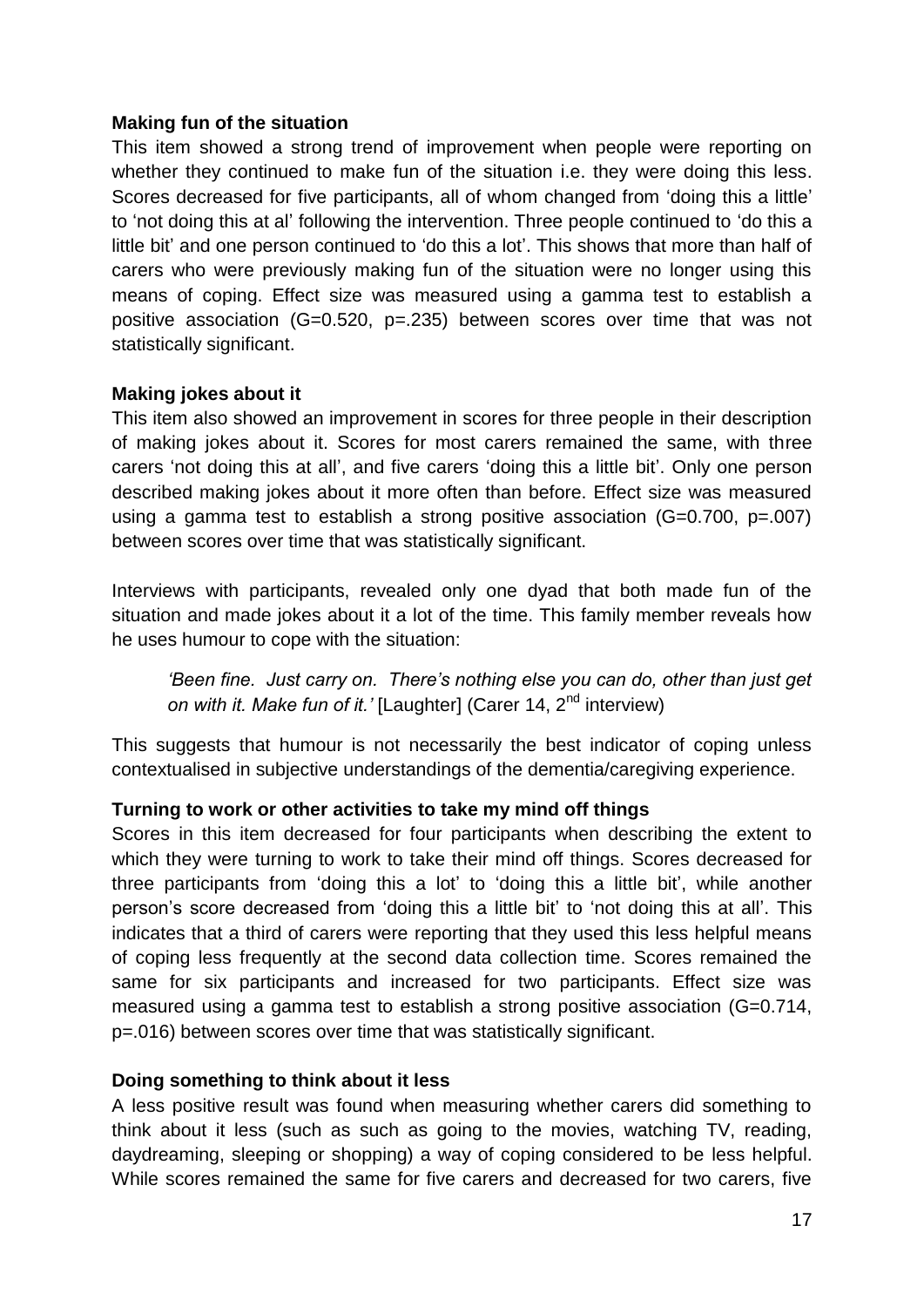carers reported doing this more often than before. Two people who had not done this at all previously subsequently reported 'doing this a little bit' after the intervention. Another three people who had only done this a little bit were now doing this a medium amount. Effect size was measured using a gamma test to establish a positive association (G=0.484, p=.187) between scores over time that was not statistically significant.

While formally viewing this as a displacement activity, this could be seen as a fairly ambiguous strategy in terms of what may be helpful (or not) for carers. For example, one family member reported enjoying logging onto the computer in the evenings while her husband watched the football on the television and by the second interview had increased the time spent on this as this was a source of relaxation and escapism for her. (Carer 9,  $1<sup>st</sup>$  and  $2<sup>nd</sup>$  interviews)

#### **Refusing to believe that it has happened**

Scores for this item indicate a similar pattern to the previous item, with most carers reporting that they did not refuse to believe that it has happened (nine participants) and one person still ‗doing this a little bit'. One person who had previously described not doing this at all when measured before the intervention described doing this a little after the intervention. Another person who had previously described doing this a medium amount before the intervention reported doing this only a little bit after the intervention. Effect size was measured using a gamma test to establish a very strong positive association (G=1.000, p=.058) between scores over time that was statistically significant. A chi-square test  $\chi^2$  (2, N = 12) = 7.200, p = .027) showed a statistically significant difference between expected and observed scores over time.

## **Saying to myself "this isn't real"**

Scores decreased for three participants when reporting the extent to which they say ‗this isn't real'. In positive terms, this demonstrates that a quarter of carers were reporting that they used this less helpful means of coping less frequently at the second data collection time. Scores remained the same for six participants and increased for three participants. Effect size was measured using a gamma test to establish a positive association (G=0.611, p=.025) between scores over time that was statistically significant.

Interview data indicates that all participants appeared to acknowledge the diagnosis (with one exception – Carer 7). Participants did, however, vary in their degree of acceptance, understanding and attitude towards the diagnosis. This indicates the shift in thinking over time that is required to acknowledge the reality of a situation and reach a state of acceptance.

#### **Using alcohol or other drugs to make myself feel better**

Scores decreased for two participants when describing the extent to which they were using alcohol or other drugs to make themselves feel better. Most carers reported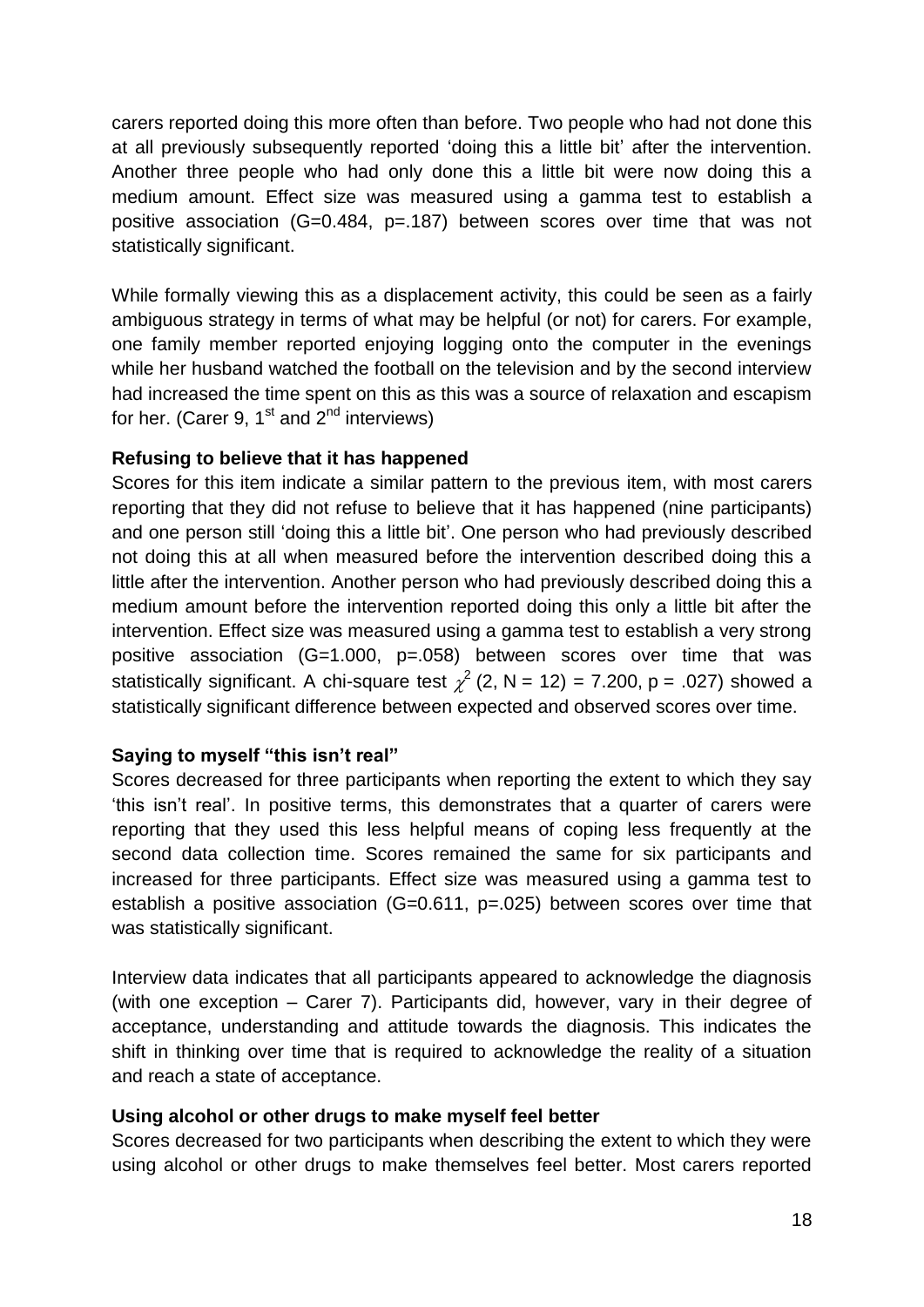that they did not use alcohol or other drugs to make themselves feel better either pre or post intervention (seven participants). Scores remained the same for another two people; one person still did this a little bit, while another did this a medium amount. Use of alcohol or drugs increased for only one person, from 'not doing this at all' to 'using these a little bit' to make him/herself feel better. Effect size was measured using a gamma test which indicated a very strong positive association (G=0.923, p=.016) between scores over time that was statistically significant.

#### **Using alcohol or other drugs to help me get through it**

Over time, there was an improvement in scores for reports of using alcohol or other drugs to help them get through it, as seen in their reduction of scores over time. Scores decreased for three participants, two who changed from ‗doing this a medium amount' to 'only doing this a little bit', and one person who changed from 'doing this a little' to 'not doing this at all'. One person reported 'doing this a little bit' when they had not used this way of coping previously. Half the participants did not do this either pre or post intervention, while another two people reported similar levels of using alcohol or drugs to get them through it before and after the intervention (either a little bit or a medium amount). Effect size was measured using a gamma test to establish a very strong positive association (G=0.933, p=.001) between scores over time that was statistically significant.

These items raised some discussion, while participants completed the form, on what was meant by 'drugs' – did it mean recreational drugs or medications such as antidepressants? One participant reported drinking a little alcohol; not as a coping mechanism but because she had always done so (Carer 9).

#### **Saying things to let my unpleasant feelings escape**

There was an improvement in scores for carers reporting 'saying things to let unpleasant feelings escape' i.e. they reported doing this less over time. Scores decreased for five participants, four of which changed from 'doing this a little bit' to 'not doing this at all'. This shows that half of carers who used this means of coping before the intervention were using it less frequently following the intervention. Four people continued to use this way of coping a little or a medium amount, while one person described doing this more often than before (increasing from a little bit to a medium amount). Effect size was measured using a gamma test to establish a strong positive association (G=0.840, p=.003) between scores over time that was statistically significant.

#### **Expressing my negative feelings**

On the other hand, a less positive result was found when measuring whether carers were expressing their negative feelings. While scores remained the same for five carers, and decreased for three carers, four carers reported doing this more often than before. These people, who had previously reported 'only doing this a little bit'. were now doing this a medium amount or a lot. Nevertheless, two people who had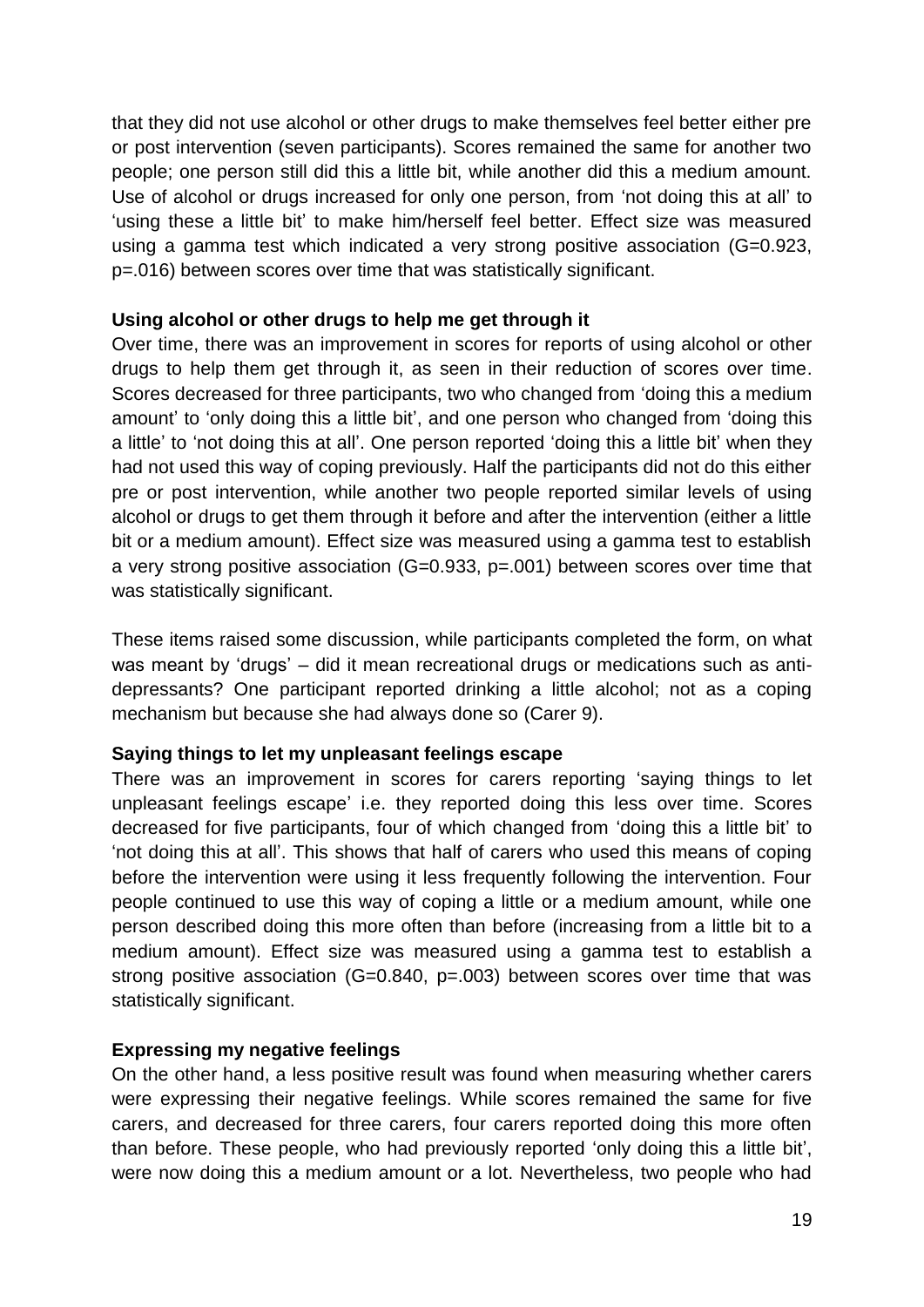been doing this a little before were no longer using this means of coping after the intervention. Effect size was measured using a gamma test to establish a weak positive association (G=0.161, p=.692) between scores over time that was not statistically significant.

Interviews revealed that carers who described their situations as stressful used language that reflected this, for example one participant said of her experiences since her husband's diagnosis:

*'I've had to deal with the pieces I've already had to pick up.'* (Carer 7, 1st interview)

And:

*So I feel it very cruel that having overcome what he's overcome to throw this at him as well, I resent it like hell. I might as well be honest.'* (Carer 7, 2nd interview)

While this may reflect a failure to come to terms with the situation, it also, when viewed in the context of a life experience, reveals the complexity of accepting what is a bleak future for people with dementia and their families.

## **Criticizing myself**

A mixed picture emerged about the extent carers criticised themselves before and after the intervention. Three participants who 'did not do this at all' before the intervention were 'doing this a little bit' when assessed after the intervention, while another person who had been 'doing this a medium amount' was subsequently ‗doing this a lot'. However, three participants who were ‗doing this a lot' previously were only doing this a little or medium amount following the intervention; in these cases showing an improvement in scores. Scores for five people remained the same, ranging from 'not doing this at all' to 'doing this a lot'. Effect size was measured using a gamma test to establish a strong positive association (G=0.829, p=.000) between scores over time that was statistically significant. This finding could be explained by carers attending workshops and cafés run by the post-diagnostic support project and learning more about dementia and different ways of coping.

## **Blaming myself for things that happened**

Most carers (seven participants) reported never blaming themselves for things that happened. However, following the intervention three carers were doing this more often. Two people who had 'not done this at all' were subsequently 'doing this a little bit', while another who had 'done this a little bit' was now 'doing this a lot'. Effect size was measured using a gamma test to establish a very strong positive association (G=0.926, p=.003) between scores over time that was statistically significant. A chisquare test  $\chi^2$  (6, N = 12) = 19.111, p = .004) showed a statistically significant difference between expected and observed scores over time.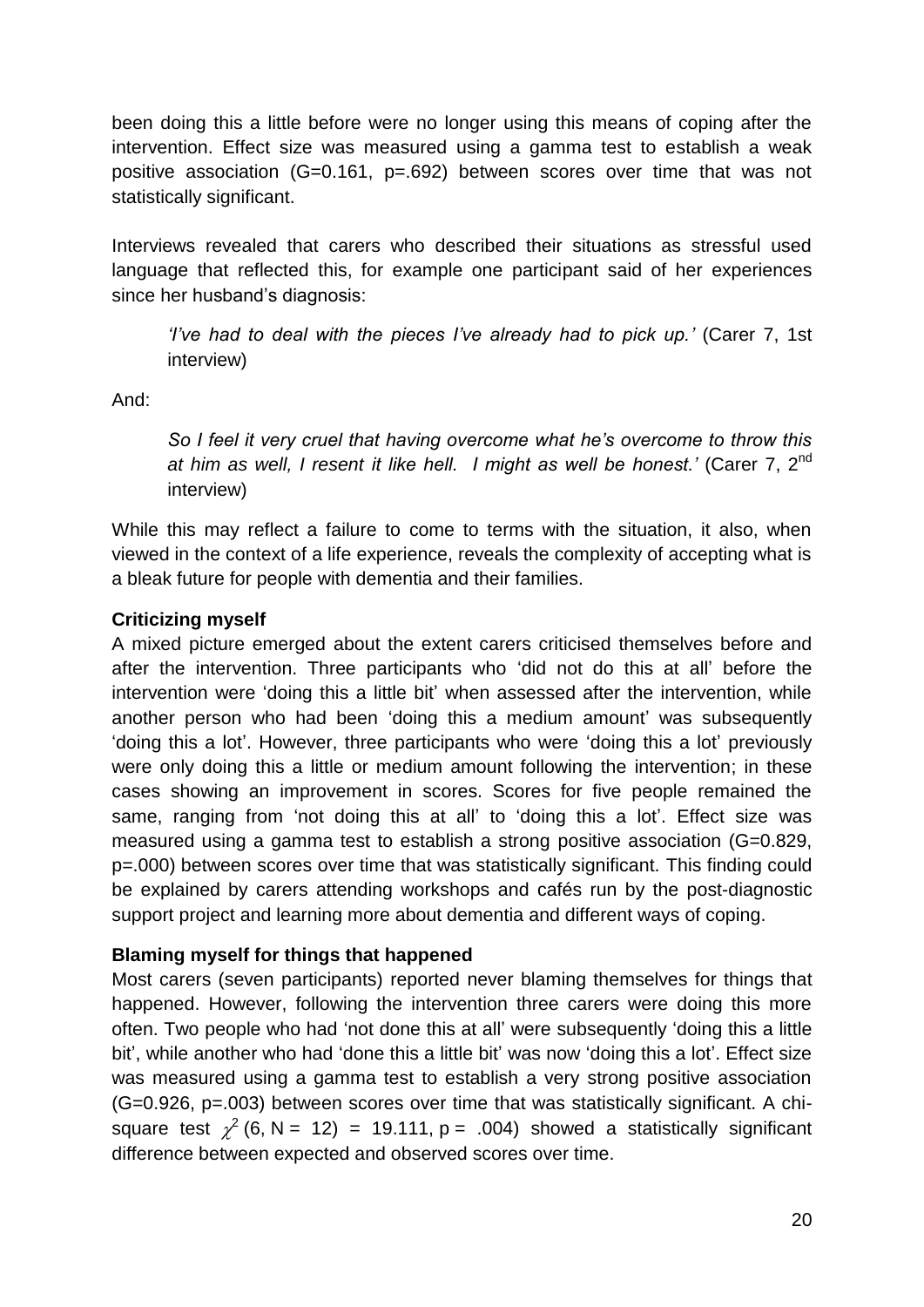During the second interview, one participant (Carer 1), whose family member had decided to stop receiving the intervention, who had moved from blaming themselves a little bit to blaming themselves a lot, revealed frustration and anger at how services in general seemed to be failing the family member with dementia. This example also illustrates the complexity of the context of people's lives and external factors and the futility they may feel when unable or unsupported to deal with change and deterioration.

## **Giving up the attempt to cope**

There was an improvement for three people in their scores for reports of 'giving up the attempt to cope', from 'doing this a little bit' to 'not doing this at all'. Most carers (seven participants) never used this way of coping, while scores increased for two people who reported doing this a lot more following the intervention. Effect size was measured using a gamma test to establish a positive association (G=0.538, p=.483) between scores over time that was not statistically significant. A chi-square test <sup>2</sup> (2, N = 12) = 5.700, p = .058) showed a nearly statistically significant difference between expected and observed scores over time.

## **Giving up trying to deal with it**

Similarly, scores on this item showed that most carers did not give up trying to deal with it either pre or post intervention (eight participants). Three participants, who initially described 'doing this a little bit', reported that they no longer used this means of coping after the intervention. One person who had previously not used this way of coping described ‗doing this a little bit' when measured after the intervention. Effect size was measured using a gamma test to establish a very strong negative association (G=-1.000, p=.317) between scores over time that was statistically significant.

Generally, interviews supported this finding; family members talked of getting on with things, for example, one family member said:

*'I've got to the stage now you've just got to get on with it, there's support there if you need it and just take it day by day... I just take it day by day and that's…it keeps you going.'* (Carer 15, 2<sup>nd</sup> interview)

For this family member, the combination of coping strategies, family support and different forms of formal support enabled her to keep going with supporting her husband.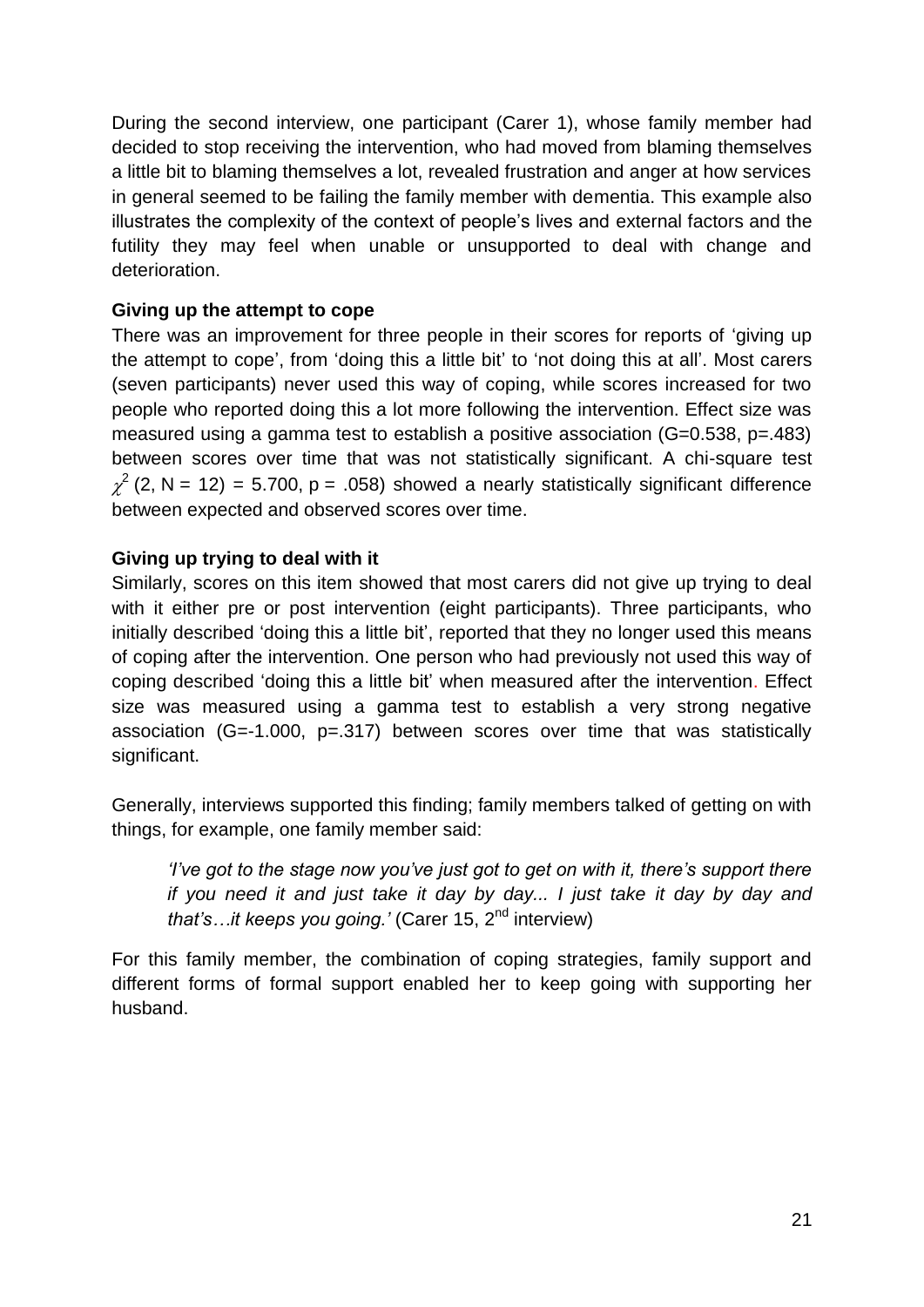## **Table 8: Comparison of ratings over time for COPE items considered as helpful ways of coping**

|                                                                                    | <b>Rating at Time 1</b> |                         | <b>Rating at Time 2</b> |                |                         | <b>Significance</b> |             |
|------------------------------------------------------------------------------------|-------------------------|-------------------------|-------------------------|----------------|-------------------------|---------------------|-------------|
| <b>COPE Item</b>                                                                   | Min.                    | Max.                    | <b>Mean</b>             | Min.           | Max.                    | <b>Mean</b>         |             |
|                                                                                    | <b>Score</b>            | <b>Score</b>            | <b>Score</b>            | <b>Score</b>   | <b>Score</b>            | <b>Score</b>        |             |
| Concentrating my efforts<br>doing<br>something<br>on<br>about the situation I'm in | 1                       | $\overline{\mathbf{4}}$ | 2.92                    | 1              | 4                       | 2.33                | $P = 060$   |
| Getting emotional support<br>from others                                           | $\overline{2}$          | $\overline{4}$          | 2.67                    | 1              | 4                       | 2.67                | $P = 533$   |
| Taking action to try to<br>make the situation better                               | $\overline{2}$          | $\overline{4}$          | 3.33                    | $\overline{2}$ | $\overline{4}$          | 3.25                | $P = 0.014$ |
| Getting help and advice<br>from other people                                       | $\overline{2}$          | $\overline{4}$          | 3.17                    | $\overline{2}$ | $\overline{4}$          | 3.17                | $P = 0.396$ |
| Trying to see it in a<br>different light, to make it<br>seem more positive         | 1                       | $\overline{4}$          | 2.42                    | 1              | $\overline{4}$          | 2.33                | $P = .952$  |
| Trying to come up with a<br>strategy about what to do                              | $\mathbf{1}$            | $\overline{4}$          | 2.50                    | 1              | $\overline{4}$          | 2.50                | $P = .239$  |
| comfort<br>Getting<br>and<br>understanding<br>from<br>someone                      | 1                       | $\overline{\mathbf{4}}$ | 2.58                    | 1              | 4                       | 2.33                | $P = .711$  |
| Praying or meditating                                                              | $\mathbf 1$             | $\overline{4}$          | 1.58                    | $\mathbf{1}$   | 3                       | 1.83                | $P = .109$  |
| Accepting the reality of<br>the fact<br>that it has<br>happened                    | 3                       | $\overline{4}$          | 3.75                    | $\overline{2}$ | 4                       | 3.50                | $P = 235$   |
| Trying to find comfort in<br>my religion or spiritual<br>beliefs                   | 1                       | $\overline{4}$          | 1.58                    | 1              | 3                       | 1.42                | $P = 0.002$ |
| Trying to get advice or<br>help from other people<br>about what to do              | $\overline{c}$          | $\overline{4}$          | 3.00                    | 1              | $\overline{4}$          | 2.92                | $P = .108$  |
| Learning to live with it                                                           | $\overline{2}$          | $\overline{4}$          | 3.08                    | $\mathbf{1}$   | $\overline{\mathbf{4}}$ | 2.83                | $P = .217$  |
| Thinking hard about what<br>steps to take                                          | $\overline{2}$          | $\overline{\mathbf{4}}$ | 3.50                    | 1              | $\overline{\mathbf{4}}$ | 3.08                | $P = .257$  |
| Looking<br>for<br>something<br>good<br>in<br>what<br>is<br>happening               | 1                       | $\overline{\mathbf{4}}$ | 2.17                    | 1              | 3                       | 1.75                | $P=1.0000$  |

Over time, the largest increase in COPE scores for helpful ways of coping related to:

- Item 10: Getting help and advice from other people (increased for four people)
- Item 27: Praying or meditating (increased for four people)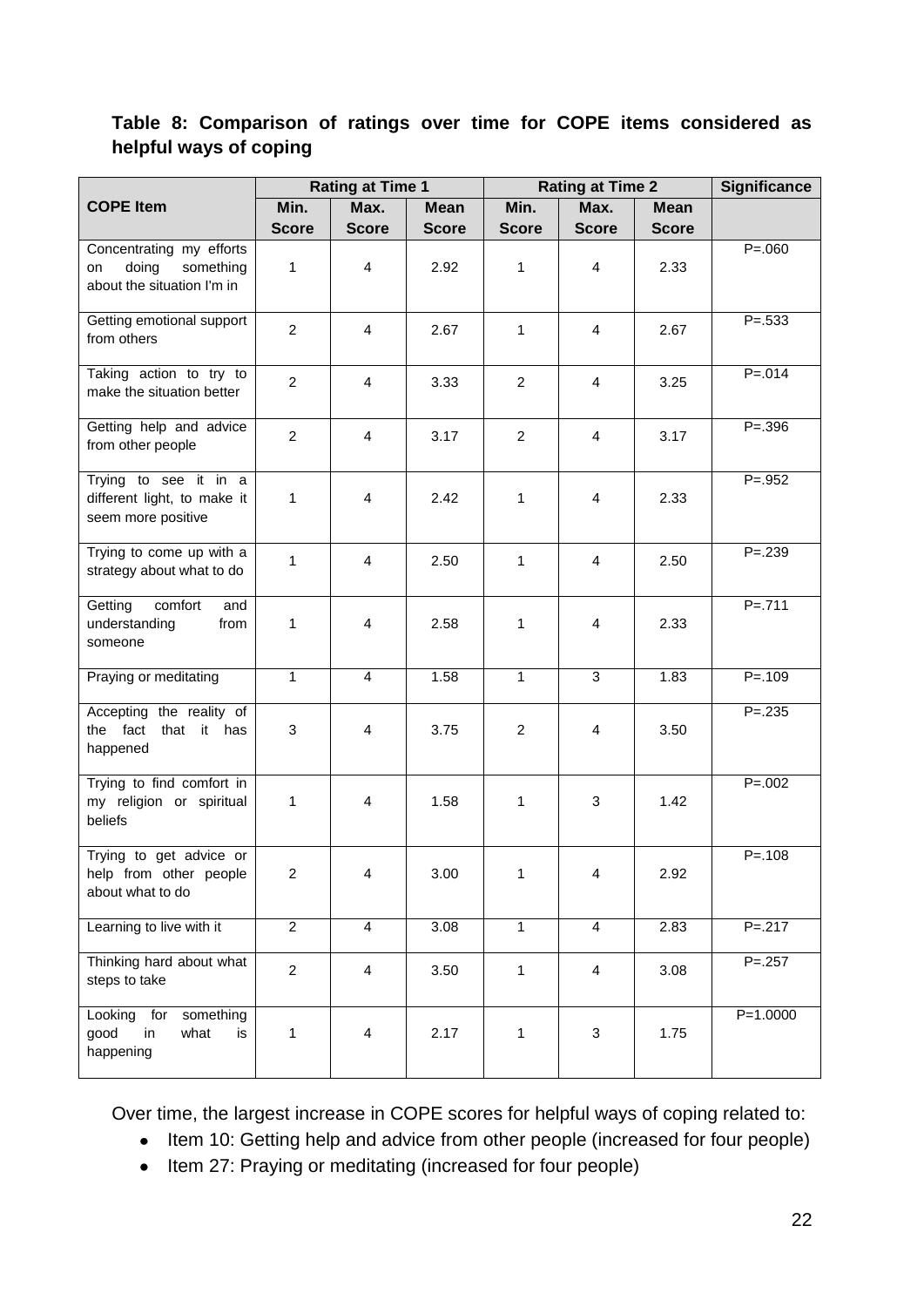These items therefore moved in the 'right direction' for a good number of people in the group, with a third of participants reporting the increasing frequency with which they used these helpful strategies.

The largest decrease in scores related to:

- Item 12: Trying to see it in a different light, to make it seem more positive (decreased for seven people)
- Item 15: Getting comfort and understanding from someone (decreased for five people)
- Item 17: Looking for something good in what is happening (decreased for five people)
- Item 25: Thinking hard about what steps to take (decreased for five people)

This suggests a number of people were coping less well in these areas at Time 2 compared to Time 1.

The items that seemed most stable over time included:

• Item 22: Trying to find comfort in my religion or spiritual beliefs (scores for nine people remained the same)

A brief discussion of changes over time in these COPE values between Times 1 and 2 will be presented, using qualitative findings from interviews to contextualise these data.

## **Concentrating my efforts on doing something about the situation**

For this item, just over half of carers (seven participants) reported little change in this means of coping following participation in the post-diagnostic support project. However, three people who were previously concentrating their efforts on doing something about the situation were not doing this at all after the intervention. Another person was only doing this a little bit after initially doing this a lot. One person reported using this way of coping more often following the intervention. Effect size was measured using a gamma test to establish a positive association (G=0.550) p=.060) between scores over time that was nearly statistically significant.

## **Taking action to try to make the situation better**

Although scores remained the same for most carers (eight participants), this way of coping was reflected fairly strongly in people's responses, with ten carers doing this at least a medium amount after the intervention (two of which had increased in score from before the intervention). Effect size was measured using a gamma test to establish a strong positive association (G=0.750, p=.014) between scores over time that was statistically significant.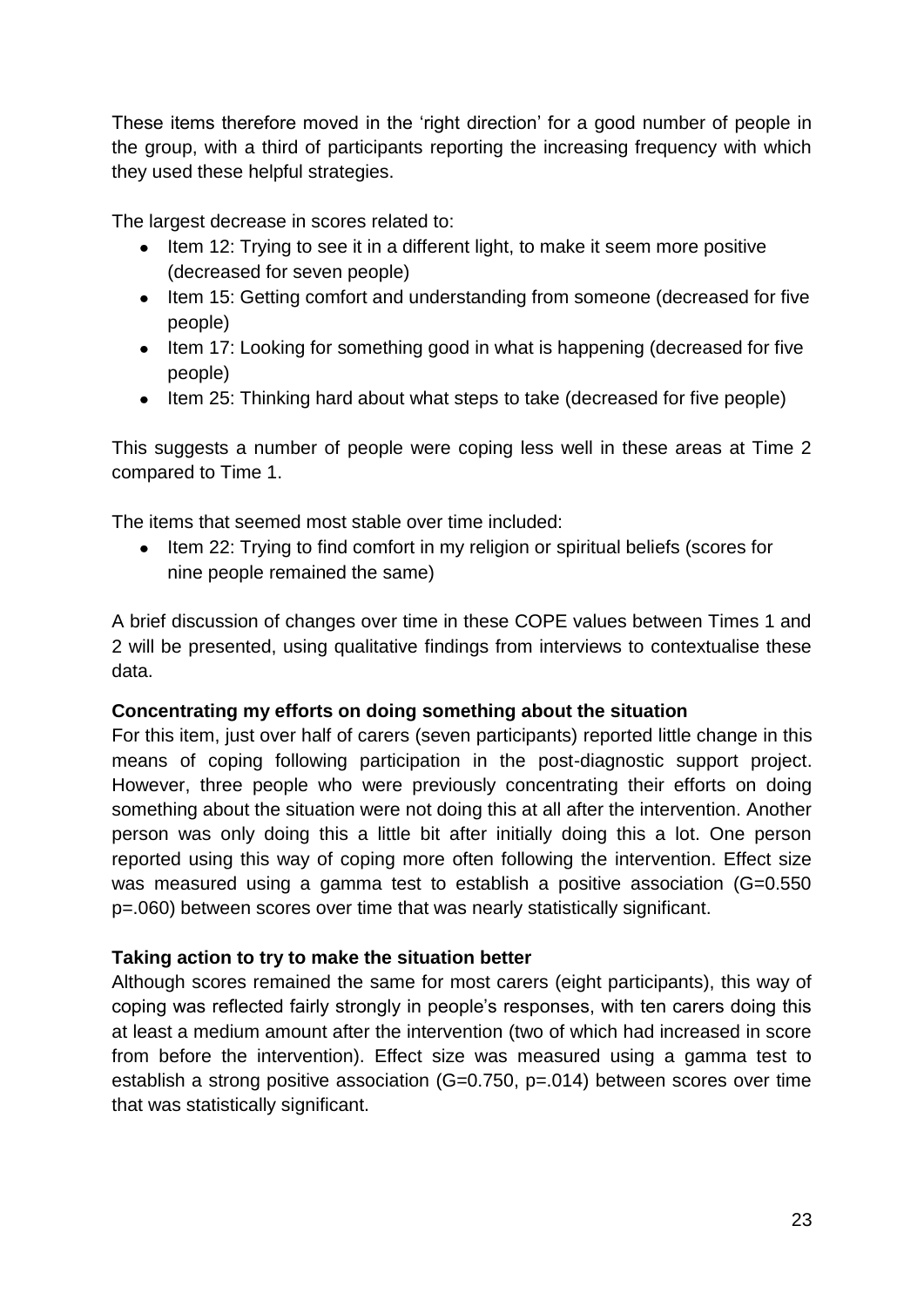During interviews, family members described going out, whether to play Bridge, visit a sibling or to the shops as a way of removing themselves from the situation, as this family members describes:

*',,, so I either just say I'm going to the shop and... if I've gone up to town, or anything, and he's been in a strop, he'll be in a better mood by the time I come in.' (Carer 15, 2nd interview)*

## **Getting help and advice from other people**

There was an improvement in scores for four people in their reporting of 'getting help and advice from other people'. Following the intervention five people were 'doing this a lot' and four people were 'doing this a medium amount'. Scores for five carers remained the same, with three carers decreasing in the amount of time they used this way of coping. Effect size was measured using a gamma test to establish a weak positive association (G=0.333, p=.396) between scores over time that was not statistically significant.

## **Trying to get advice or help from other people about what to do**

There was a variable pattern in reports of ‗trying to get advice or help from other people about what to do'. Scores increased for three participants, decreased for three participants and remained the same for six participants. Positively, three people who were 'only doing this a little bit' before the intervention were doing this a medium amount or a lot after the intervention. However, two people who had previously been trying to get advice or help were not doing this at all following the intervention, and one person who had been doing this a lot was now doing this only a little. Effect size was measured using a gamma test to establish a positive association (G=0.586, p=.108) between scores over time that was not statistically significant.

Findings from interviews revealed different practices and attitudes towards seeking advice and help. One participant who moved from getting advice or help from others a lot to not doing it at all also had a parent with dementia and felt well equipped with information to be able to cope with their spouse's condition (Carer 9). Another participant experienced a sense of information overload with the quantity of information and advice given (Carer 7), while another felt there was insufficient information and advice given following their family member's diagnosis (Carer 2). Qualitative findings revealed the diversity of need and desire for advice and help in the period following diagnosis.

## **Trying to see it in a different light, to make it seem more positive**

There was a decrease in scores for this item in seven carers when reporting on whether they tried 'to see it in a different light, to make it seem more positive'. Three people who had been doing this a little or a medium amount were no longer doing this at all, three people who had been 'doing this a medium amount' were now 'only doing this a little bit', while another had changed from 'doing this a lot' to 'doing this a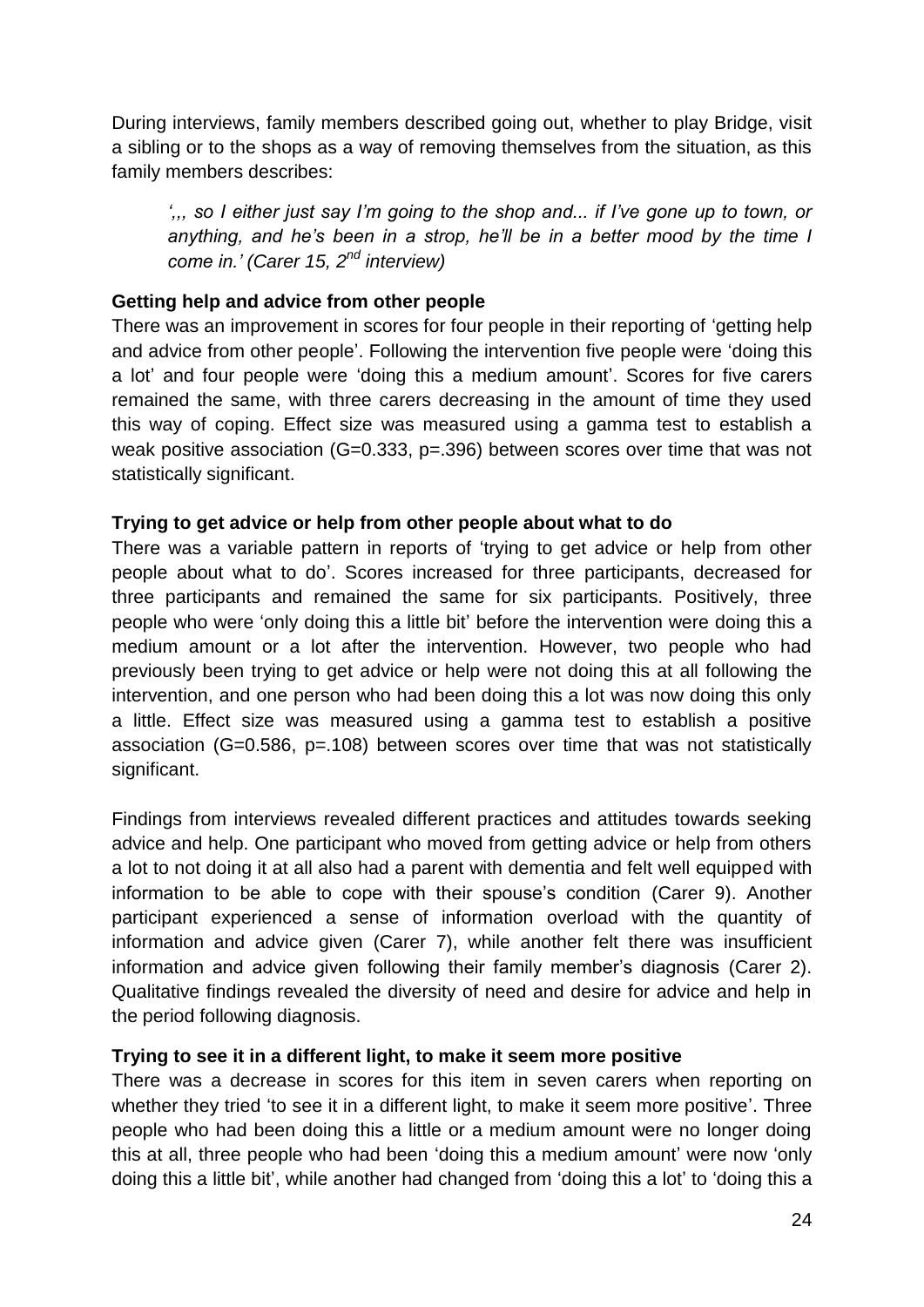medium amount'. Conversely, three people who had not been trying to see it in a different light were now doing this a medium amount or a lot after the intervention. Effect size was measured using a gamma test to establish a weak negative association (G=-0.022, p=.952) between scores over time that was not statistically significant.

#### **Looking for something good in what is happening**

A similar pattern is evident in this item, with a decrease in scores for five carers when reporting on 'looking for something good in what is happening', and an increase in scores for three carers following the intervention. Scores for four people remained the same. Effect size was measured using a gamma test to establish no association (G=0.000, p=1.000) between scores over time.

Interviews indicated different reasons for these findings, for example one family member who struggled (and most often failed) to persuade her husband to wear his hearing aid has given up sharing her observations of the day with him:

*'But I don't do that now, because I think he'll not hear me anyway, so where's the point? So the conversation's going because of not wearing hearing aids.'* (Carer 3,  $2^{nd}$  interview)

Another factor that emerged during interviews is the pragmatism that develops with acceptance of the diagnosis and the use of networks to support participants, possibly resulting in less focus on trying to view things differently or looking for positives in what is happening.

## **Trying to come up with a strategy about what to do**

A variable pattern is also evident in this item, although scores were more stable over time, with six people reporting the same level of reporting pre and post intervention. When reporting on trying to come up with a strategy about what to do, three people who had been doing this a little bit or a medium amount were no longer doing this at all after the intervention. On the other hand, three people who had either 'not been doing this at all' or 'only doing this a little bit', were now reporting using this means of coping a medium amount or a lot following the intervention. Effect size was measured using a gamma test to establish a positive association (G=0.400, p=.239) between scores over time that was not statistically significant.

## **Thinking hard about what steps to take**

Seven carers were continuing to think hard about what steps to take at least a medium amount following the intervention. There was a large increase in score for one person, who had ‗only been doing this a little bit' but was now ‗doing this a lot' after the intervention. However, nearly half of carers reported a decline in score over time. Three people who had reported using this way of coping a lot or a medium amount before the intervention were only 'doing this a little bit' after the intervention. Another person was no longer doing this at all after reporting that they had been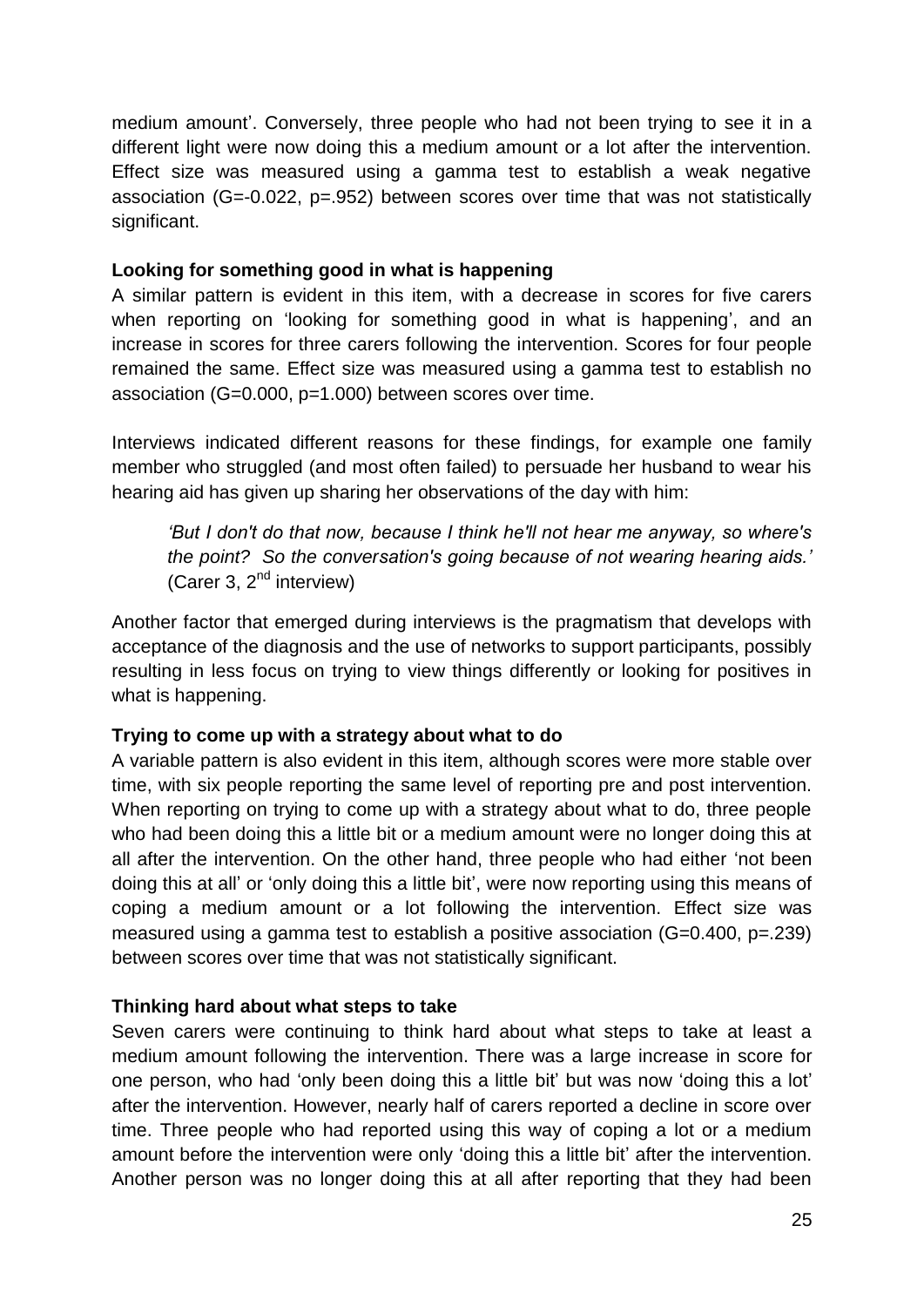doing this a little before the intervention. Effect size was measured using a gamma test to establish a positive association (G=0.500, p=.257) between scores over time that was not statistically significant.

Interview findings do not necessarily concur with these data; participants talked of the difficulty they had in thinking ahead and considering what steps to take, particularly in thinking about what the future holds. Many participants talked of taking it 'one day at a time'. It also appeared that while some participants were reporting thinking about what steps to take (COPE), when questioned at interviews they talked of not wanting to engage with the idea. For example, this carer reported thinking hard about what steps to take at Times 1 and 2, however when interviewed, expressed the opposite view:

*'I think it's just a terrible thought to think ahead and, you know, cause the only thing you've got is what you would probably see and people, you know that's worse off than X, you don't want to think that, I certainly don't want to think*  about *it.'* (Carer 5, 2<sup>nd</sup> interview)

## **Getting emotional support from others**

For ratings of 'getting emotional support from others', carers shows a variable picture, with scores increasing for three participants, decreasing for three participants and remaining the same for six participants. Three carers showed an improvement in scores. They had only been using this way of coping a little bit before the intervention and were now reporting doing this a medium amount or a lot. However, two people who had been 'doing this a medium amount' reported 'not doing this at all' or 'only a little bit' following the intervention. Another person reported getting emotional support from others a medium amount when they had previously been doing this a lot. Effect size was measured using a gamma test to establish a weak positive association (G=0.250, p=.533) between scores over time that was not statistically significant.

## **Getting comfort and understanding from someone**

There was also a decrease in scores for five carers when comparing scores for ‗getting comfort and understanding from someone' before and after the intervention. There was an increase for three carers, with one person who had 'not been doing this at all' now 'doing this a little bit', and two people who had been 'doing this a little bit' now doing this a medium amount or a lot. Scores for four people remained the same. Effect size was measured using a gamma test to establish a very weak positive association (G=0.152, p=.711) between scores over time that was not statistically significant.

These two items raised some discussion and some family members questioned who they would receive emotional support, comfort or understanding from. This uncertainty might explain the spread of values observed.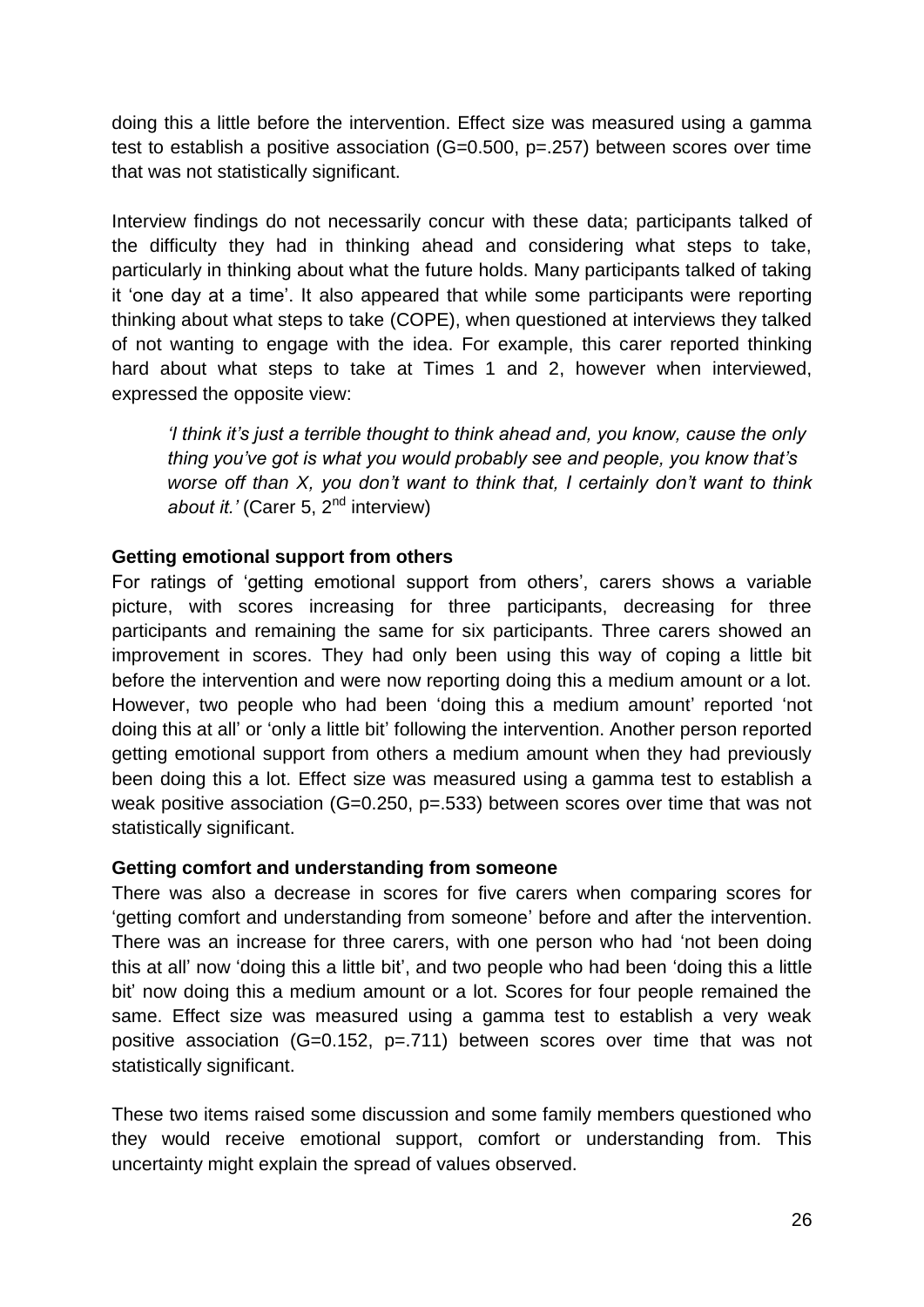#### **Trying to find comfort in my religion or spiritual beliefs**

Most carers (eight participants) did not try to 'find comfort in their religion or spiritual beliefs' either before or after the intervention. There was an increase in scores for one person who described ‗doing this a little bit' after the intervention and one person continued to do this a medium amount. Two people who described trying to find comfort this way a lot or a medium amount reported only doing this a little following the intervention. Effect size was measured using a gamma test to establish a very strong positive association (G=0.923 p=.002) between scores over time that was statistically significant.

#### **Praying or meditating**

Compared to reports of finding comfort from religion or spiritual beliefs, more people described using praying or meditating as a means of coping. Although five carers did not do this at all either before or after the intervention, four people who had not prayed or meditated previously were now doing this a little or a medium amount. One person continued to do this a medium amount, while two people who had prayed or meditated a lot or a medium amount were only doing this a little bit after the intervention. Effect size was measured using a gamma test to establish a positive association (G=0.545, p=.109) between scores over time that was not statistically significant.

These items also raised discussion about the difference between religious and spiritual beliefs and praying and meditating and how best to score them, given such differences. No participants talked about using these forms of coping during interviews.

#### **Accepting the reality of the fact that it has happened**

Nearly all carers reported 'accepting the reality of the fact that it had happened', with eleven people reporting doing this a medium amount or a lot both before and after the intervention. There was an increase in scores for one person who described ‗doing this a lot' after the intervention. Scores decreased for four people. Three people who had been 'doing this a lot' were now 'doing this a medium amount' following the intervention. One person who had been 'doing this a medium amount' was 'only doing this a little bit' after the intervention. Effect size was measured using a gamma test to establish a positive association (G=0.667, p=.235) between scores over time that was not statistically significant.

#### **Learning to live with it**

There was a variable pattern of reporting among carers when describing the extent to which they were 'learning to live with it'. Scores remained unchanged for six people, four of whom reported 'doing this a lot'. Two carers who had been 'doing this a little bit' were now doing this a medium amount or a lot following the intervention. Four people reported a decrease in scores over time. Two people who had previously reported trying to learn to live with it were no longer doing this at all. Two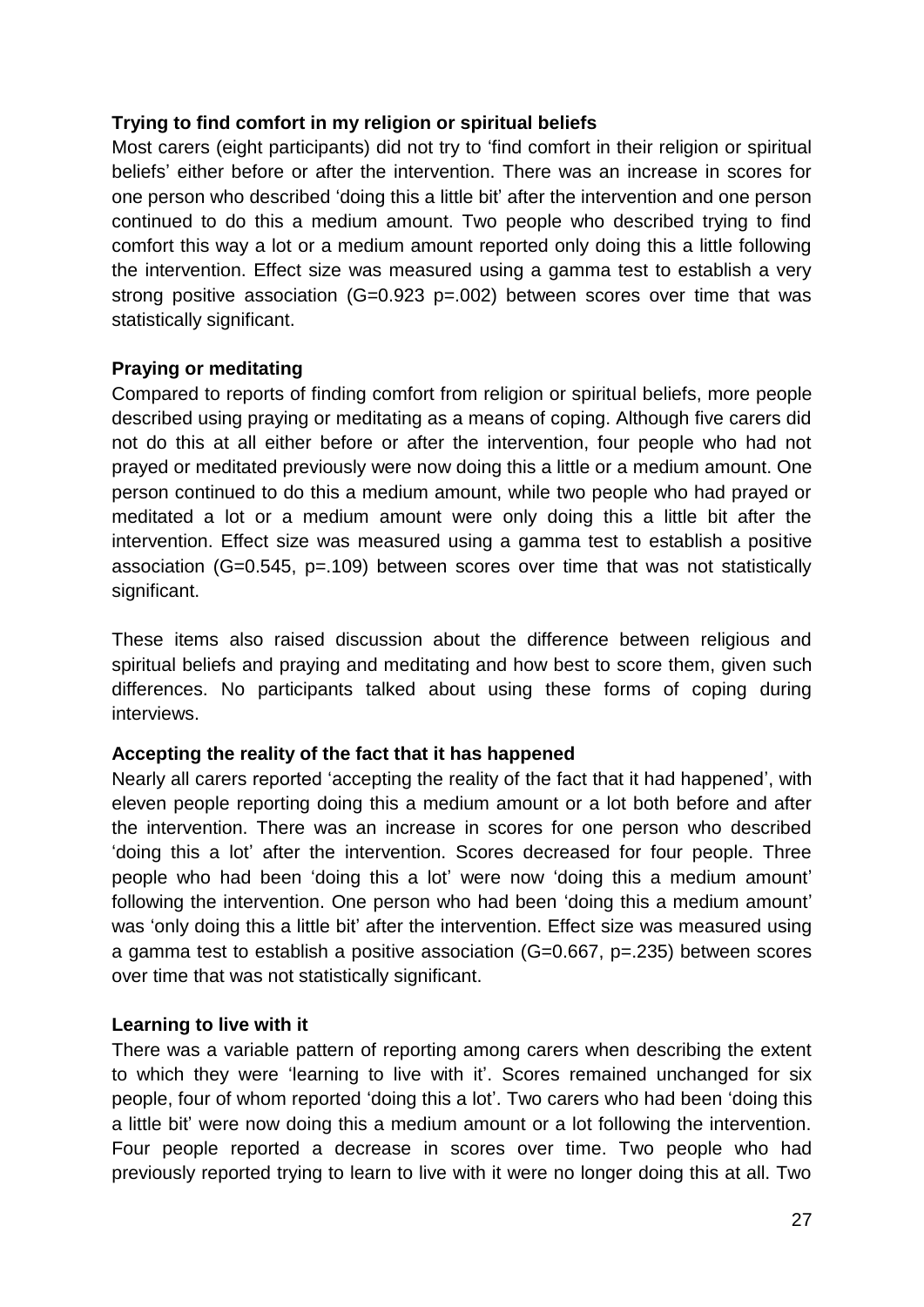people who had been 'doing this a medium amount' were now 'only doing this a little bit'. Effect size was measured using a gamma test to establish a positive association (G=0.436, p=.217) between scores over time that was not statistically significant.

During interviews, participants talked in different ways of how they were learning to live with the diagnosis, while sometimes struggling with specific aspects of it. For example, this family carer states:

‗*Each day…every…I find every day different. Today could be a thoroughly depressing day and tomorrow could be quite a lot better. And I don't…sometimes I don't know why that is. I think acceptance is a terrible thing to work on. I'm not sure I've totally come to terms with that yet either.'* (Carer 7, 2<sup>nd</sup> interview)

The variation in pattern of these two items indicates the diversity of experience of participants, therefore generalising from such a small group is difficult.

## **Comparison of QoL-AD and COPE data from T1 and T2:**

A comparison of changes in Mean QoL-AD and COPE scores at T1 and T2 for the eleven dyads in the intervention group reveal that:

- There were three dyads where people with dementia and their carers reported overall improvement.
- There were two dyads where people with dementia remained the same while their carers reported improvement.
- There were two dyads where people with dementia reported improvement while their carers reported a decrease.
- There were two dyads where people with dementia reported no change but their carers reported a decrease.
- There were two dyads where people with dementia and their carers reported a decrease.

These findings indicate a general positive trend in perceived quality of life and ability to cope for some dyads following the intervention, as measured by QoL-AD and COPE. They also indicate the potential for variation within dyads either in their perceived quality of life or in their ability to cope. This suggests the need for a more targeted, and possibly intensive, series of individualised interventions either for the person with dementia or the carer depending on how they report their perceived quality of life or their ability to cope at particular times in their lives.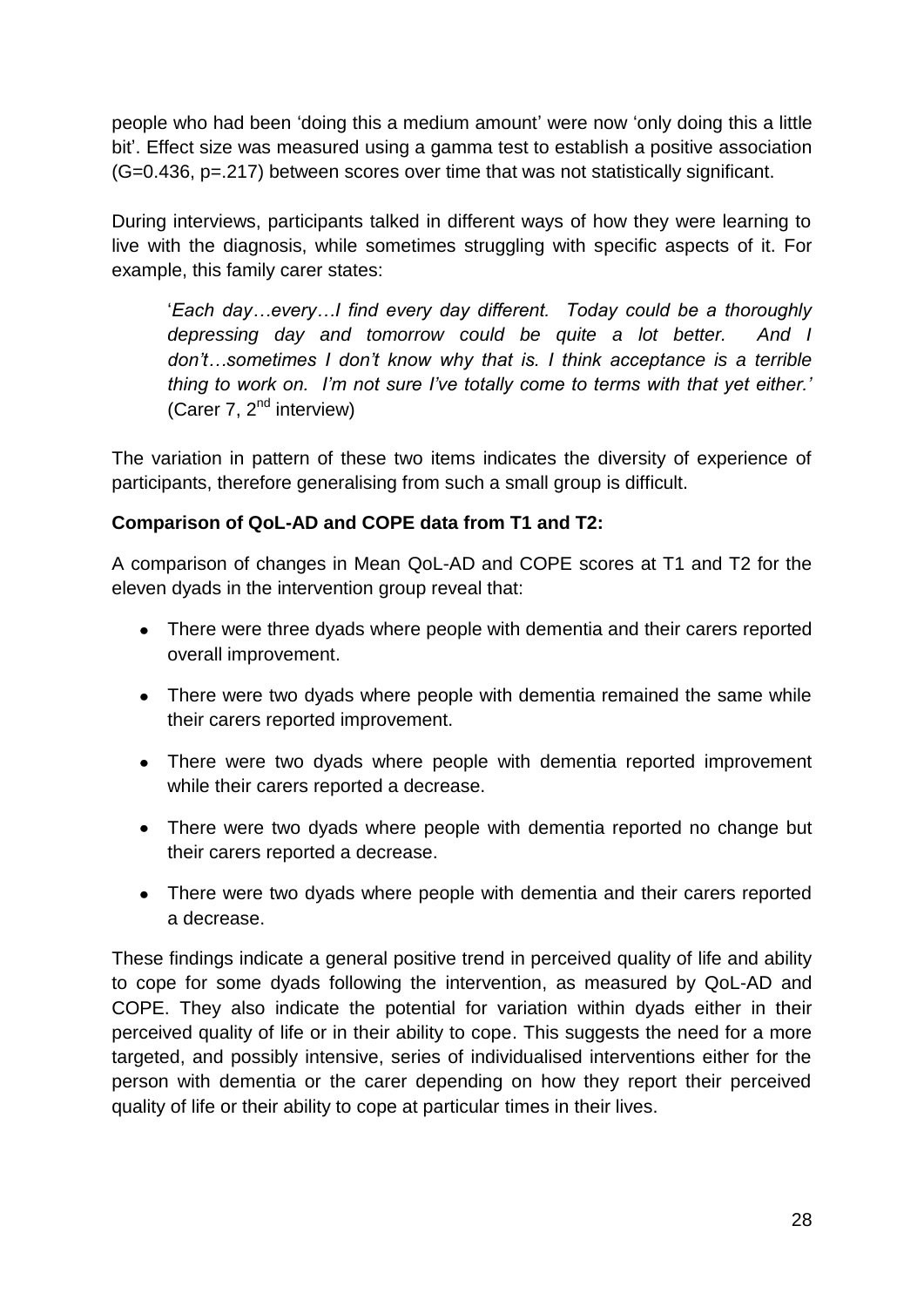## *3.1.3 What difference, if any, does the post diagnostic support service make to service access and service use for people with dementia and their carers?*

This, and the next three questions, will be addressed with reference to qualitative data from interviews with participants at T1 and T2. Case studies of specific dyads will be used to illustrate key findings. We will begin by looking at participants' experiences of service access, before looking at their experiences of service use.

• Service access

Carers frequently reported positively on the help received from the project workers with claiming benefits following diagnosis of the person with dementia. Most of the carers who reported positively on this had not known of their entitlements and were therefore delighted with the extra income received. For example:

*So the girls came out and they actually helped with filling in forms and things like that.* (Carer 9, 1<sup>st</sup> interview)

For this carer and her husband, this was a valuable exercise, as they had no idea of their entitlements and benefits and the ‗*wee bit of extra money'* was welcomed.

For other carers, information on specific entitlements such as a reduction in Council Tax was welcomed as they had not known of this previously:

*But, as I say, there's been one or two things that have came up that's kind of helped and things that probably we would never have thought about, we never thought about the rates, getting a cut in rates. It's only because it was mentioned.* (Carer 14, 1<sup>st</sup> interview)

There was satisfaction with the way the project supported the travel needs of participants, whether by arranging a taxi or giving several participants a lift to and from their destination. This particularly applied to participants who no longer had access to a car, because of no longer being able to drive or because of giving it up for financial reasons. Availability of transport went towards not only alleviating concerns about how to get to the events organised, but also maintained social contact.

Access to the social settings provided by the project (dementia cafés or trips out) was reported by all participants as very valuable. For some participants with dementia, the opportunity to talk 'normally' with other people with dementia came as a surprise to them, thus the social occasions seemed to help break down the barriers associated with dementia including the sense that people with dementia are somehow different. For several people with dementia, this was possibly their only chance to engage with others in the same or similar position as themselves. For example: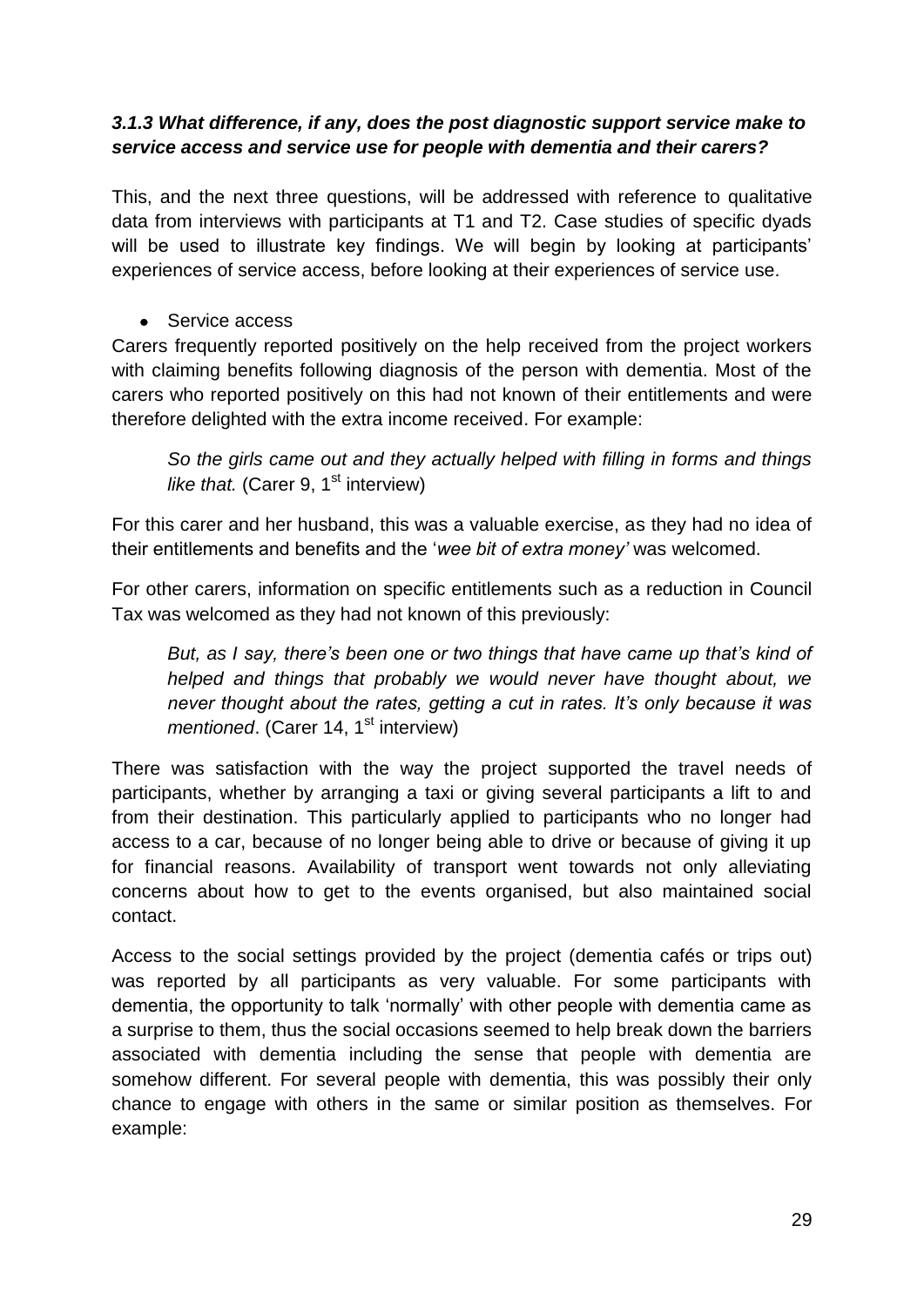*No, the odd chat to one another is half the battle isn't it? Mingle with one another. That's a big help itself. When you think of those women that are lonely, left without a man or whatever. Same as men, on their own, things like that. Well that's…they've been in amongst company where they can all chat and that's it. It's a big help.* (Person with dementia 9, 2<sup>nd</sup> interview)

The combination of a social setting along with information and sharing of experiences by other people was seen as useful by some participants, for example:

*You get talking to other people and the carers are there as well so you can hear things that they've done, things that you've done, and it kind of passes all round, you know, the things that you don't think about sometimes, somebody comes up with a wee answer for it.* (Carer 14, 1<sup>st</sup> interview)

And:

*A lot of the time we were just sitting chatting and drinking coffee and…yeah, yes, that was the best one. Yes. And then they split us up into two rooms and the carers go into one room and the others sit and have a wee chat at the end*  for about half an hour. No, that's very good. It's very good. (Carer 11, 1<sup>st</sup> interview)

Access to information, particularly for those who felt let down by the general system, was very much valued by carers, as was the opportunity to speak with people (project workers) who were knowledgeable and readily available.

Several carers also spoke of receiving support with arranging Power of Attorney and valued the input from project workers in negotiating the process. For example:

*Tomorrow we've got a lawyer coming in to give me the power of attorney sort of thing so they gave us all that information.* (Carer 5, 1<sup>st</sup> interview)

However, taking this step was not always easy, particularly when the carer felt this was in conflict with the wishes of the person with dementia, indicating the delicate nature of conversations in this area:

*No, he's not really interested in Power of Attorney getting done at the moment.* (Carer 9, 2<sup>nd</sup> interview)

From this analysis, the project has been very useful in alerting participants to and supporting them with applying for entitlements and benefits – many participants would not have accessed these had they not been alerted to their entitlement by the project workers. It has also been very useful in facilitating social interaction with other people with dementia and carers and offering information and support when required. Support with accessing other services such as Power of Attorney or home care requires a degree of planning and thinking ahead that many participants were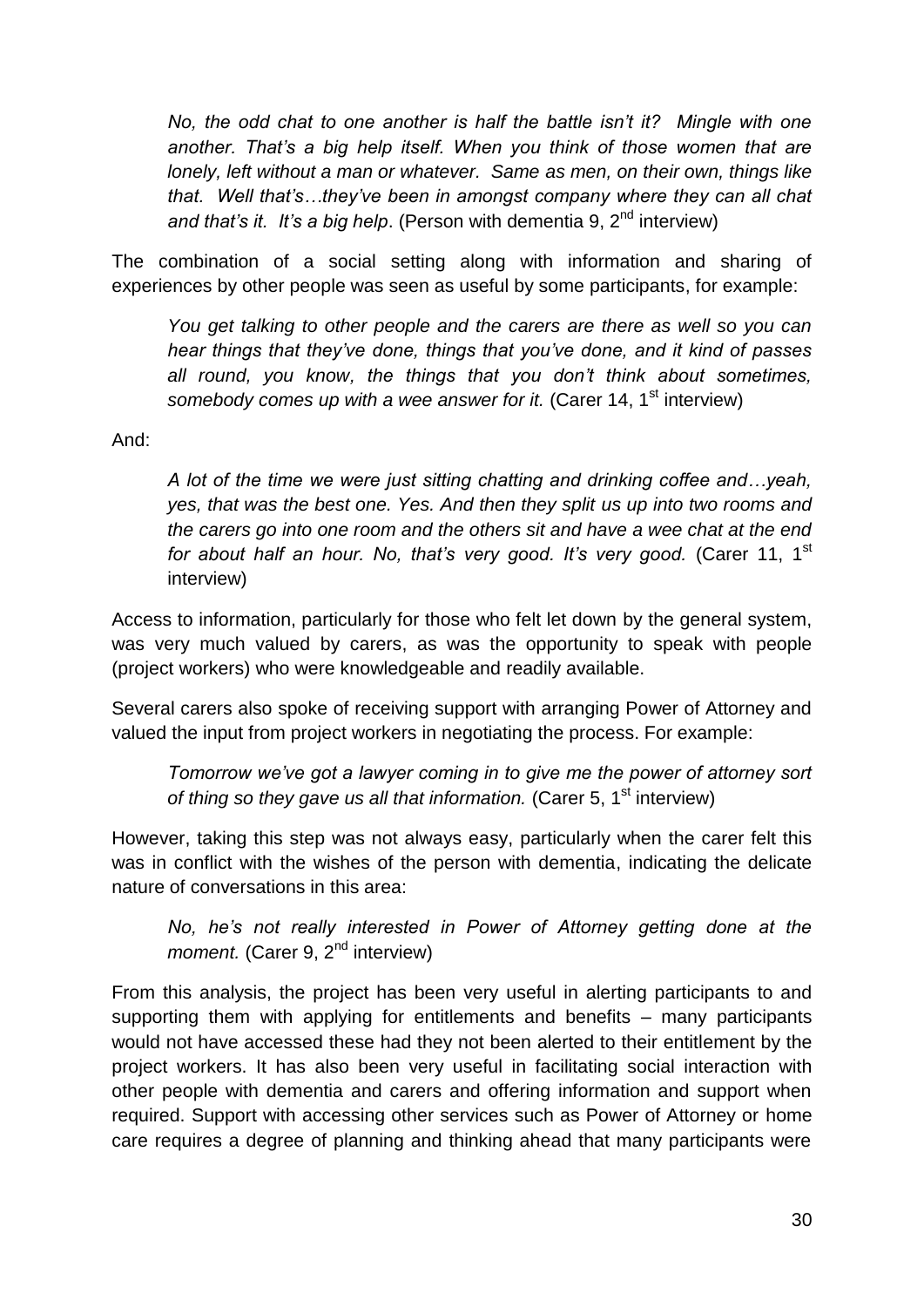not able or willing to engage with. This is not surprising given the short duration of the project to date.

Service use  $\bullet$ 

One participant with dementia who attended art classes only managed to so because the project workers arranged for a volunteer to attend with her. Without this input she would not have been able to attend these classes. Others were supported to go for coffee or lunch, or to their old work place or place of interest thus enabling them to take part in everyday social activity. No other participants reported on any differences in formal service use as a result of the project; this could relate to the relatively early progress in participants' journeys through dementia where they had yet to access many services.

In summary, participants engaged to varying degrees in service use and this seemed to depend on their wishes and requirements for services. There was the sense that, with the support of the project, their needs would be addressed when required and that there was always the named contact and assurance of a response from the project team.

## **Case Study 1: Access and use of services (Participant 7)**

This person with dementia was in his 70s and lived at home with his wife. His physical health had been very poor, but at his second interview he looked fitter, had put on some weight and reported feeling much better. He reported improvement in quality of life measures of memory, family and money. His wife struggled with health problems of her own.

It was clear during the interviews that while the participant with dementia took a pragmatic view of his condition, his wife strongly resisted the diagnosis and expressed anger that this had happened to them. His wife attended carers' classes, although she found some of the content overwhelming, and received copious amounts of information on her husband's different illnesses, which she also found overwhelming. She also felt there was no provision, for example counselling, for her husband, and therefore identified limitations in the support available to her from general services.

While she was initially resistant to the idea of engaging with the post-diagnostic support project, by the second interview she had started to feel able to engage with it and also with other people with dementia and their family members. Her acceptance then allowed access to the project for the participant with dementia. A key point from this case study is the ability of family members (for various reasons) to block access to services such as the post-diagnostic support project and it also illustrates that if lack of acceptance or denial of a diagnosis on the part of a family member delays access to services, there is a need not to have services that have a cut off referral time.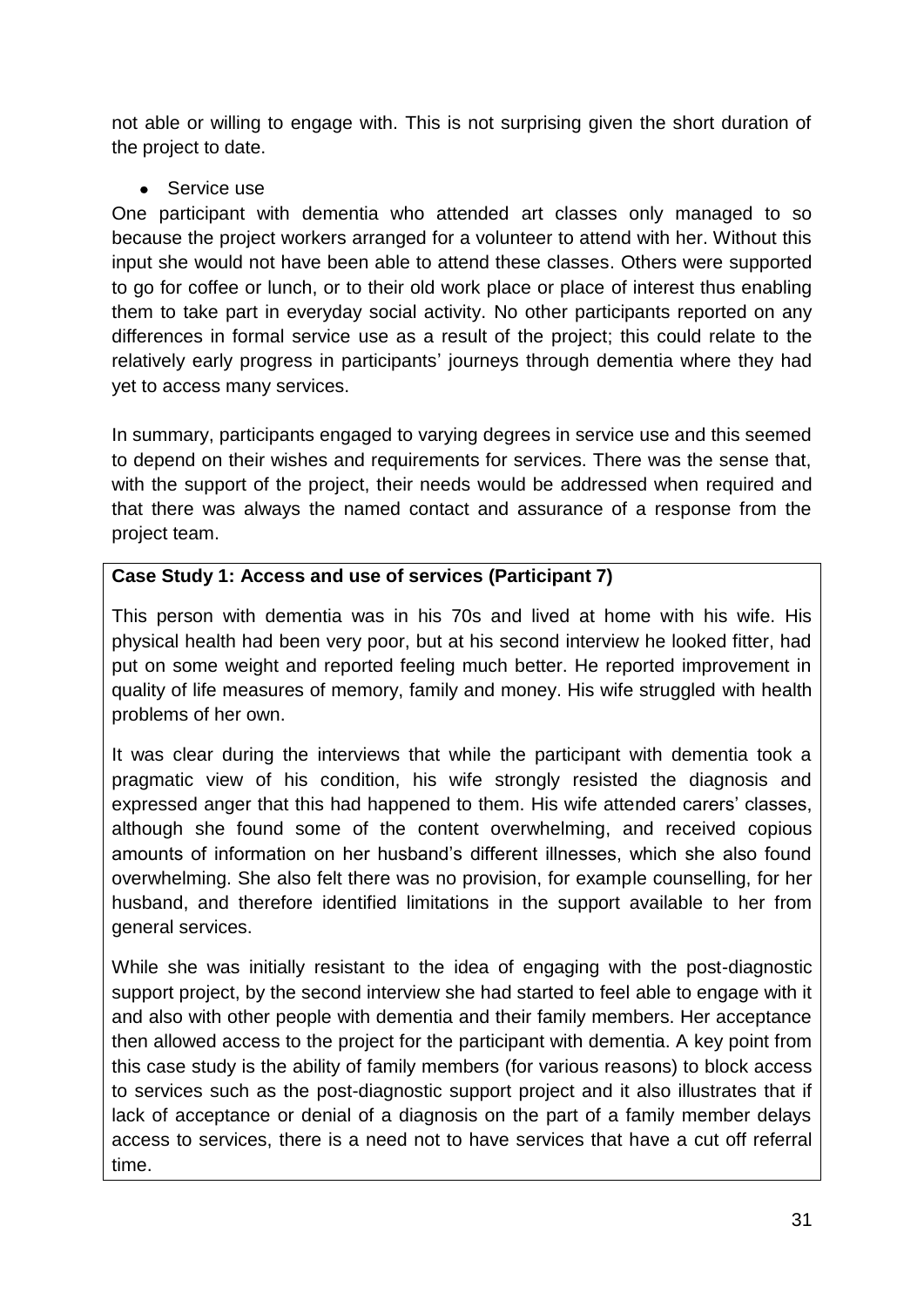## *3.1.4 What difference, if any, does the post diagnostic support service make to independence and choice for people with dementia and their carers?*

The post-diagnostic support project aimed to promote independence and choice for participants. Examples of independence are a person with dementia being able to go out without the support of a carer, and a carer being able to continue an active life independent of their care-giving responsibilities. Choice relates to the range of services and support available to both carers and people with dementia that meet their individual needs and preferences rather than the availability of sole service solutions.

• Independence

Several participants benefitted from being supported to go out (with a project worker or a volunteer), although it is unsure whether this actually increased their sense of independence. One carer who wished her mother could become more independent, even though her mother had regular trips to the shops or her church with a volunteer organised by the project, was pleased that, over time, her mother has become more outgoing and participated in conversations with other people in the project more often than before:

*I think they're great. My mum, whenever I used to take her anywhere, she didn't speak. Now, she…you know, she…you don't just speak whenever you're asked a question, you…she actually joins in the conversation, which I don't…I think if you hadn't have been going to those things, I don't think she would have.* (Carer 6, 2<sup>nd</sup> interview)

Another person with dementia surprised his wife by going to the shops with one of the project workers:

*But what he has done is because of the nice way they've gone about it he has gone out for lunch with them and he's popped in for a cup of coffee because it's on his shopping route, you know. He shops at X's so when he goes in has, you know…he would do that. That's the one thing I'm quite surprised about, that he's done that, you know.* (Carer 3, 1<sup>st</sup> interview)

Although these are small steps towards regaining independence they are important for those who are making them and for carers who witness such changes.

**Choice**  $\bullet$ 

Participants had mixed opinions on the frequency of services offered to them by the project: some were happy with it but some wanted more frequent opportunities to meet with others in coffee mornings or more frequent group trips out. This is an example of participants expressing their wishes and possibly wanting to exercise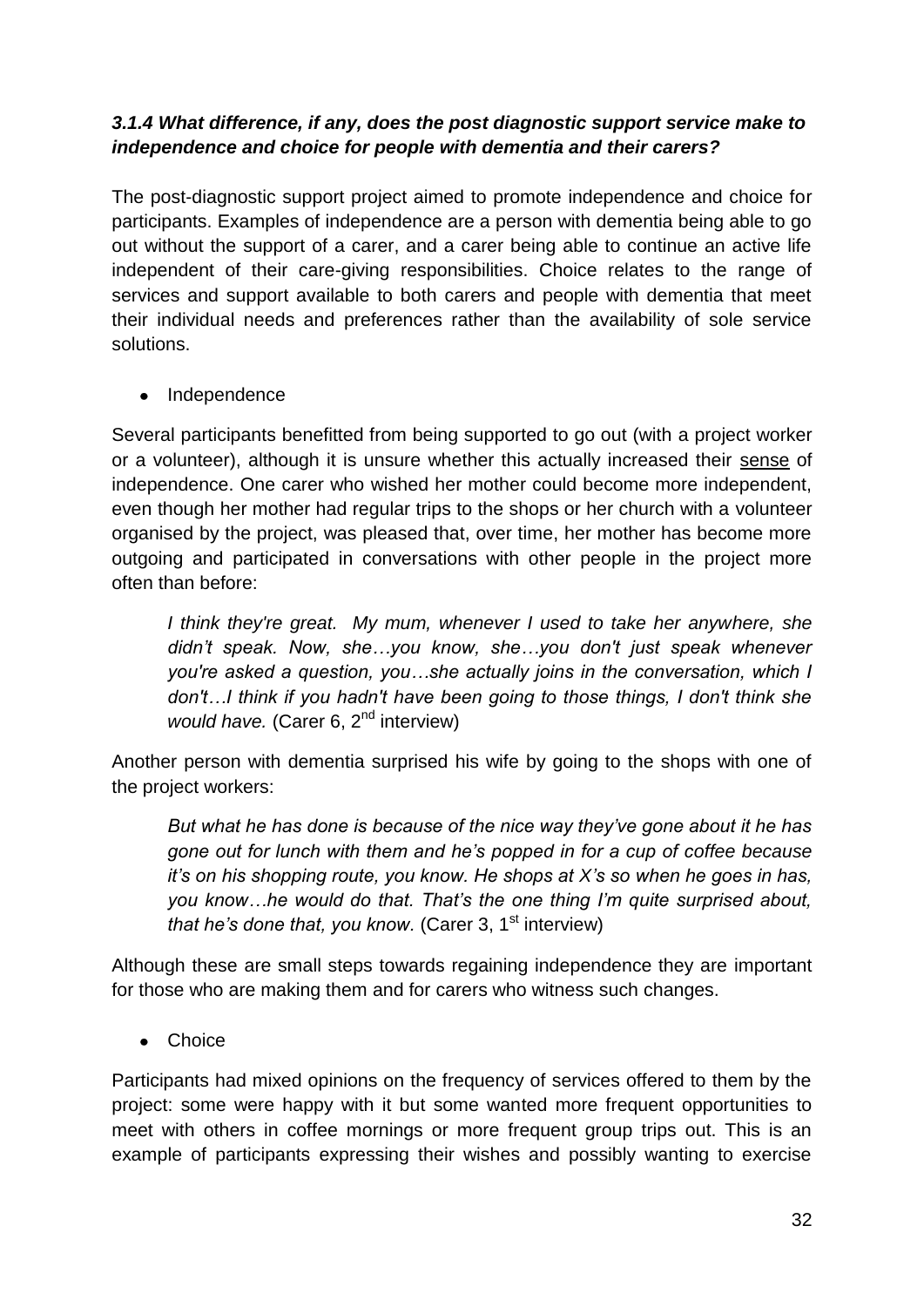choice and have some control over the types of activities and services offered by the project.

One carer was supported by the project team to use Self-Directed Support to help her to care for her mother in a way that suited them both. Self-Directed Support allows people to arrange some or all of their support instead of receiving directly provided services from their local authority social work or housing department. This had only just got under way when her mother died, but was positively reported on by the carer:

*But I'd never heard of self-directed support again until Tracy and Michelle's team came on board. I'd never heard of anything like that. I really just kind of thought that we had to put up with what we had. So they were instrumental in putting that across that no, there are other options out there. You don't need to take the help from the council, you don't need to take the help from Alzheimer's, you can employ someone of your own to come in and do what you want to do.* (Carer 2, 1<sup>st</sup> interview)

However, this was not an option that was universally accepted, as this other carer stated:

*This lady come up and gave us a talk, that's what it was and she was talking about the care, you should get somebody in... to, you know, to sit with you or take you out and all that, you know, but you can take that money, you know, I'm saying to myself, I mean I noted a few things down and that and then after just listening to her I went oh Christ you don't want to go down that road, you know, you'd be filling out forms for the tax man to the day you die, you know.*  (Carer 5,  $2<sup>nd</sup>$  interview)

People with dementia and their carers appeared to be ambivalent about choice of services and choices available to maintain their preferred lifestyle; whether this was because they were still quite early on in the project or whether having a choice in the type of services received was not a familiar concept is unclear.

Findings from interviews suggest that, for carers and people with dementia, the service has benefitted them socially; through the monthly dementia cafés and information sessions, through meeting other people with dementia and carers, through trips out and through the more intensive one-to-one visits from project workers. This is particularly the case for people with dementia living on their own. Participants with dementia spoke of the friendships developing during the dementia cafés, sometimes with other people with dementia and sometimes with other carers. Carers also spoke of the supportive nature of the project.

Finally, the project enabled individual participants to participate in meaningful activities demonstrating the importance of an individualised and personalised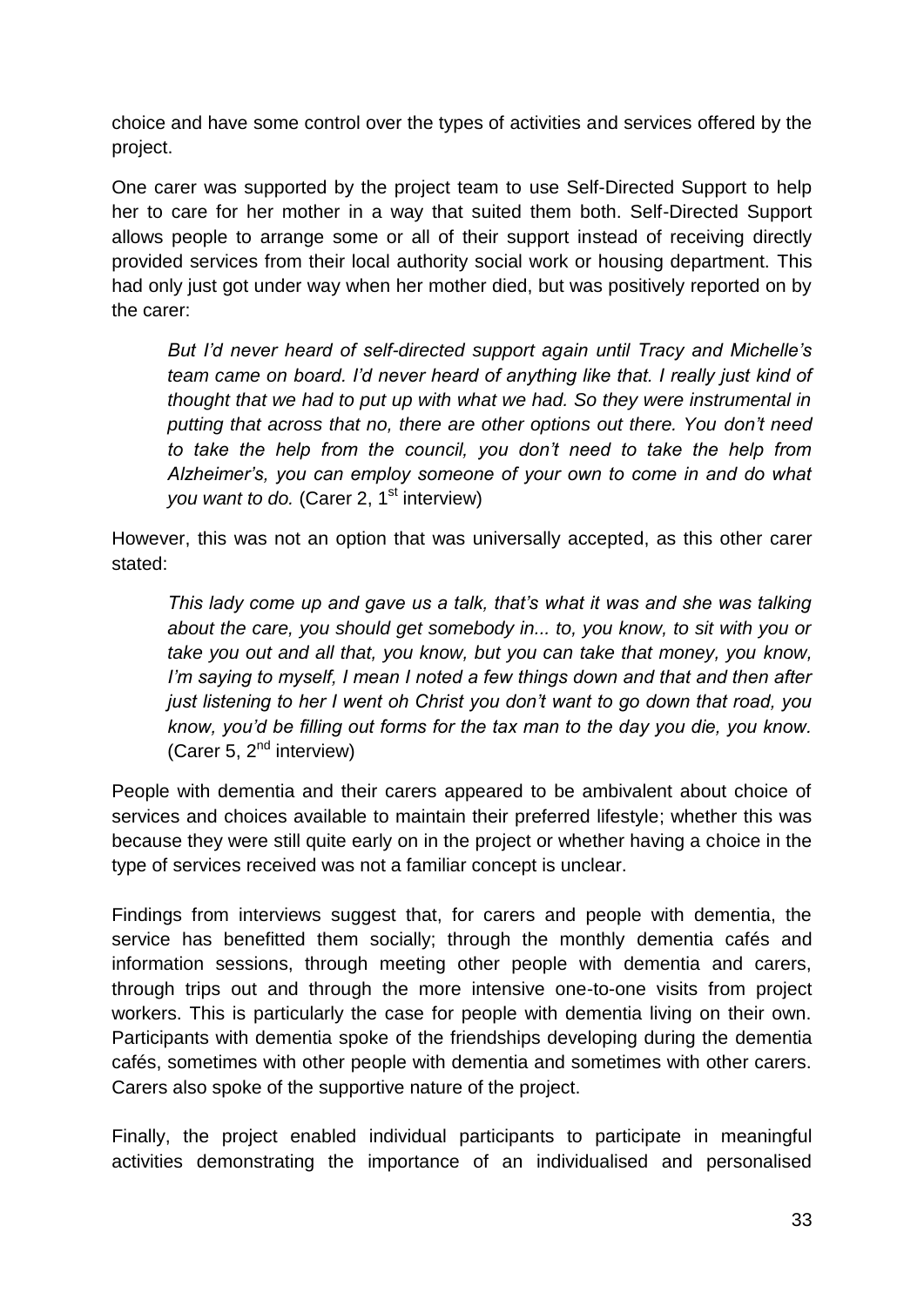approach to care provision and support. Of the many positive accounts, the support given to a woman with mixed dementia to attend an art class to rekindle her love of painting stands out as an example of the difference a personalised approach and team working can make in the lives of people with dementia and their carers.

## **Case Study 2: Independence and choice (Participant 6)**

This person with dementia was in her 60s at the time of interviews and lived alone with daily support from her family who lived close by. While having difficulty expressing factual or conceptual points, she was able to clearly articulate how she felt about things that impacted directly on her life such as keeping in telephone contact with her friends, going out for trips with them and what she wanted or did not want in terms of support, for example, when asked about what she would like to see the project offer, she decided:

‗*Well line dancing would be good.'*

And when asked about support in general, she was clear she did not want home support or attend a day centre. This meant that, apart from her family, occasional contact with friends and the recent, although reluctantly accepted, introduction by the project workers of a befriender who came weekly, she spent her days alone watching television. The negative feedback from the participant about the befriender raises important points about introducing a stranger into a person's life and assuming the development of a trusting relationship. With someone with dementia, this type of intervention might need to be introduced and supported over a longer period of time than with other groups using such a service.

For this participant, the most marked change was in her self-confidence and this, her family believed, emerged through attending the workshops and dementia cafes arranged by the project. As her daughter said:

*'(She'd) sort of withdrawn into herself. It feels like it's brought her a lot more confidence out on you. There are still situations where she gets nervous, but you don't feel it where you're in there (coffee mornings).'*

While, statistically, this family carer's improvement in COPE mean scores was small, interview findings suggest that improvement in the person with dementia's condition, in this case motivation (as reported by the family) and QoL-AD items including energy, living situation, memory, self as a whole, ability to do chores and life as a whole (as reported by the person with dementia), could have had a positive impact of the family's ability to cope generally. These improvements in QoL-AD items, in such a young person, are likely to have a longer term impact on the outlook and coping strategies of family members, therefore supporting and maintaining these will be important.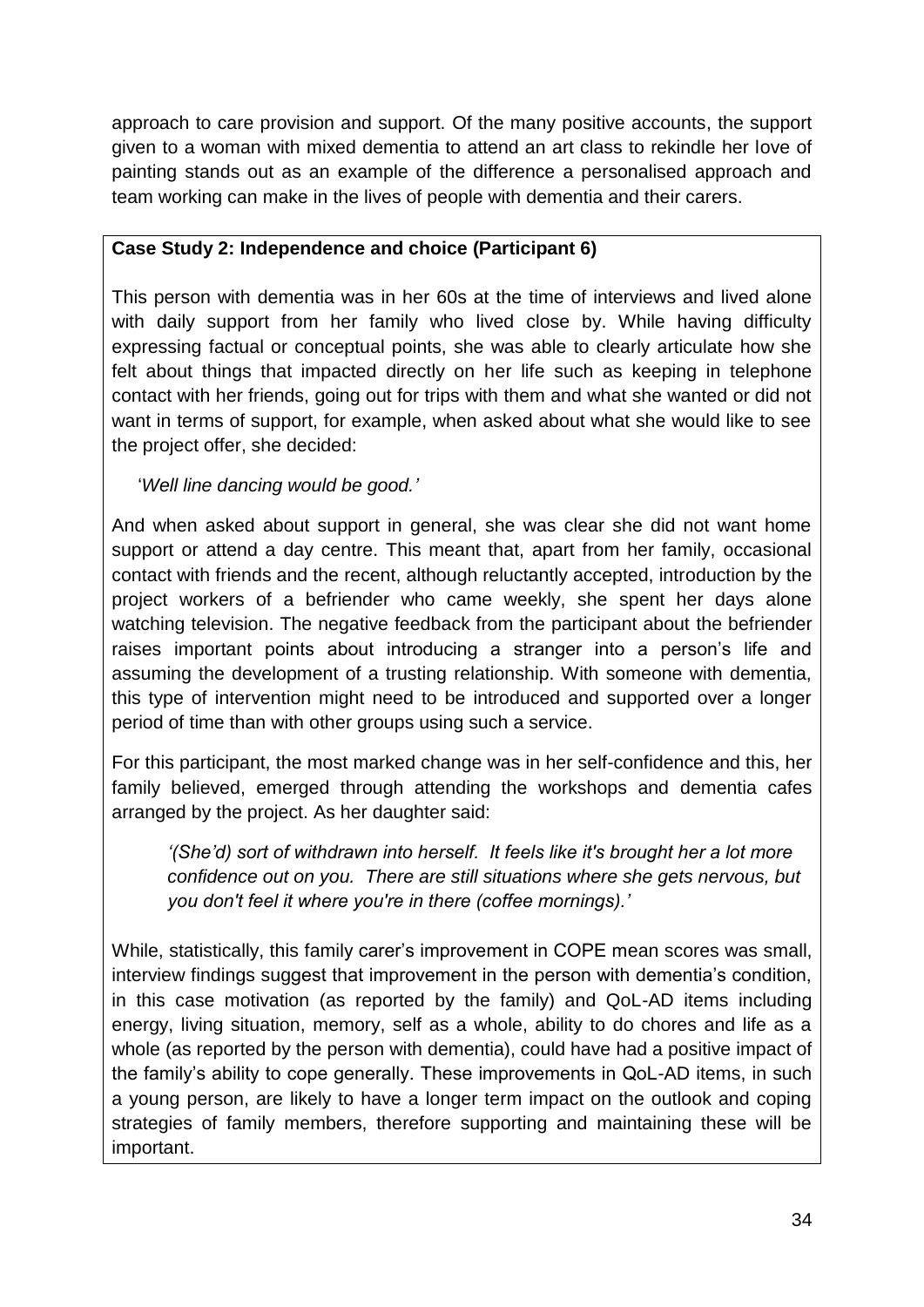## *3.1.5 How successfully has the intervention realised its specific intended outcomes for people with dementia and their carers?*

The project intended to:

- provide information, advice, signposting, emotional and practical support to help the person newly diagnosed with a dementia and their families/supporters to understand and come to terms with living with dementia.
- assist people with dementia and their families/supporters to put in place financial and legal arrangements to maximise their control over future decisions made on their behalf (e.g. powers of attorney, advance statements).
- support people to maintain the important relationships in their lives and remain involved in their communities, continuing to enjoy social and recreational activities.
- facilitate more detailed advanced planning using person centred planning tools.

On analysis of interviews, the intervention has been most successful in increasing participants' social contact (particularly with other people with dementia and carers), in enabling people to engage with others 'in the same boat' and develop peer support. Participants strongly valued the sense of being supported by people who really care, are available to talk to and are specialists in their field. Only one participant in the evaluation used Self-Directed Support to arrange services and reported very favourably on this. Although this may be perceived as minimal success, this is a process that takes time and may not have been possible to achieve for many people within the short time of the project.

The main area in which the project has not achieved its intended outcome is in advance care planning. This is not necessarily because the project workers have not broached the topic – they did with many participants, but it may be because it was too early in their participation with the project to expect people with dementia and their carers to have engaged with the topic. People with dementia generally left decisions about services to their carers and carers generally did not want to think too far ahead to the types of services they would require or want to receive.

Interviews over the two time periods revealed no shifting in thinking from those who just did not want to think ahead, highlighting the highly sensitive nature of the topic, the fear of what the future holds and the lengthy timescales required to support people to think ahead. For example: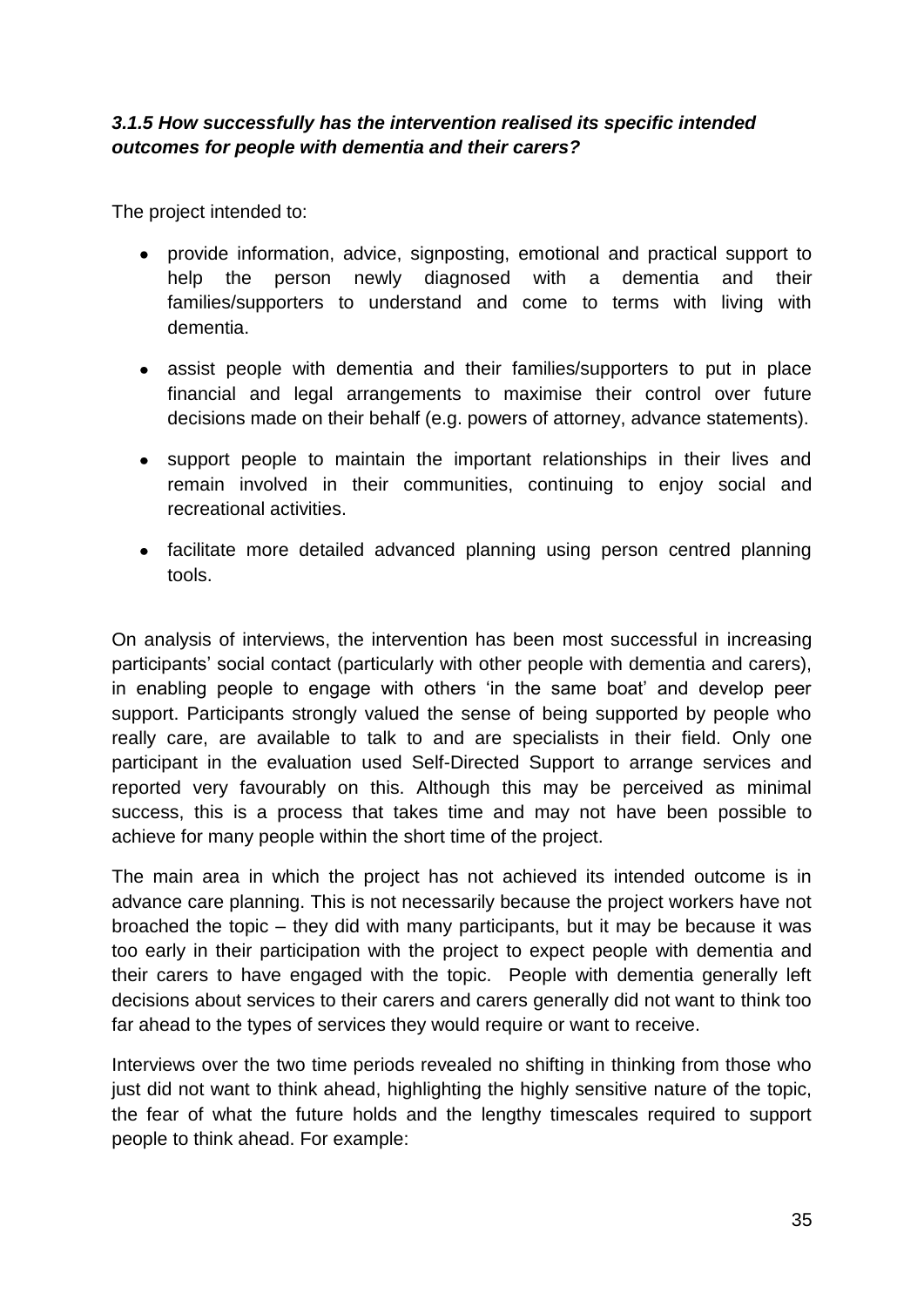*Well, see I don't like to plan ahead, because I can't say how I'm going to feel,* (person with dementia 15,  $2<sup>nd</sup>$  interview)

And:

*We know that things are not going to improve, we know that, it's not like a physical illness that can get better. We know that but maybe I'm just like as ostrich and sticking my head in the sand, I don't know.* (Carer 10, 2nd interview)

Case study three provides an example of a situation where the intervention was working well for the person with dementia and his carer, while case study four demonstrates that the intervention may not always be appropriate for everyone and that timing is extremely important when offering help and support.

## **Case study 3: Example of positive impact of intervention (Participant 4)**

This person with dementia was in his 60s at the time of both interviews and lived at home with the support of his wife. Although his QoL-AD scores suggest a perception of moderate quality of life, the difference in his demeanour and outlook on life was quite marked from first to second interviews. The key issue for this participant was accepting his diagnosis and realising it was not a death sentence. This was achieved with the support of the project workers. His wife says:

*'When you were first diagnosed, one of the questions he kept asking is, how long have I got, how long have I got. He literally viewed it as a death sentence. And the project workers and the group have been good at both saying to him it's not a death sentence, you know, think positive and get on; and then seeing people and meeting people who, you know ... you realise that it's not the end of the world for you.... So that's been good. Because…I think it just sort of drags you down.'*

This seems to have been a momentous shift for both the person with dementia and his family members and has given them renewed purpose and meaning in their lives. The other key point raised by both participants was the value of having support as soon after diagnosis as possible and the importance of skilled, knowledgeable, sensitive project workers to deliver support. As his wife says:

‗*But they came in and just kind of threw open the door that there's another world out there; yes, you've got it, we can't get away from it, but you've got a life, you've got things to do, and it was just their whole approach... their whole approach, the things they were telling you, the information they gave you, and the way it was done, was the boost or the kick that he needed to get him kind of going again.'*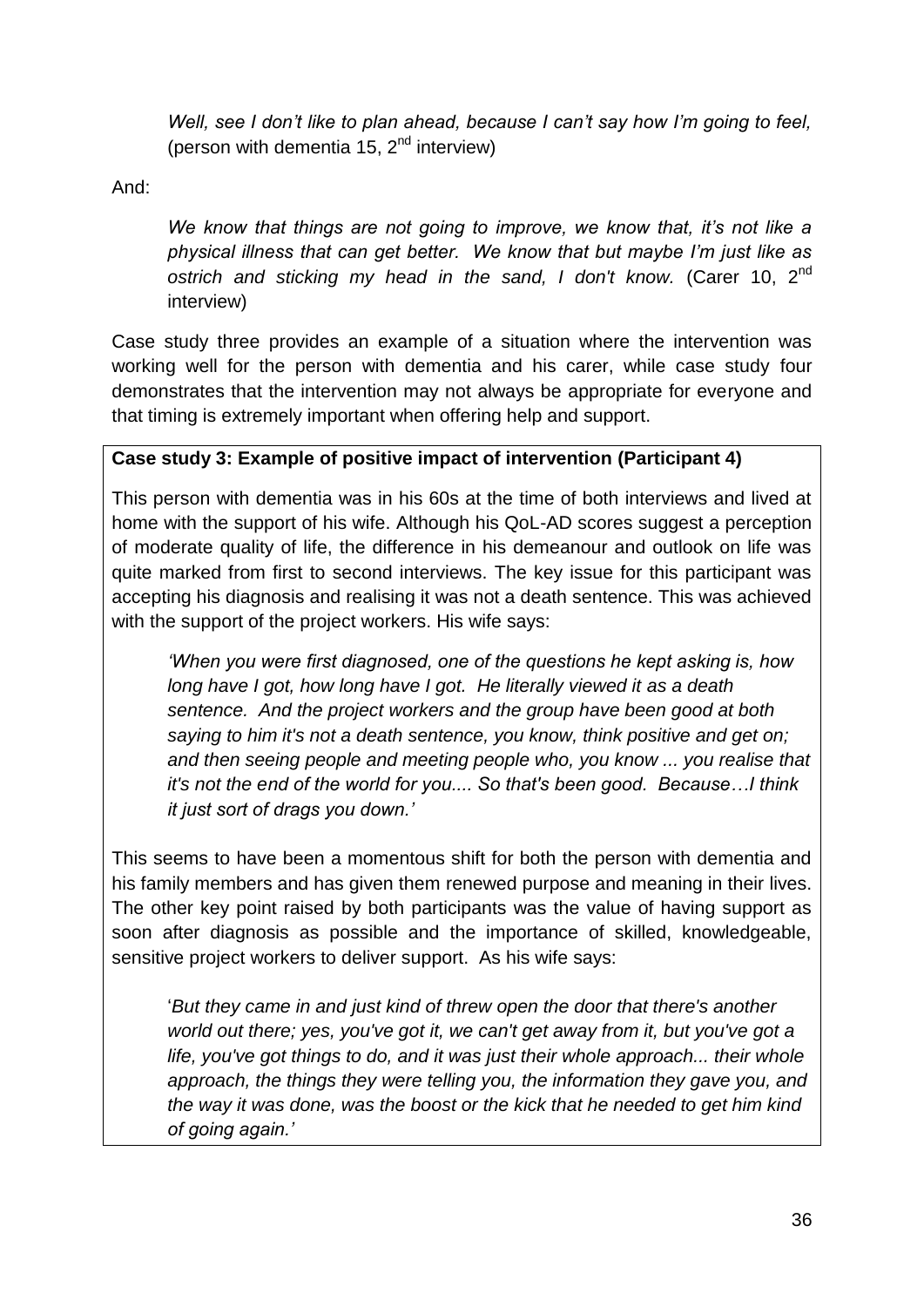## **Case Study 4: Example of intervention not being appropriate for this particular person (Participant 1)**

This person with dementia was in his 80s at the time of interviews. He lived on his own and was supported by a family member. Although his QoL-AD indicates a small reduction in his perception of his quality of life, interview findings suggest a very pragmatic man who has a clear understanding of his abilities and limitations, but also low expectations for any change. He is also a very private man with no desire to socialise, join clubs, meet new people or engage in any activities on offer for older people. This might explain his reluctant acceptance of conventional services and support (daily home support and a befriender). His observation of the detrimental impact of home support on his ability or motivation to cook is an indicator of the potential for loss of skills with the introduction of home support.

> *I* used to do quite a lot of cooking but I've gone off it now, they've put me  *off.'*

Supporting him by cooking together rather than de-skilling him might have been a better approach, and this is particularly important for people living on their own.

This participant's family member expressed deep distress during both interviews about the support offered to him by general services and this had intensified by the time of the second interview. The key point raised by the family member was the lack of consultation with the family when decisions regarding care and support are made and the fear that decisions might be being made that are not in his best interests. The sense of carer isolation was very strong, also a hunger for knowledge and a clear understanding that support should be offered as soon after diagnosis as possible.

In cases where there is potential for conflict between family members and professionals, post diagnostic support project workers might be able to mediate (or identify a mediator) to ensure decisions are made following clear processes and with clear consideration of the person with dementia's best interests and regard for the concerns of family members.

In summary, participants reported experiences that suggest the project has been successful in providing information and advice to those with dementia and their families and has enabled many to continue social and recreational activities.

However it has had limited success in facilitating and promoting advanced care planning in part due to resistance from carers and people with dementia to think too far ahead while still adapting to the diagnosis, and also might reflect the relatively short period of involvement with the project and an immediate demand for information and activities rather than forward planning.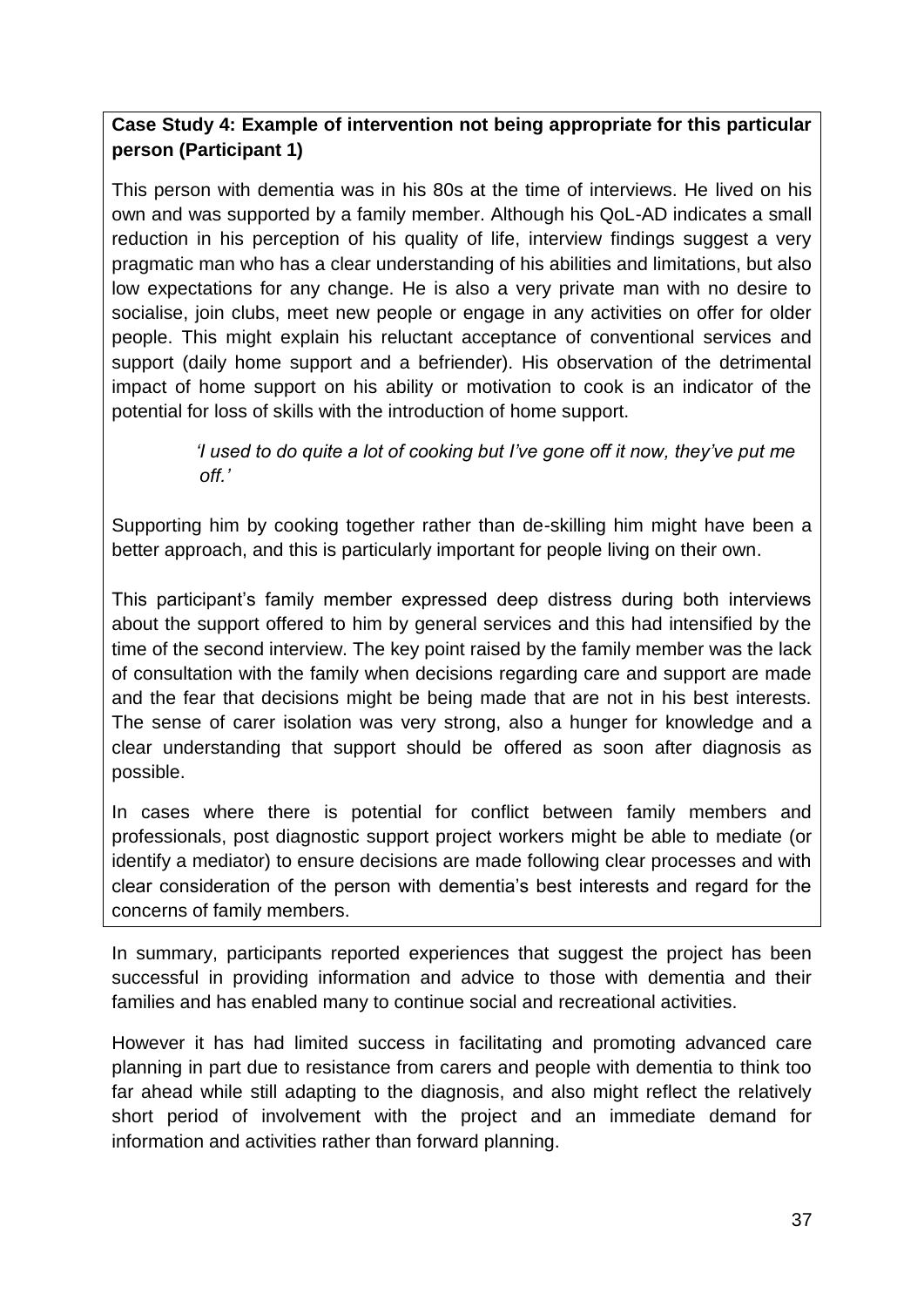## <span id="page-41-0"></span>**3.2 Findings from interviews with professionals working in Renfrewshire and East Renfrewshire**

Two questions guide our presentation of findings from professionals interviewed in Renfrewshire and East Renfrewshire. This first is:

**1. What difference, if any, does the post diagnostic support service make for professionals and frontline carers who work with people with dementia and their carers?** 

We present analysis that answers this question by discussing this in relation to the role of the respondent in the diagnostic and post diagnostic process.

## **Diagnostic process**

The diagnostic process is necessarily clinical, with some biographical and contextual history sought from professionals. Due to time constraints, there is limited time to engage in anything other than brief post-diagnostic support or counselling immediately following diagnosis; this, to varying degrees, tends to come in the following days, weeks or months.

Interviews revealed variation in the quantity and type of information given to people newly diagnosed with dementia and their carers; it is often in written format (leaflets and books) or verbal format (information and advice on services and support). The type of information given seemed to differ depending on the role of the practitioner, for example the Community Psychiatric Nurses (CPN) described giving written and verbal information depending on the type of information required, while the occupational therapist or physiotherapist visiting the house to do assessments described using visual prompts as a way of imparting information. It appeared that information giving (quality, type, quantity, timing) was inconsistent at times, with lack of clarity as to the type or quality of information given, or whether information was given at all. For example:

*We're supposed to give everybody certain booklets at certain times and record the fact that we have done. So what this states is that all people who receive dementia diagnosis in the last 12 months should be offered…for the person with dementia they should be offered the booklet Facing Dementia... The carer and the relative should be offered Coping with Dementia: A Handbook for Carers, or Caring for a Partner, Relative or Friend with Dementia: A Pocket Book for Carers, and the person with dementia and/or the carer should also be offered the Dementia Helpline card. And we have to have a system in place to record that they have been offered these booklets. But my difficulty with this is that we're not often there when people receive their diagnosis so we don't know if it's happening and we don't know if the consultants are recording it or not.* (Memory Clinic Staff 1, 1<sup>st</sup> interview)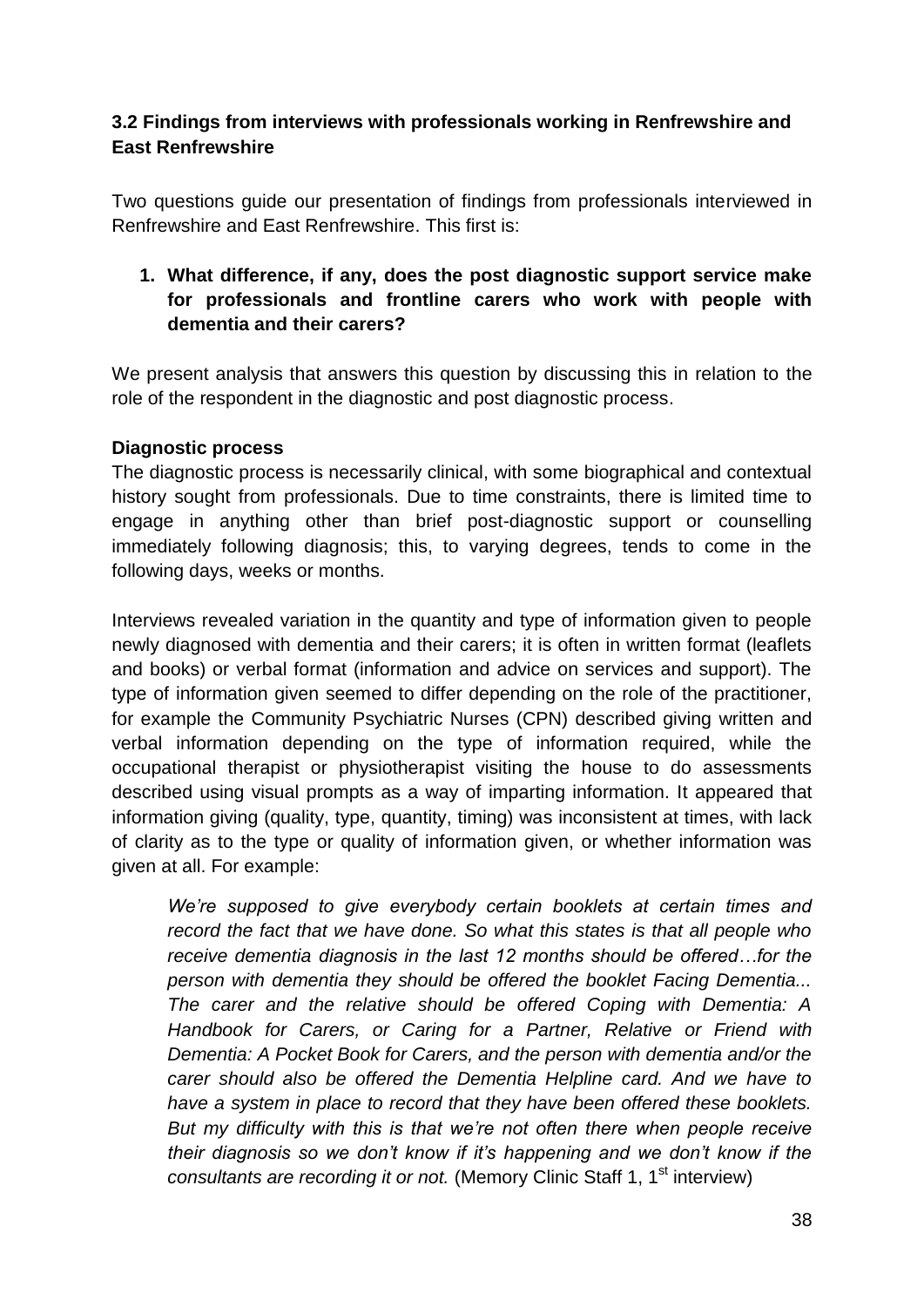There seemed to be variation in the timescales given for information to be discussed with professionals and the extent to which carers are left to find out information for themselves. This is consistent with reports from interviews with people with dementia and their carers. For example:

*... and that is basically the gist of it all and then probably arrange to meet up again in about three months. I mean if the patients are with relatives then we can also direct them to internet websites where they can try and get more information and then bring them back in two or three months time just to discuss if they have any queries and then speak about things like input from*  social work, power of attorney, driving related issues. (Nurse 1, 1<sup>st</sup> interview)

There is also the sense from some of the key informants that giving information is sufficient, whereas others recognise that this should just be the start in a process that extends over time. However, with the time-limited nature of many of the key informants' roles, this is difficult if not impossible to achieve.

#### **Post diagnostic process**

It is inevitable that different practitioners have different roles in diagnostic and postdiagnostic processes and it was clear from key informant interviews that their roles were important in guiding their practice and influencing their experience.

Often, by necessity, workers and professionals are task orientated, for example the occupational therapist or physiotherapist looks at the person's functioning ability or safety within the home and will assess for aids or adaptations, the CPN's role is predominantly to monitor and offer support with mental health and particularly to monitor medication, the home care worker will work to support the person with making meals or taking medication in their own home, the social worker will discuss benefits and co-ordinate services and a lawyer will offer legal advice or deal with guardianship issues. In many cases professionals reported referring to each other depending on the issue or problem and will work together towards a particular goal.

It was clear from some key informants' accounts that intensive work went into maintaining a person with dementia at home, often involving multi-disciplinary team and family input, but also through building up a relationship with a key person over time. However this is sometimes dependent on the person being in a professional's caseload, for example a CPN's, once the CPN discharges the person from their caseload, the support worker has to stop seeing the person and therefore the person with dementia receives no further or no new support. For example:

*If they're discharged, there's no CPN. If the CPNs are not doing anything for that person and they feel, 'Right, okay. I'm not really visiting this person, they're okay. We've this, this, this is in place', or whatever, they will then speak to the client and say, 'Well, you know, at this time I'm discharging you... So yes, once a client gets discharged or go to whatever…long term care*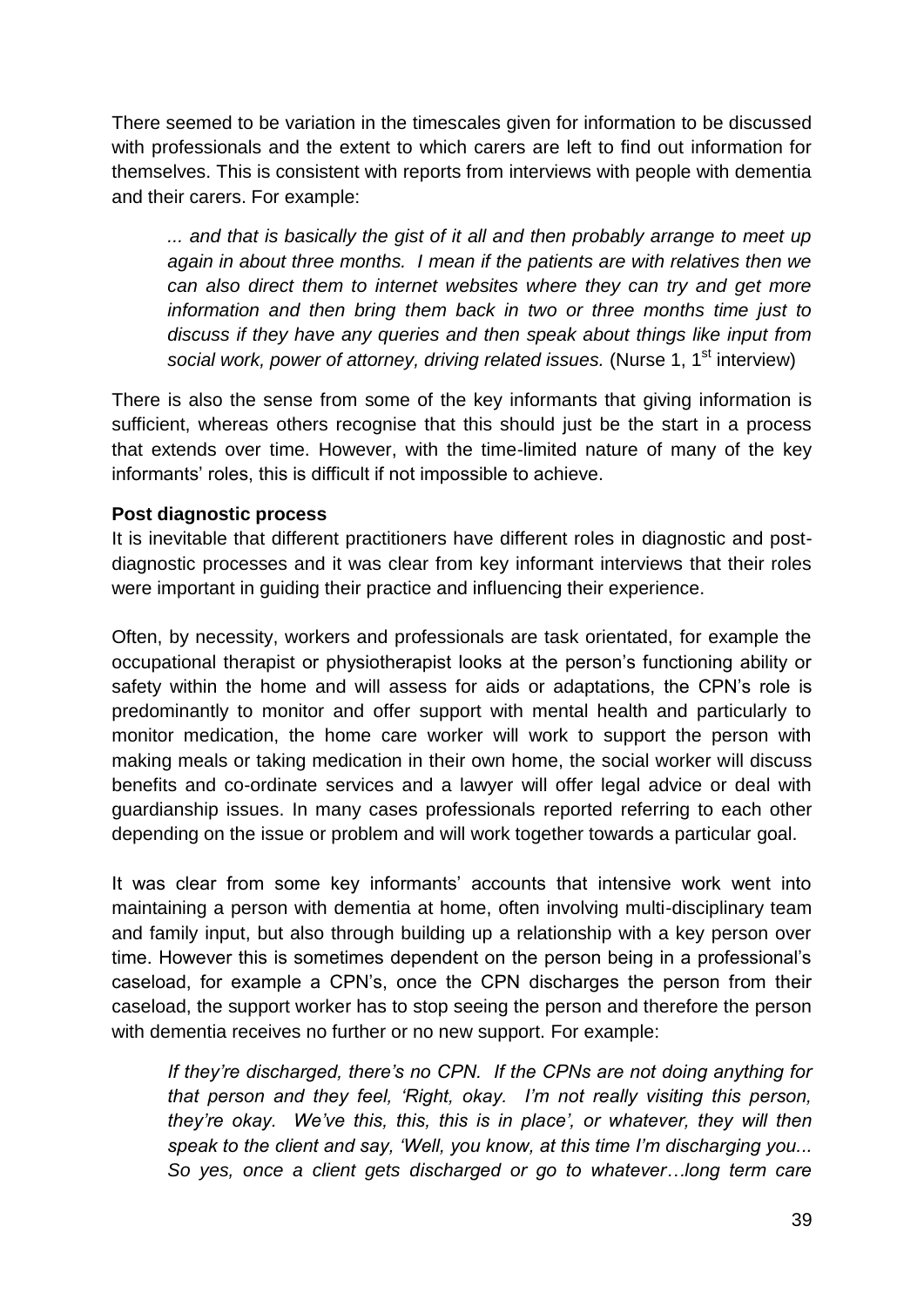*or…you know, services, then you keep getting your new clients.* (Support worker,  $1<sup>st</sup>$  interview)

Workers and professionals held different views on the limitations or strengths of their role, with lack of time and lack of resources being the most commonly cited limitations. Lack of resources, and this can mean a shortage of staff and therefore time available, is also an issue for some professionals and results in them having to discharge patients once their condition is stabilised. How this contributes to later crises is an important question. There is also some recognition that one size does not necessarily fit all, although referral to generic services continues.

Some professionals did not appear to generally recognise that referral to the postdiagnostic support project could be an alternative to general services. Initial comparison between first and second interviews suggests a compounding of the perceived difficulties with referring to the project from one practice manager, although here there is some blurring of reasons for low referrals – on the one hand the referral criteria are seen to be too tight and on the other hand there is low motivation or interest within newly diagnosed people in this community to join the project:

*I think that we still understand the referral system and where we have had clients where we would suggest that maybe a referral to the project would have been a good idea hasn't been received particularly well and I think it was for all the same reasons that I had highlighted that there was difficulties before, and I think that again has just substantiated what my understanding of the project was, and also the difficulties that I saw within the criteria that had been set for this project. And the results that we've had with working with the clients that we've had and trying to involve them with the project have not been successful in that people haven't been interested or motivated enough to want to do that and it's for all of the reasons that I stated before.* (Memory Clinic Staff 2,  $2^{nd}$  interview)

In summary, key informants describe good inter-disciplinary working to provide some excellent good post-diagnostic support in existing services including rehabilitation, maintaining the person in the community and monitoring of medication. However, this support is most often time-limited and goal oriented. This is not necessarily a criticism, but points to two potential negative consequences for the person with dementia and his or her family. The first is the risk of later crisis occurring when the person has been discharged from the particular intervention and has no identified key person monitoring their well-being and/or coping ability. This applies as much to the carer as the person with dementia. The second negative consequence is the potential for social isolation if the focus remains only on functional ability, assessment or medication compliance or monitoring.

While there is support offered to carers, this is most often in the absence of people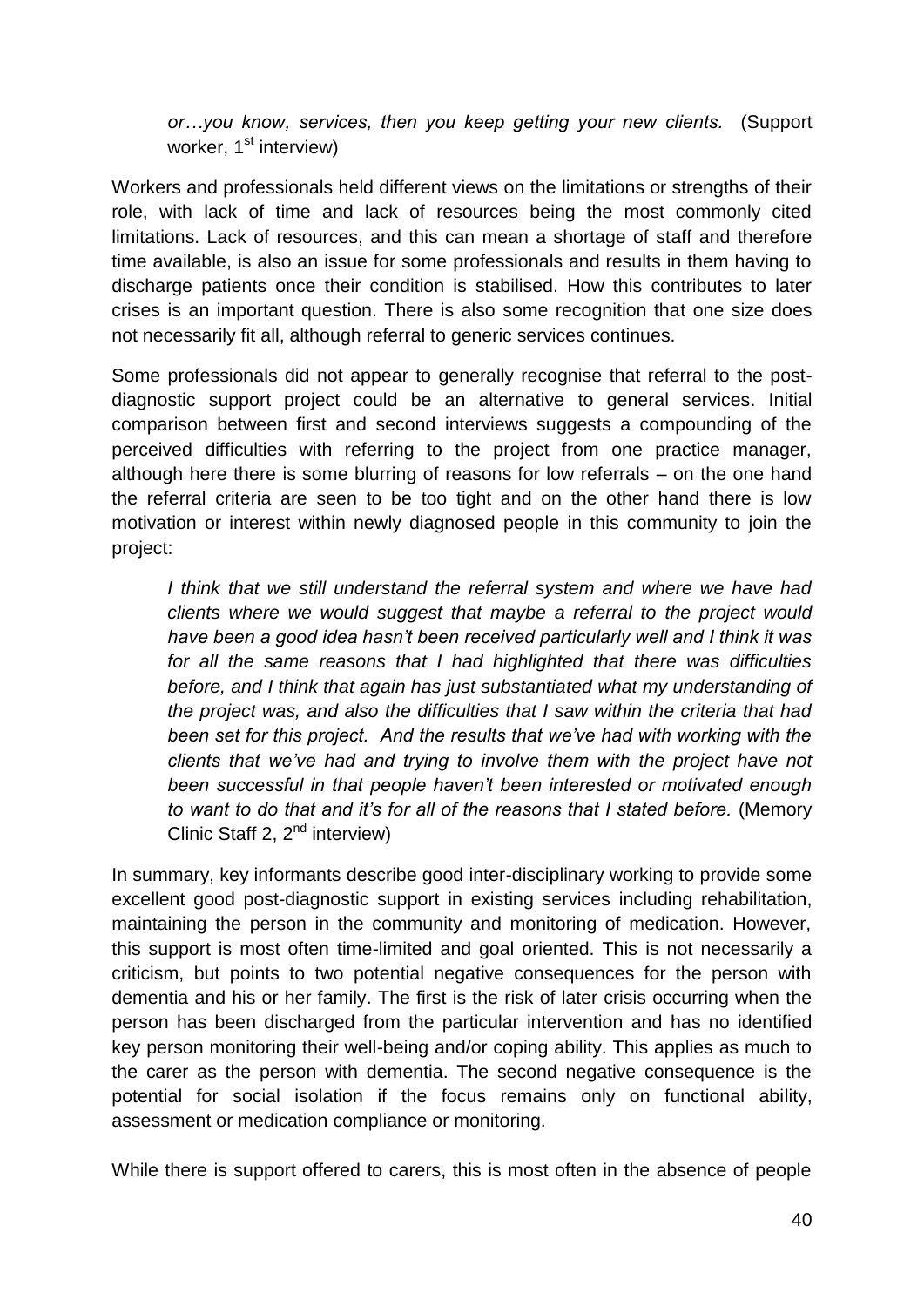with dementia, meaning the carer has to organise someone to keep the person with dementia company while they are away, if need be. There is also a lack of peer support offered to people with dementia.

## **2. How successfully has the intervention realised its specific intended outcomes for local authority and health staff?**

The project hoped to achieve the following outcomes for local authority and health staff:

- to be better informed.
- to understand the benefits of and be committed to personalisation for people with dementia,
- to be able to inform and support people with dementia and carers in designing creative patterns of services and natural supports which will best support them in the future.

We address this question by examining the views of respondents about the project in relation to the intended outcomes.

All key informants had heard of the post-diagnostic project, although many had not referred people newly diagnosed with dementia. Reasons for not doing so included this not being part of their role, people newly diagnosed with dementia not fulfilling the referral criteria and issues to do with paperwork. There are a range of reported views about the project among the professionals and frontline workers interviewed. The overall viewpoint expressed within each interview (over both time periods) is summarised in Table 9 below. There was very little change in perceptions of the project over time; those who embraced the idea of the project at the outset remained positive at the second interview while those who expressed reservations at the outset continued to critique the rationale for the project at the second time period.

|  |  | Table 9: Key informants' views of the evaluated intervention |
|--|--|--------------------------------------------------------------|
|--|--|--------------------------------------------------------------|

| <b>Overall view of project</b>                                                     | <b>Number of interviews</b> |
|------------------------------------------------------------------------------------|-----------------------------|
| <b>Highly positive report</b>                                                      | 5                           |
| <b>Short positive account</b>                                                      | 4                           |
| Appreciated conceptually but not translated<br>into action in the way of referrals | 4                           |
| <b>Ambivalence</b>                                                                 | 6                           |
| <b>Resistors</b>                                                                   |                             |
| <b>Strong Critique</b>                                                             | 16                          |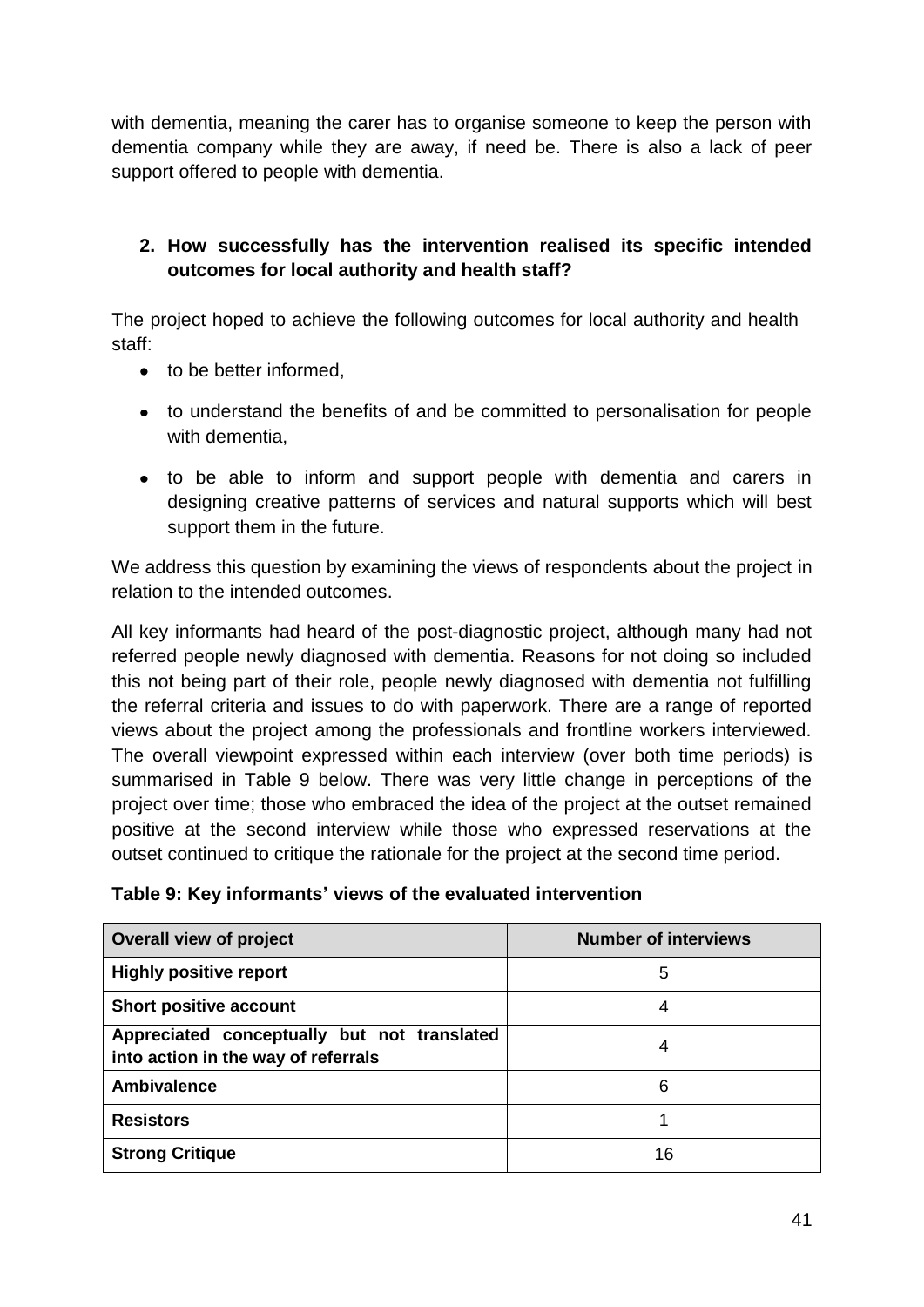Highly positive reports came from five staff; two of whom provided particular examples of the benefits of intensive work with individuals with dementia. One related to a positive outcome from a crisis intervention and the other to a complex care needs situation. The specialised role of the project workers was noted by a physiotherapist to result in a very individualised type of support, which would not have been possible in usual service provision:

*This one particular client, I've never been involved with anyone who's had so much contact, it's very nice. And how very personalised the service is. Because it truly looked at her interests and her social life and her personality, all of that was taken into consideration. And it truly was personalised. It really is a personalised service and meets this lady's needs. The other advantage is you've got consistency of staff. It's the same people that are providing the care as well, which is an advantage. They're building up relationships with the client, which improves the quality of that intervention, it all adds to the quality. She would have been in care if it hadn't been for the service.* (Allied Health Professional, 1<sup>st</sup> interview)

Respondents who highly valued the project talked about the opportunity it gave them to work in a preferred manner and about the positive outcomes for those receiving the service.

Four respondents made positive statements about the nature of the project indicating a conceptual or abstract appreciation of the project ideals. However they had not translated this positivity into any kind of action by referring people with dementia to the project or by engaging directly with the aims of the project.

Eight respondents expressed ambivalence about the project. They could see that it might be beneficial for some people, but had not actually pursued this avenue by referring patients to the service. Two of these eight felt the project should work in conjunction with the services they already provided and two had little awareness of the project apart from its existence and had not referred anyone to it. For example, this Nurse

> *I haven't referred to the project for some time. It doesn't seem to have a big uptake in this area....Yes, I mean I think a lot of my clients would benefit greatly from the service but they don't feel they need it... and part obviously of the criteria is that people are willing to engage and that they can work with them and have some understanding of what they're going to*  be doing. (Nurse 2, 2<sup>nd</sup> interview)

There was one respondent who we have termed 'resistor' as they appeared to be hold the view that the project is only useful for a small number of patients, they believe their own service model is sufficient and providing high quality care to patients and, while acknowledging the value of the project, that it should run in conjunction with the established team already working from the practice.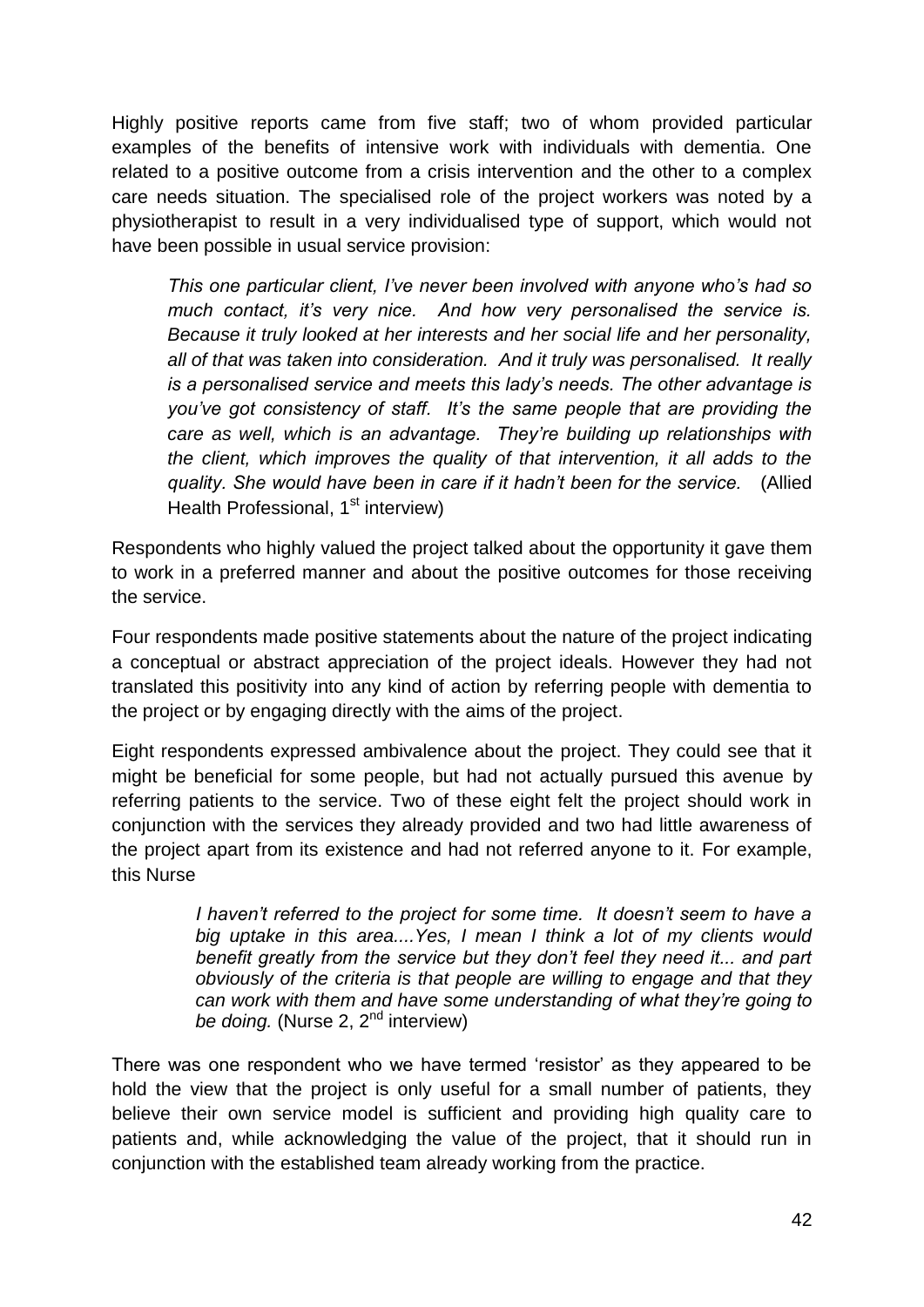Fourteen respondents critiqued several aspects of the project, nine of whom strongly critiqued the referral criteria processes, particularly that the person has accepted their diagnosis and that they are newly diagnosed with dementia. One respondent had a particular critique about the length of the referral form, two felt that the service was not particularly needed as other services are doing similar work and two cited lack of interest among people newly diagnosed with dementia as supporting their critique.

The project workers anticipated referrals from all three referral sites. However, there were differences in referral rates across the three referral sites, with one site consistently referring more people to the project than the others. Possible reasons for this disparity include:

1. Lack of engagement with the project by those tasked with referring to the project:

*And I can't say whether the consultants speak to them about the project or not. I suspect very strongly, some of them do, and perhaps others don't. It depends very much on the psychiatrist that the person's getting the diagnosis,*  at the second appointment, and the nursing staff are not there. (Nurse 1<sup>st</sup> interview)

2. More people diagnosed in the 'early stage' in one of the sites, thus meeting one of the referral criteria more easily.

3. Different methods of referral to the project across the sites: in one site all newly diagnosed people are referred and informed they can make up their own mind as to whether they want to be in the project or not once the project workers have contacted them. In the other sites, people are asked at the time of diagnosis whether they would like to be referred and the referral is made, or not, based on their response.

4. Professionals in one area thought that the length of the referral form was a barrier to making a referral.

5. Lack of clarity on who should be referring, leaving it to others who might not be as engaged with the project as they could be.

6. Continued difficulty with referral criteria.

In summary the idea of the project is supported by the majority of professionals and workers interviewed, however this is not always actualised in their practice, nor in their willingness to refer patients to the service. Therefore there is work to be done to ‗win over' local health and social care workers and professionals if the project is to maximise the potential acknowledged by many workers in the community and if it is to meet the intended outcomes for local authority and health staff.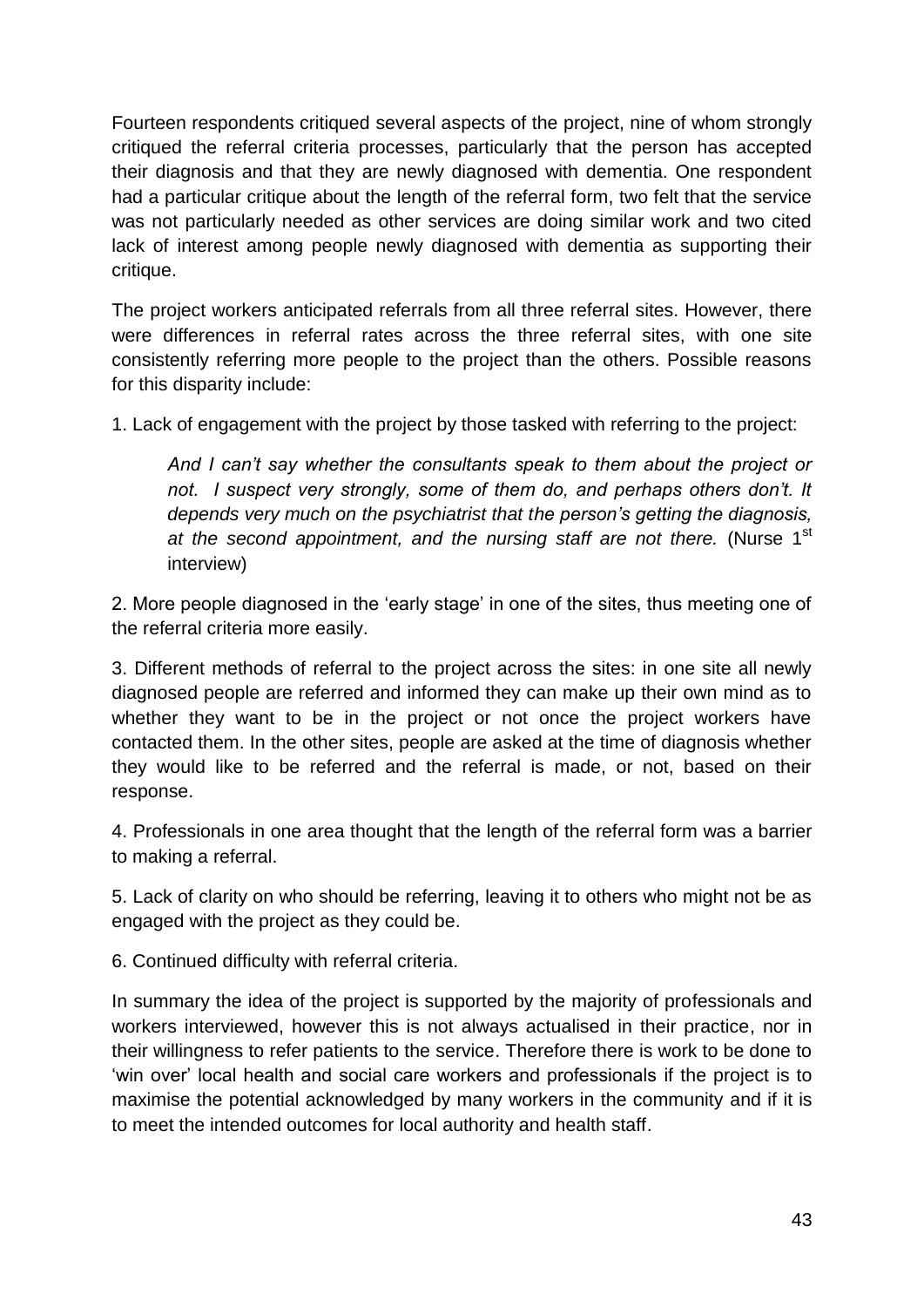# <span id="page-47-0"></span>**4. CONCLUDING DISCUSSION AND RECOMMENDATIONS**

#### <span id="page-47-1"></span>**4.1 The value of different support mechanisms**

From our analysis, it would seem that memory clinics and other health services are constrained in the amount and regularity of ongoing post-diagnostic they can offer. In many cases, the level of support drops off once the person with dementia is stable (medication or functioning) and this seems to be an area of concern, particularly for carers who want a regular point of contact.

Although there was positive feedback on usual services, particularly the response to crises, many participants, particularly those with vascular or mixed dementia had little or no regular contact with memory clinic or other services and this was also the case at T2 interviews:

*No follow up appointments, no. No. In fact, I was just thinking I'll wait until near the beginning of the year, and it'll be nearly two years, and then I'll make an appointment to see Doctor X again, because I think after two years we definitely should be seeing somebody, do you not agree?* (Carer 11, 1st interview)

*She (consultant psychiatrist) explained what vascular dementia was. That's all I remember about her visiting there..I'm thinking a year, maybe longer; it could be two years.* (Carer 6, 2nd interview)

Two participants noted that the initial more intensive support from the memory clinic has since stopped:

*Yes, it's (initial support) good and then it just stops. If you need them, phone them. That's all. That's it. Nobody pops in, you know, you're kind of just left on your own. To get on with it!... I just feel that once you have been diagnosed you have got no…you know, they don't have any contact with you. They don't…there's nothing. What's the word? There's no after care.* (Carer 9, 2<sup>nd</sup> interview)

The post diagnostic project has the potential to fill possible gaps (declining networks, reducing clinical input) and can offer ongoing, longer-term support, whether through social events, advice, information, help with planning as needed and wished.

All bar one participant put the project ahead of usual services for the value of support they received from them.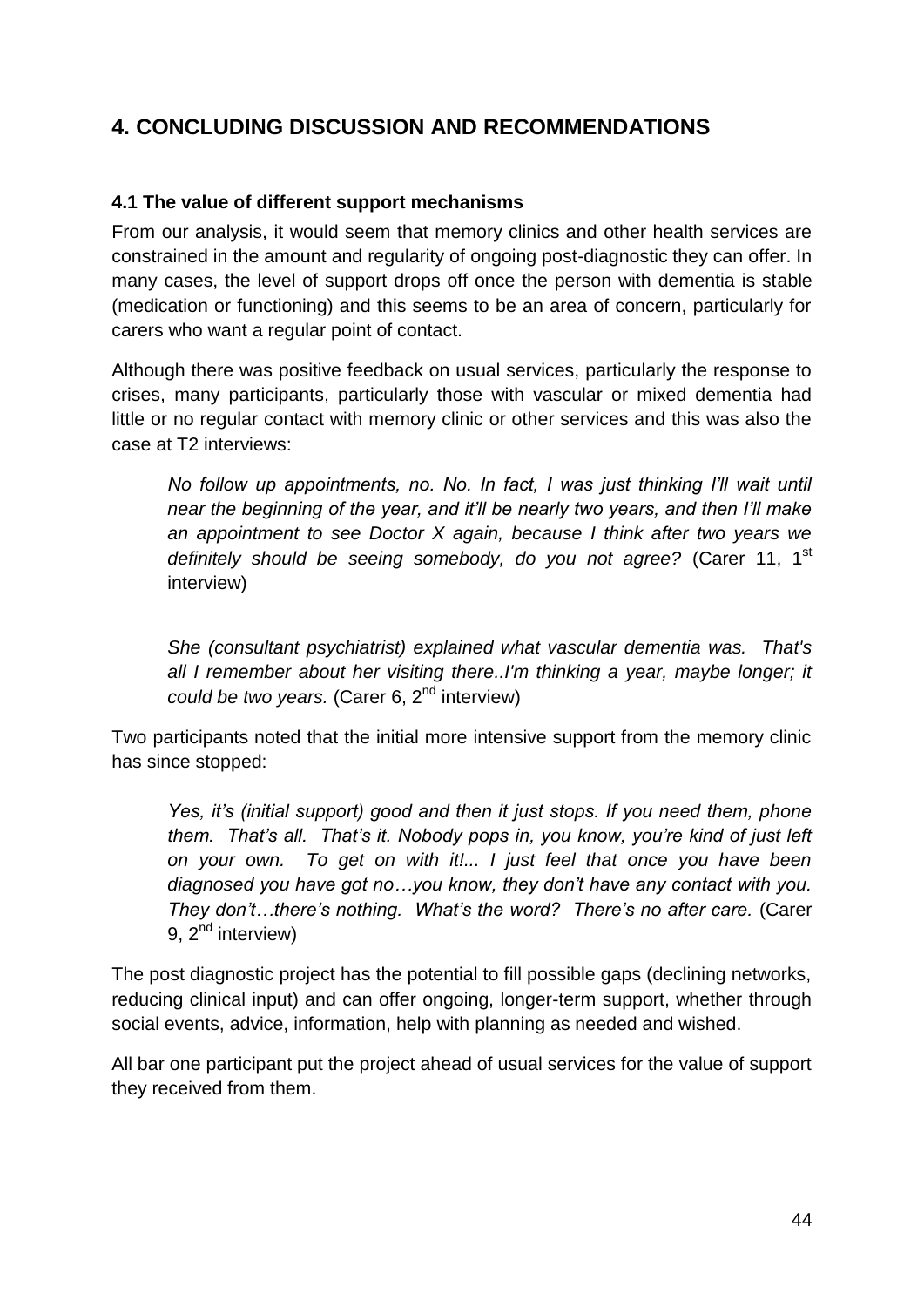While all participants who received support from the post diagnostic project valued the support offered, they also spoke about other avenues of support that they found useful. For many, their families and existing friends and networks were invaluable in maintaining social contact and a sense of normality. Some talked of the joy of seeing grandchildren and of the strength of family support, they talked of regular gatherings with long-established friends, others of the golf or bowling club, others of the Church. For these people, family and networks were most useful for both people with dementia and their carers, followed by the project and usual services.

However, some participants talked of having to give up certain activities, for example Bridge, because of the cognitive difficulties their spouse was experiencing:

*We miss our bridge; we used to play bridge a lot. We don't now, so we both miss that. Well he was having problems and we just…and it's a very competitive game, it's not like a wee friendly game of cards, it's not just a wee friendly night out it's a serious thing, and they're picking winners and things like that. But it's…you get the feeling you're spoiling other people's game, if you're not quite a hundred percent, so we've just…just didn't go back.* (Carer 11,  $1^{\text{st}}$  interview)

Others talked of friends dropping away either because they were ill, had died or were unable to cope with the diagnosis. One participant stopped going to church because she was unable to understand the service, thereby losing a whole network of people. These examples indicate the potential for supportive networks to decline and the importance of having support to maintain or replace these natural supports and other mechanisms in place to take over when decline happens.

In summary, people's family and networks are a valuable source of support, however, for various reasons these may decline or disappear altogether, leaving the person with dementia and their carer at risk of isolation. The post-diagnostic support project provides a resource to enable the person with dementia and their carer to continue activities, to meet new friends and to fill a gap in service delivery following the diagnosis until the dementia progresses and intensive service provision is required.

In summary, it is evident that:

- Those using the project report positively on their experiences
- There was support in principle for the aims of the project from workers and professionals
- There were low referrals/lack of action from many health workers and professionals
- System issues need to be addressed for accessing the project: referral process, forms, inclusion criteria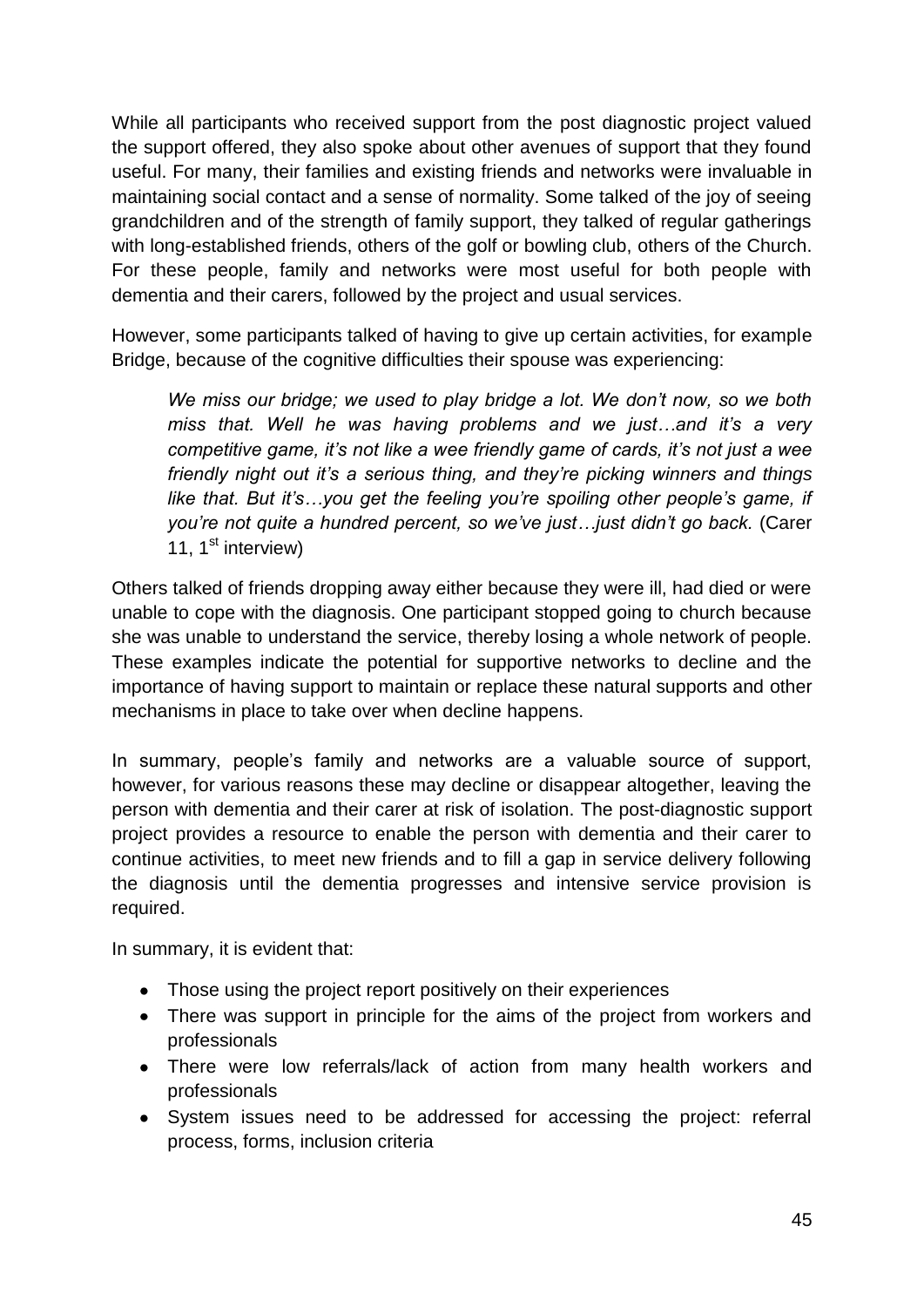- A key challenge identified was in the area of advance care planning and use of personalised budgets
- Service users have useful suggestions about future improvements in the project delivery

Allowing two key conclusions to be drawn from this evaluation:

- 1. That the project is a successful model for people with dementia using the project.
- 2. That there is a lack of whole hearted support and engagement with the project from local professionals and frontline care workers.

It is not possible to make further generalisations due to the small sample size of participants using the project and the lack of a comparator group. To provide robust evidence would require a larger scale study in the future with a comparator or control group to enable a comparison between variables.

Thus our concluding discussion needs to be contextualised within a small sample size of participants using the post-diagnostic support service (the intervention evaluated) and the lack of a comparator group.

## <span id="page-49-0"></span>**4.2 Recommendations**

Recommendations from this evaluation relate to involvement and engagement with professionals and frontline workers and recommendations for the intervention, the post diagnostic support project, if it is funded to continue.

#### **Recommendations for professionals:**

- More engagement from local health workers and professionals is required if the project is to have long term success. This suggests that close working with or mainstreaming of specialist post-diagnostic support within existing services is vital for the success of a service.
- Recognising that decisions on difficult topics (advance care planning) will take time and allowing people to arrive at a position in their own time is important, and that the presence of a specialist support service does not compensate for wider inter-disciplinary support.

#### **Recommendations for the project:**

- Referral criteria and referral systems to access the project need reviewed to ensure they are compatible with existing diagnostic processes.
- General project outreach activities to promote the project and to open to all those with dementia without professional referral may widen the project reach.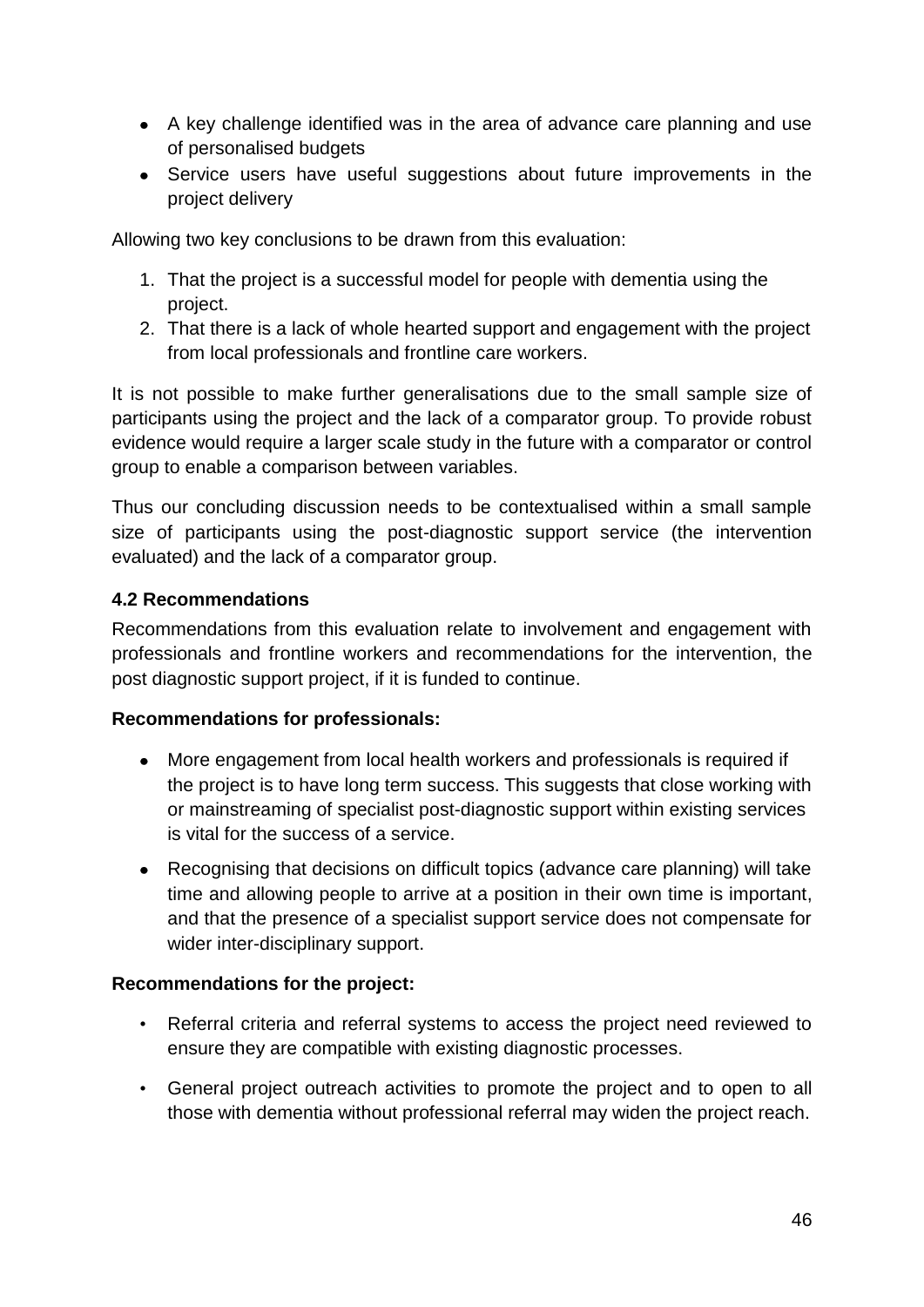- Develop the service to continue to extend beyond functional ability, assessment or medication compliance or monitoring and to promote and prioritise the inclusion of peer support, and support for maintaining social networks and activities
- Increase activities that enable social networking amongst people with dementia
- Review the timing of activities to increase participation and widen access
- Vary the style of presentation of activities e.g. 1-1 and different sizes of groups for group work.
- Allow for flexibility in the level of support offered to meet different and varying needs of people with dementia and their carers.
- The long term success of community based services requires that support be provided over an extended period to allow people to access information and support, including planning ahead, as they become ready to do so and in the context of an established and trusted relationship.

# <span id="page-50-0"></span>**5. REFERENCES**

Carver C S (1997) 'You want to measure coping but your protocol's too long: consider the Brief COPE' *International Journal of Behavioural Medicine* 4:92-100

Logsdon R G, Gibbons L E, McCurry S M and Teri L (2002) ‗Assessing quality of life in older adults with cognitive impairment' *Psychosomatic Medicine* 64:510-519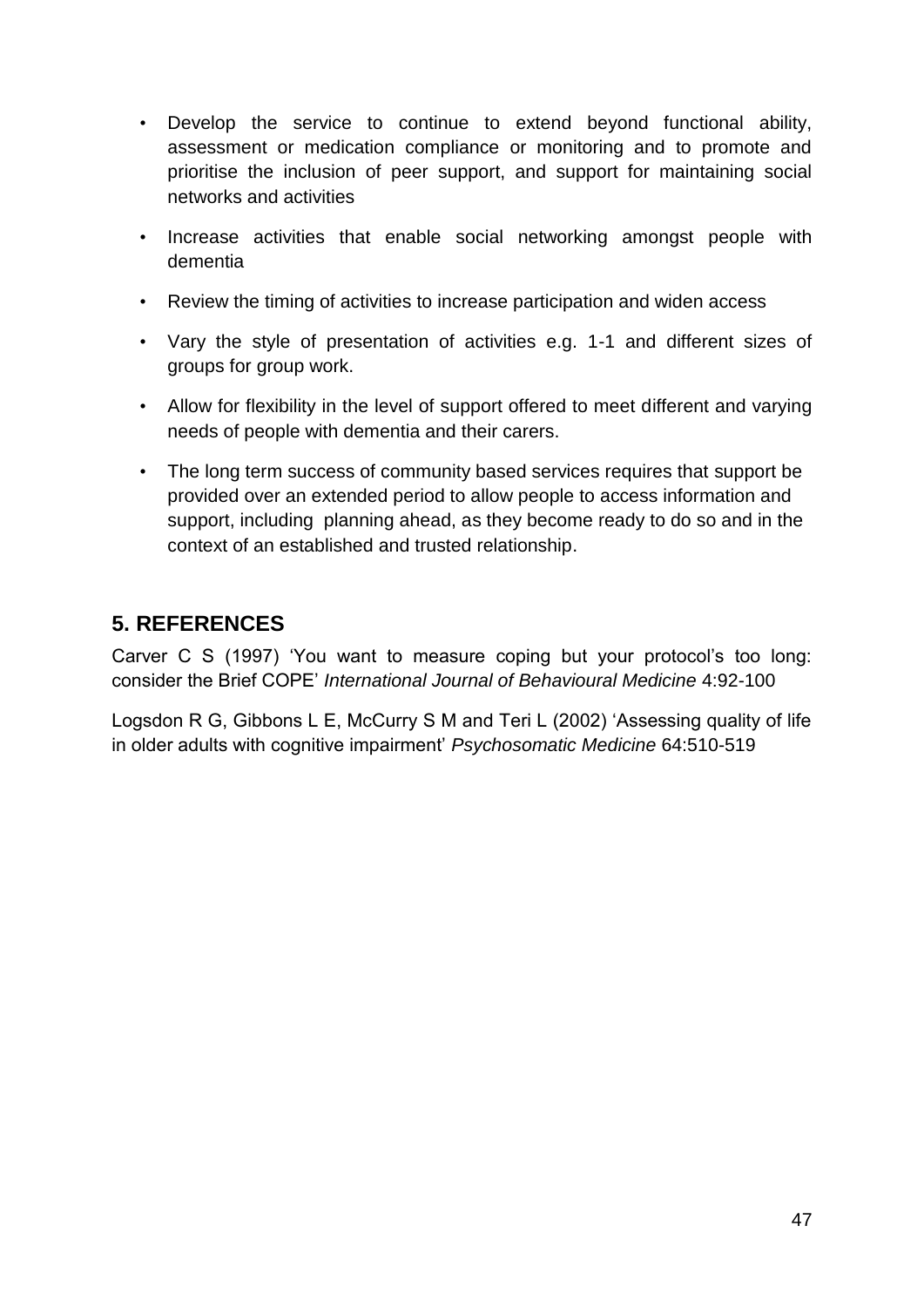# <span id="page-51-0"></span>**6. APPENDICES**

| Appendix 1: About the Facing Dementia Together post diagnostic support |  |
|------------------------------------------------------------------------|--|
|                                                                        |  |
|                                                                        |  |
| Appendix 4 : Interview topic guide for intervention group Time 156     |  |
| Appendix 5: Interview topic guide for intervention group Time 258      |  |
|                                                                        |  |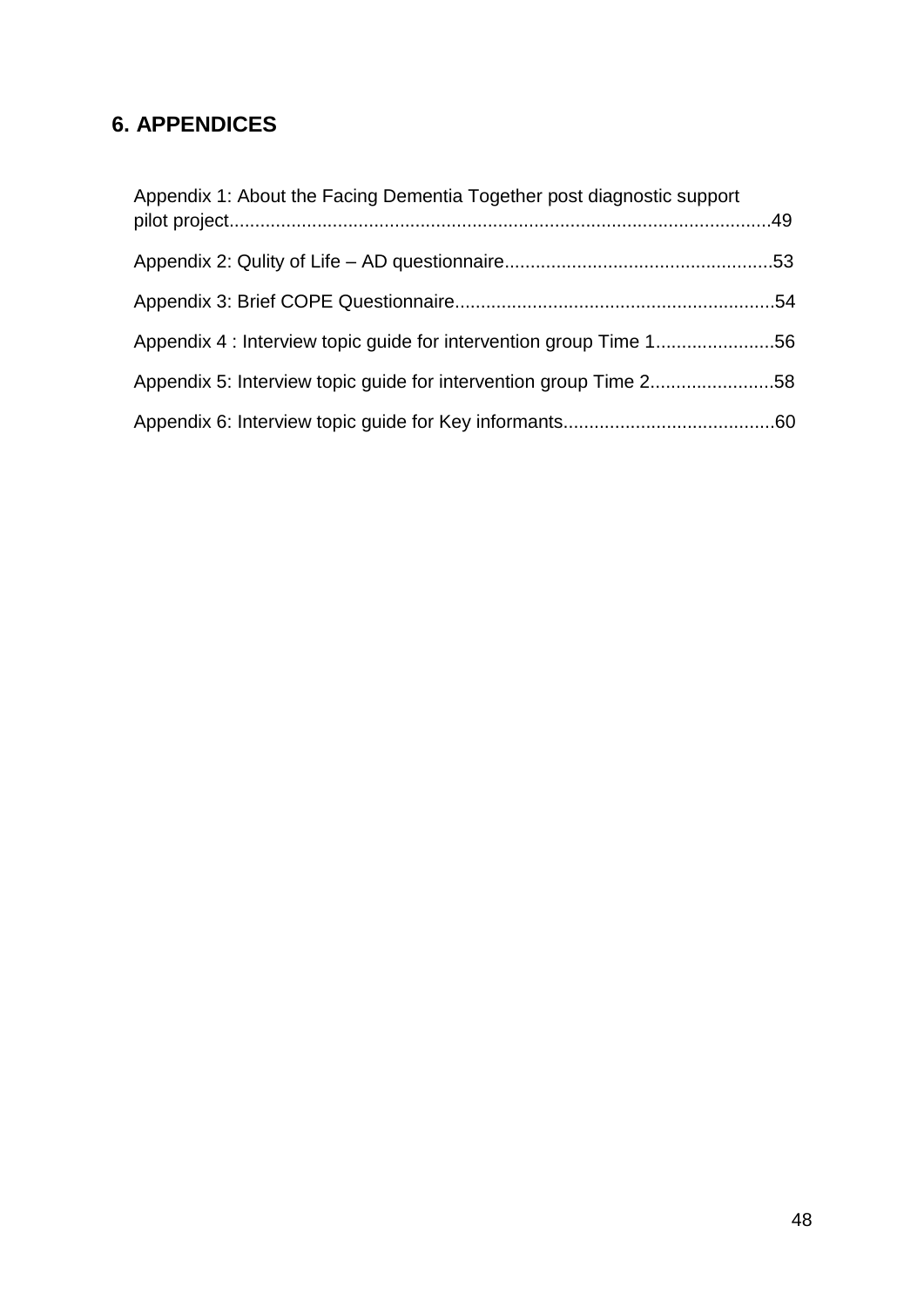## **Appendix 1: About the Facing Dementia Together post diagnostic support pilot project**

## **Background**

The Scottish Government have funded Alzheimer Scotland and the Dementia Services Development Centre at the University of Stirling to run pilot projects looking at practical solutions for deliverable and effective post-diagnosis support services for people with dementia in three NHS Board areas. One of these pilots is Alzheimer Scotland's Facing Dementia Together project in East Renfrewshire and Renfrewshire, based in our Barrhead office. The project will run until March 2011.

The aim of the three pilots is to support improvement in approaches to postdiagnostic support throughout Scotland, and they will be evaluated and the learning widely disseminated.

## The project

Working with East Renfrewshire Community Health & Care Partnership and with Renfrewshire Council and CHP, Alzheimer Scotland's Facing Dementia Together pilot will aim to bring the personalisation agenda into the world of dementia services.

The pilot will aim to support, enable and empower people with early dementia, together with their carers/supporters, to be able to take control of the services they need, now and in the future, and to work with a local authority and health board to develop the systems and approaches to make this a realistic option.

## Policy background

1

Key policy drivers such as Changing Lives<sup>2</sup> and National guidance on self-directed support<sup>3</sup> highlight the importance of personalisation as a central pillar of the public service reform agenda. Personalisation is recognised as a desirable approach to support services for all care groups. However, although progress has been made in some fields, for example in the support of people with learning disabilities, there is little evidence that people with dementia are being offered the opportunity to benefit from self-directed support. The National Guidance recognises that although all older people are eligible for self-directed support to meet their assessed personal care needs if they are living at home, currently, very few people accessing free personal care do so via self-directed support.

The Changing Lives Service Development Group<sup>4</sup> set out the benefits of personalisation as contributing to reducing the need for more costly support packages designed for crisis, devolving more control to individuals and communities

<sup>2</sup> *Changing Lives: report of the 21st century social work review*, Scottish Executive, 2006

<sup>3</sup> *National guidance on self-directed support*, Scottish Government, 2007

<sup>4</sup> *Personalisation: an agreed understanding*, Changing Lives Service Development Group, 2007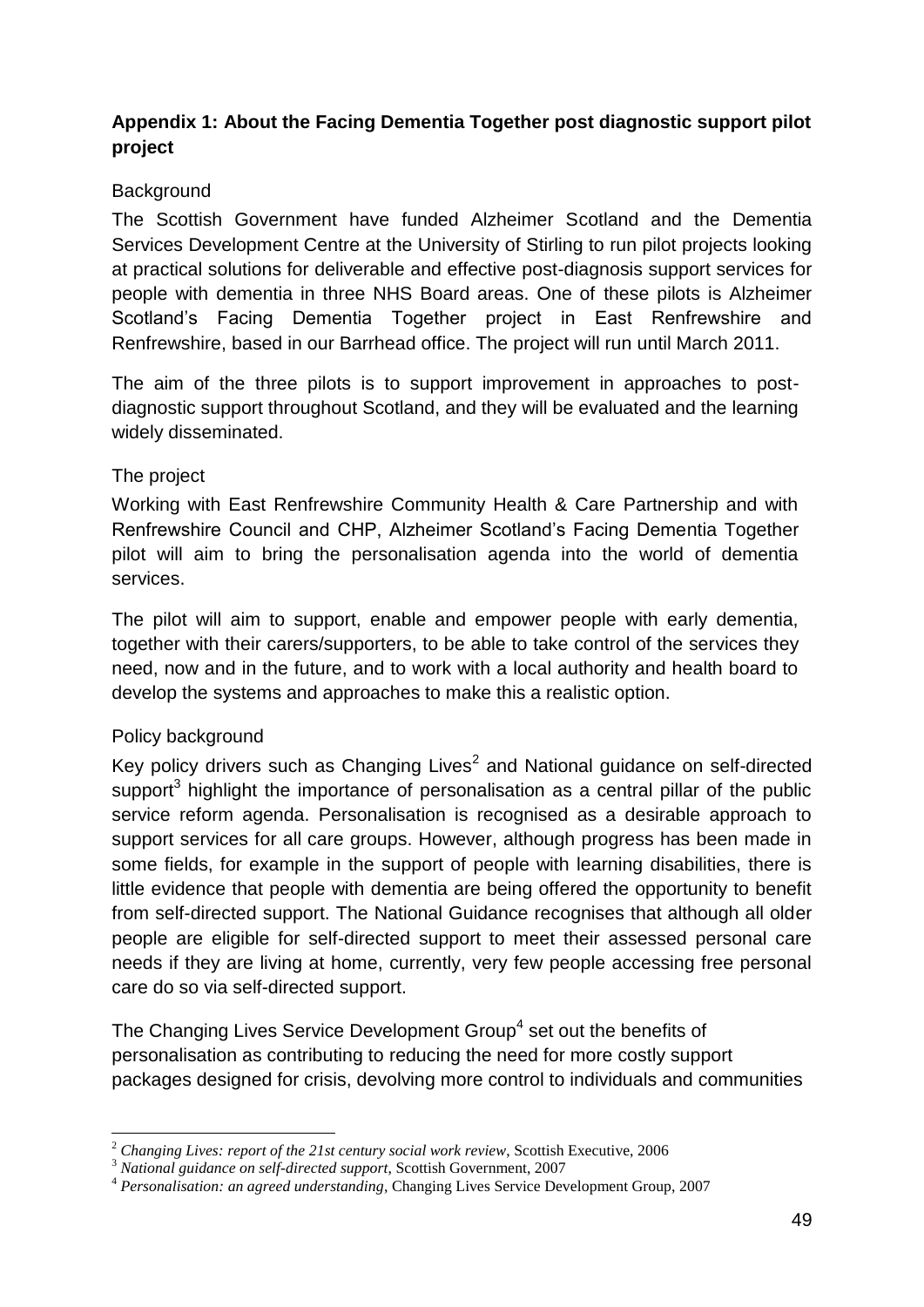and enabling people to become participants rather than simply recipients of support and thus improving the likelihood of achieving success for individuals first time.

In Control, a UK-based project to develop self-directed support, has been at the forefront in England of establishing Individualised Budgets. In Control has been piloting a radically different way of organising social care that fundamentally changes where the power lies and should leave people who use social care services and their families fully in control of their own lives, funding and supports.

One of the barriers to uptake for people with dementia is the widespread lack of post-diagnostic support for people with dementia, which denies them the opportunity to develop their understanding of the illness, enhance their coping skills and improve their chances of being cared for in their own homes for longer. People with dementia need the tools to become active participants in their own health care and to be supported to maintain or recover control in their lives as much as possible at each stage of the illness. It is particularly important that this support should be provided immediately following diagnosis while the person with dementia has the capacity to make decisions and plan ahead.

A second barrier is the lack of local policies, systems and structures to enable care managers to offer people with dementia the opportunity to be made aware of the budget allocated to their care and to control its spending, either though self-directed support (by directly purchasing services or employing personal assistants) or through being made aware of their budget and designing their own support/care plan with the involvement of their carer and care manager.

**The aim of this pilot is to extend the level of self-directed support, using methods such as the In Control approach and/or direct payments, to include the care and support of people with dementia, and to empower people with dementia to feel able to take control and make their own choices.**

## Approach

The pilot will take place in the NHS Greater Glasgow and Clyde area, in East Renfrewshire and Renfrewshire. East Renfrewshire is already developing the In Control approach for other service user groups. Agreement has been reached with the CHCP to commit to developing the approach for a pilot group of people with dementia. Renfrewshire has also committed in principle to the pilot.

Working with Alzheimer Scotland project staff, East Renfrewshire CHCP and Renfrewshire Council Social Work Department will develop self assessment questionnaires and create a Resource Allocation Model for people with dementia, and use these to offer individualised budgets to people with dementia taking part in the pilot. The pilot will be open to people with dementia of all ages.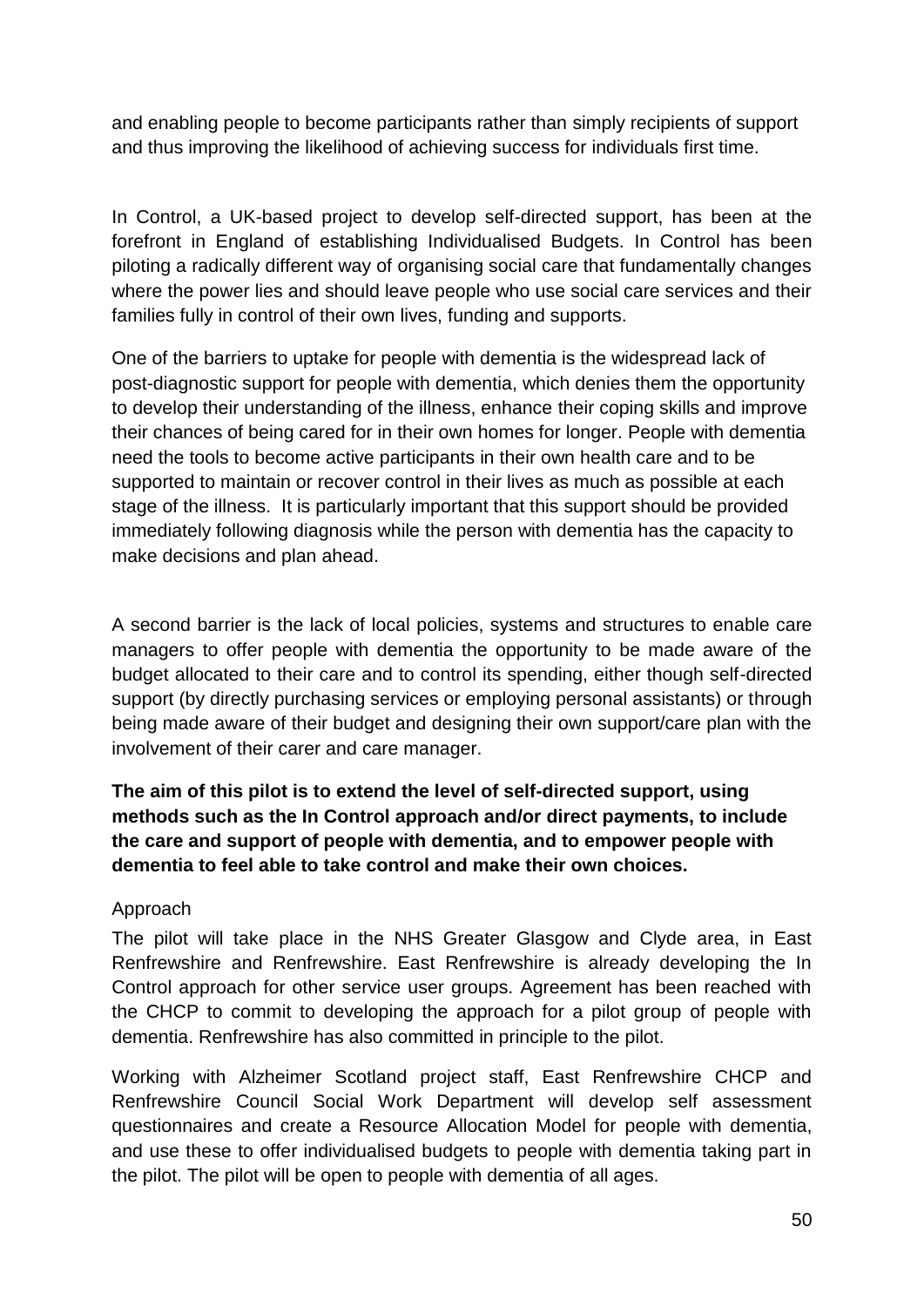A practice development manager and a project worker will be appointed by Alzheimer Scotland. They will work with newly-diagnosed people with dementia oneto-one and in groups, over a period of up to a year, involving their families and carers as appropriate, to support them to:

- Understand and come to terms with living with dementia
- Benefit from peer support from other people with dementia
- Put in place legal arrangements to maximise their control over future decisions made on their behalf (eg powers of attorney, advance statements)
- Plan ahead for their future needs, discuss options for future care and set out their wishes using advance person-centred planning tools to creatively design services and 'natural supports' including support from family, friends and community (recognising that not everyone with dementia will wish to participate).

The practice development manager will also work with local authority and health staff to:

- Ensure clear links and straightforward referrals to the project for people recently diagnosed with dementia
- Raise awareness of the benefits of individualised budgets for people with dementia
- Assist in facilitating a cultural shift towards personalisation of services for people with dementia
- Ensure that people with dementia who participate in the project are offered appropriate individualised budgets or direct payments and supported to design their own pattern of services.

## **Outcomes**

People with dementia will:

- Be better informed
- Be equipped with skills to manage better the challenges of living with dementia
- Have legal and financial arrangements in place for the future
- Be able to make contact with, and benefit from the support of, other people with dementia
- Be in a position to take control, now and in the future, of services to support them to live at home as independently as possible
- Be supported in the best way for each individual, maximising the benefit from the allocated budget and minimising the need for crisis intervention.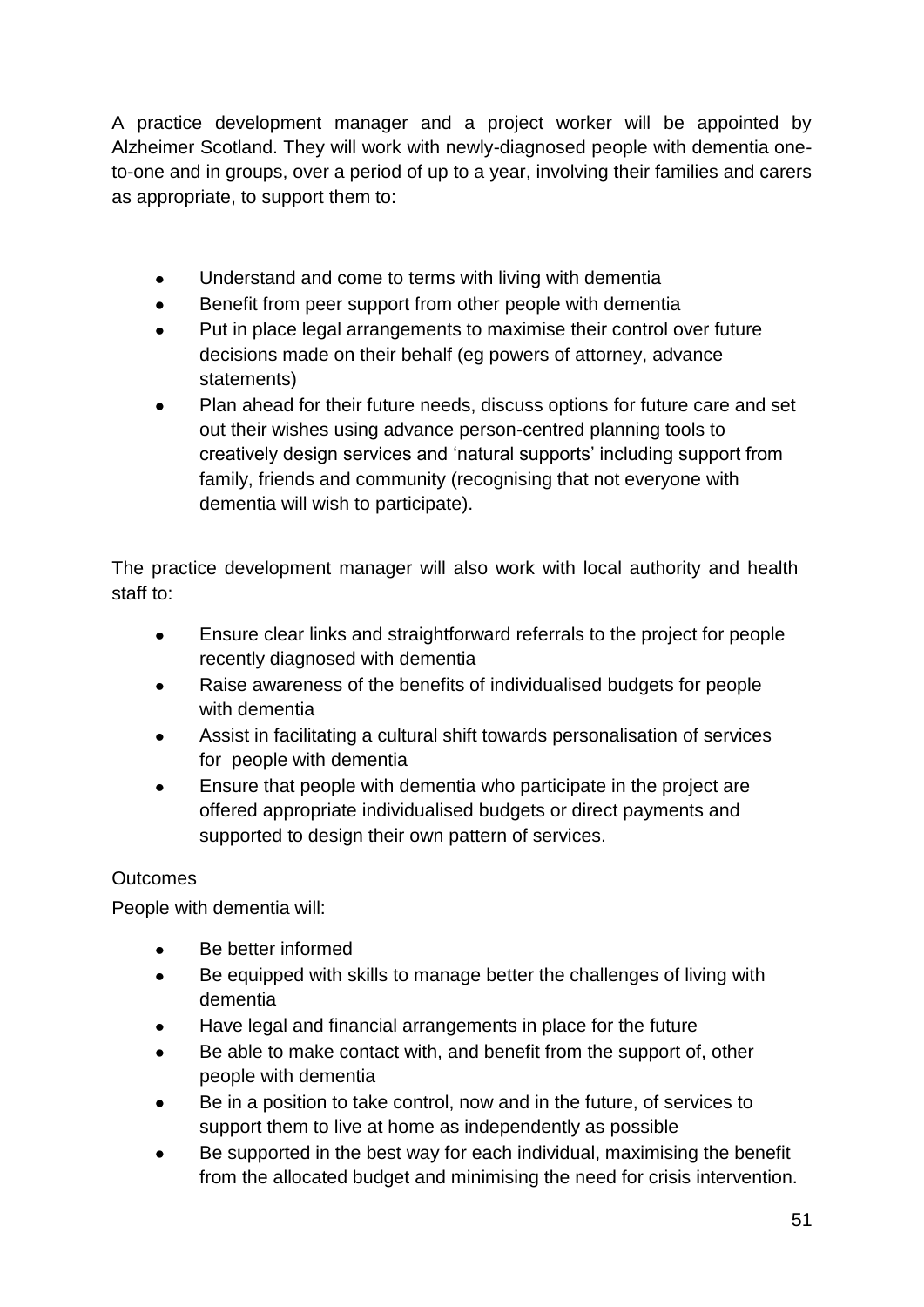Carers will:

- Be better informed
- Be equipped with skills to manage better the challenges of supporting  $\bullet$ someone living with dementia
- Be involved in helping the person design the service which will best support them in the future.

Local authority and health staff will:

- Be better informed
- $\bullet$ Understand the benefits of and be committed to personalisation for people with dementia
- Be able to inform and support people with dementia and carers in designing creative patterns of services and natural supports which will best support them in the future.

## Management

The service development manager will be line managed by Alzheimer Scotland's Regional Manager and supported by Kate Fearnley, Alzheimer Scotland's Director of Personalisation.

A reference group will be set up including key contacts from the CHCP and service user and carer representatives.

## Forward programme

If successful, the pilot will serve as a model for the roll out of post-diagnostic support services which support the implementation of personalised services for people with dementia throughout their journey of care.

Dissemination of the learning and experiences from the pilot will be planned from the outset, in conjunction with the learning from the other two pilots.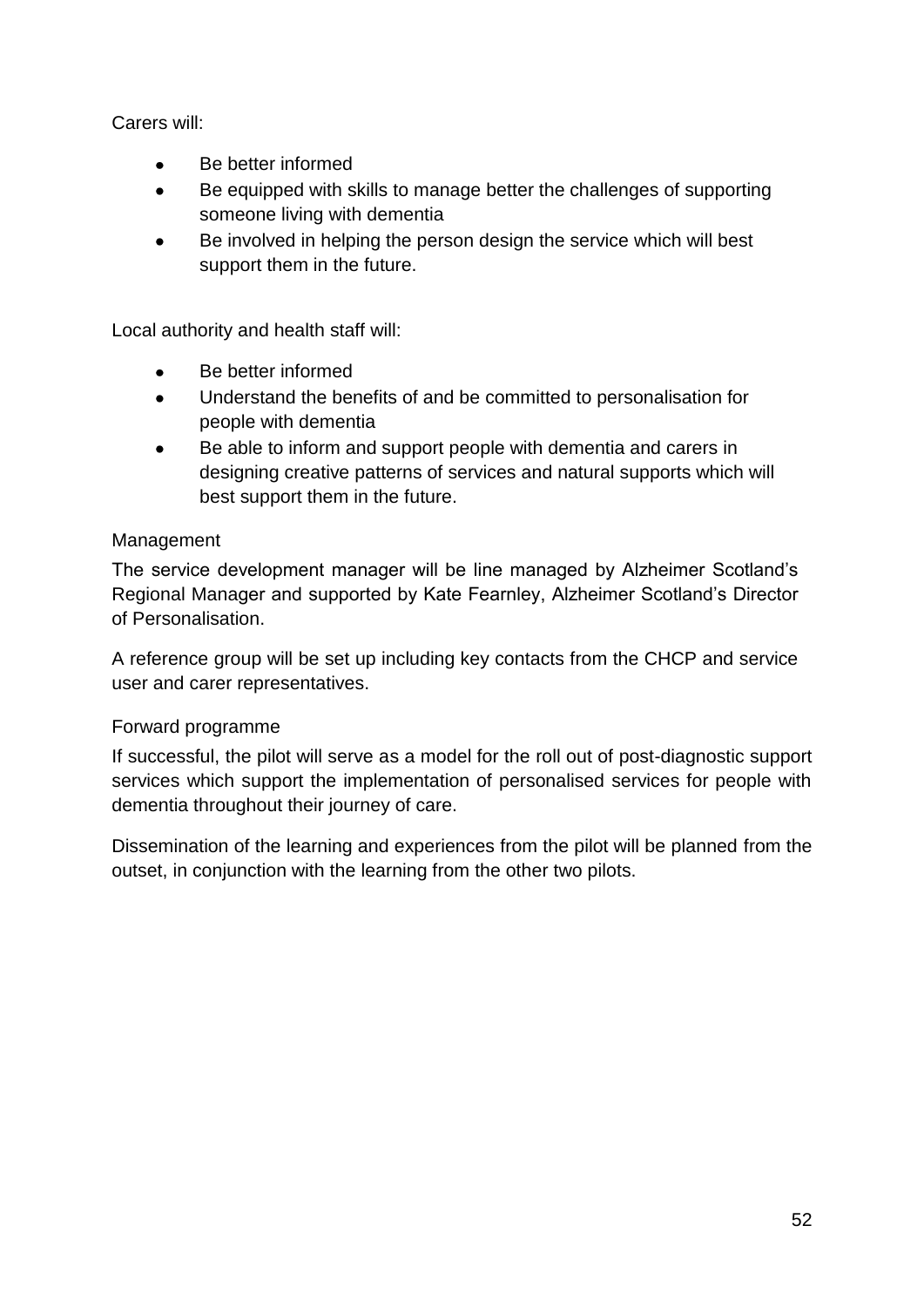# **Appendix 2: Quality of Life – AD Questionnaire**

# **QoL-AD**

 $\overline{\Gamma}$ 

(Interview Version for the person with dementia) Interviewer administer according to standard instructions.

# Circle responses.

| Poor Fair Good Excellent |
|--------------------------|
| Poor Fair Good Excellent |
| Poor Fair Good Excellent |
| Poor Fair Good Excellent |
| Poor Fair Good Excellent |
| Poor Fair Good Excellent |
| Poor Fair Good Excellent |
| Poor Fair Good Excellent |
| Poor Fair Good Excellent |
|                          |
| Poor Fair Good Excellent |
|                          |
| Poor Fair Good Excellent |
| Poor Fair Good Excellent |
| Poor Fair Good Excellent |
|                          |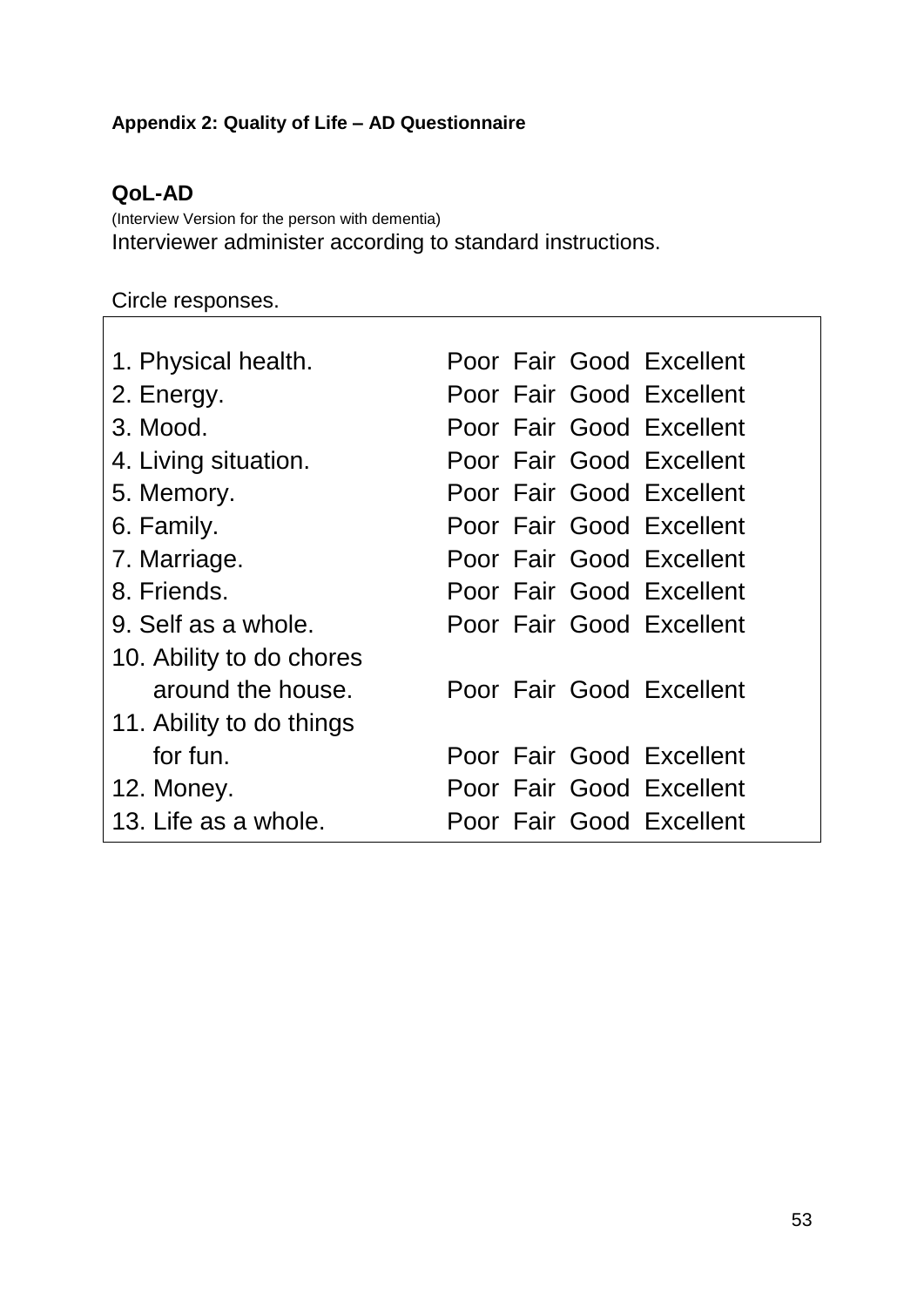## **Appendix 3: Brief COPE Questionnaire**

### Brief COPE

These items deal with ways you've been coping with the stress in your life. There are many ways to try to deal with problems. These items ask what you've been doing to cope with this one. Obviously, different people deal with things in different ways, but I'm interested in how you've tried to deal with it. Each item says something about a particular way of coping. I want to know to what extent you've been doing what the item says. How much or how frequently. Don't answer on the basis of whether it seems to be working or not—just whether or not you're doing it. Use these response choices. Try to rate each item separately in your mind from the others. Make your answers as true FOR YOU as you can.

- $1 = I$  haven't been doing this at all
- $2 =$  I've been doing this a little bit
- 3 = I've been doing this a medium amount
- $4 =$  I've been doing this a lot
- 1. I've been turning to work or other activities to take my mind off things.
- 2. I've been concentrating my efforts on doing something about the situation I'm in.
- 3. I've been saying to myself "this isn't real.".
- 4. I've been using alcohol or other drugs to make myself feel better.
- 5. I've been getting emotional support from others.
- 6. I've been giving up trying to deal with it.
- 7. I've been taking action to try to make the situation better.
- 8. I've been refusing to believe that it has happened.
- 9. I've been saying things to let my unpleasant feelings escape.
- 10. I've been getting help and advice from other people.
- 11. I've been using alcohol or other drugs to help me get through it.
- 12. I've been trying to see it in a different light, to make it seem more positive.
- 13. I've been criticizing myself.
- 14. I've been trying to come up with a strategy about what to do.
- 15. I've been getting comfort and understanding from someone.
- 16. I've been giving up the attempt to cope.
- 17. I've been looking for something good in what is happening.
- 18. I've been making jokes about it.
- 19. I've been doing something to think about it less, such as going to movies, watching TV, reading, daydreaming, sleeping, or shopping.
- 20. I've been accepting the reality of the fact that it has happened.
- 21. I've been expressing my negative feelings.
- 22. I've been trying to find comfort in my religion or spiritual beliefs.
- 23. I've been trying to get advice or help from other people about what to do.
- 24. I've been learning to live with it.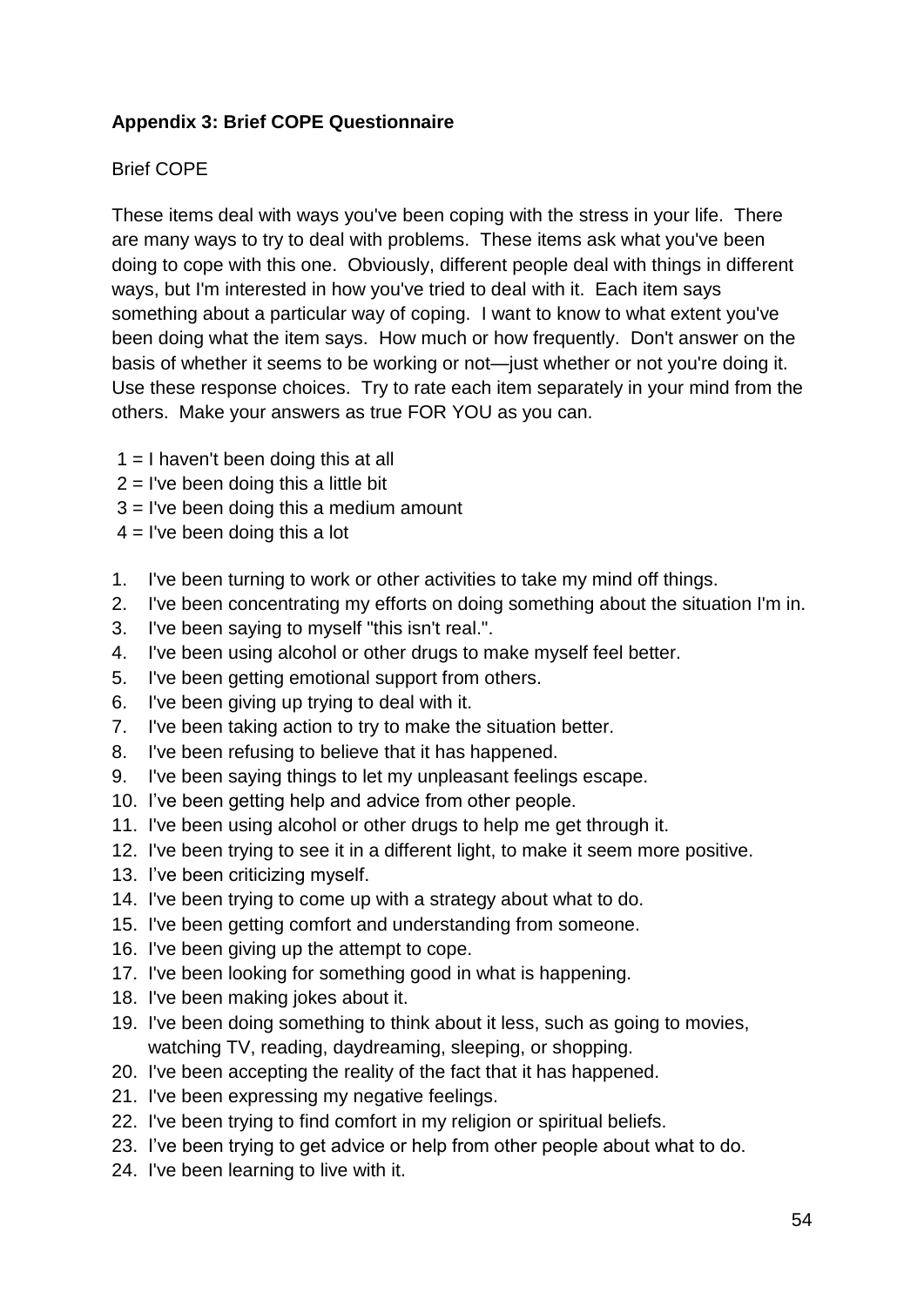- 25. I've been thinking hard about what steps to take.
- 26. I've been blaming myself for things that happened.
- 27. I've been praying or meditating.
- 28. I've been making fun of the situation.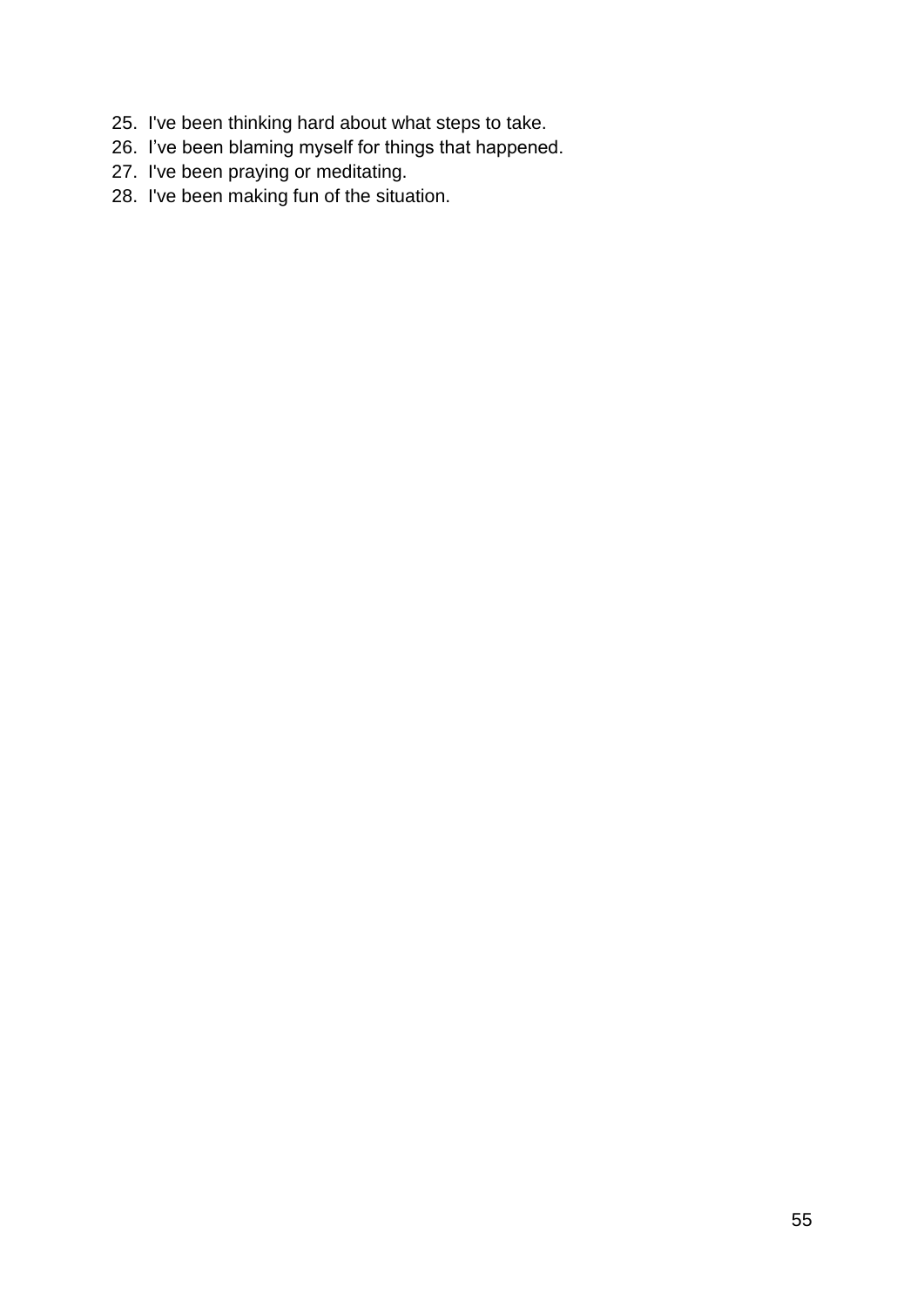## **Appendix 4: Interview topic guide for intervention group Time 1**

## *Renfrewshire and East Renfrewshire Evaluation Topic Guide – participants newly diagnosed with dementia and/or family member*

#### **Process of diagnosis**

Prompts: Who gave you the diagnosis?

Do you feel you are clear about your diagnosis?

Anything you would change about the way you received the diagnosis?

#### **Post diagnosis – contact**

Prompts: What health/social care staff have you seen since your diagnosis (GP, social worker, someone from Alz Sco)?

How often have you seen them?

Would you like to change this?

What have you discussed?

Has this been useful?

Would you like to have discussed anything else?

What?

Have you had any contact with other people who have the same diagnosis/condition as you? If so, did this help? In what ways? If not, would you like to have contact?

## **Post diagnosis – support**

Prompts: *Information* - describe. Useful, timely?

*Help/advice* from anyone since diagnosis – describe. Useful, timely?

 *Support services* – describe (benefits, services). Useful, timely?

What support would you like to have to improve your life just now? In the future?

Would you like to arrange this yourself?

Do you feel you would like help?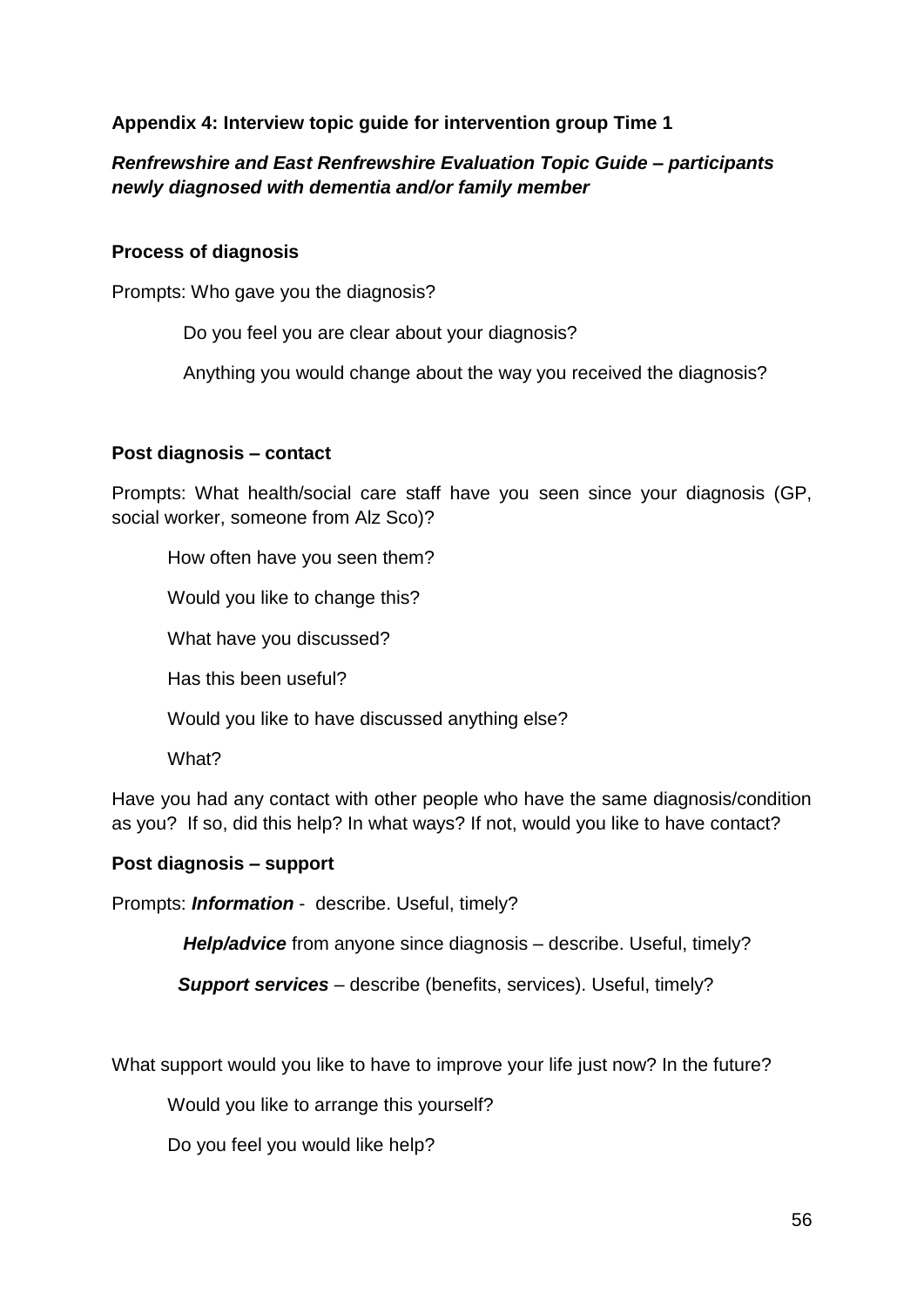Who would you like to help you to arrange support (if anyone)?

## **Post diagnosis – control**

Prompts: What would you like to be able to make decisions on? e.g. support, services, financial, advance directives, power of attorney?

At what point do you think it is important to make decisions?

Is it important for you to feel in control?

Have you had the opportunity to make your own plans for the future?

What would make this process easier for you?

What input have you had into the planning and provision of services and support you receive?

Have you had support and/or advice with this?

If so, from whom?

How useful was this?

If you needed more support in the future, who would you like to get it from?

When would you like this support?

If you were no longer able to make decisions how would you wish this to be handled?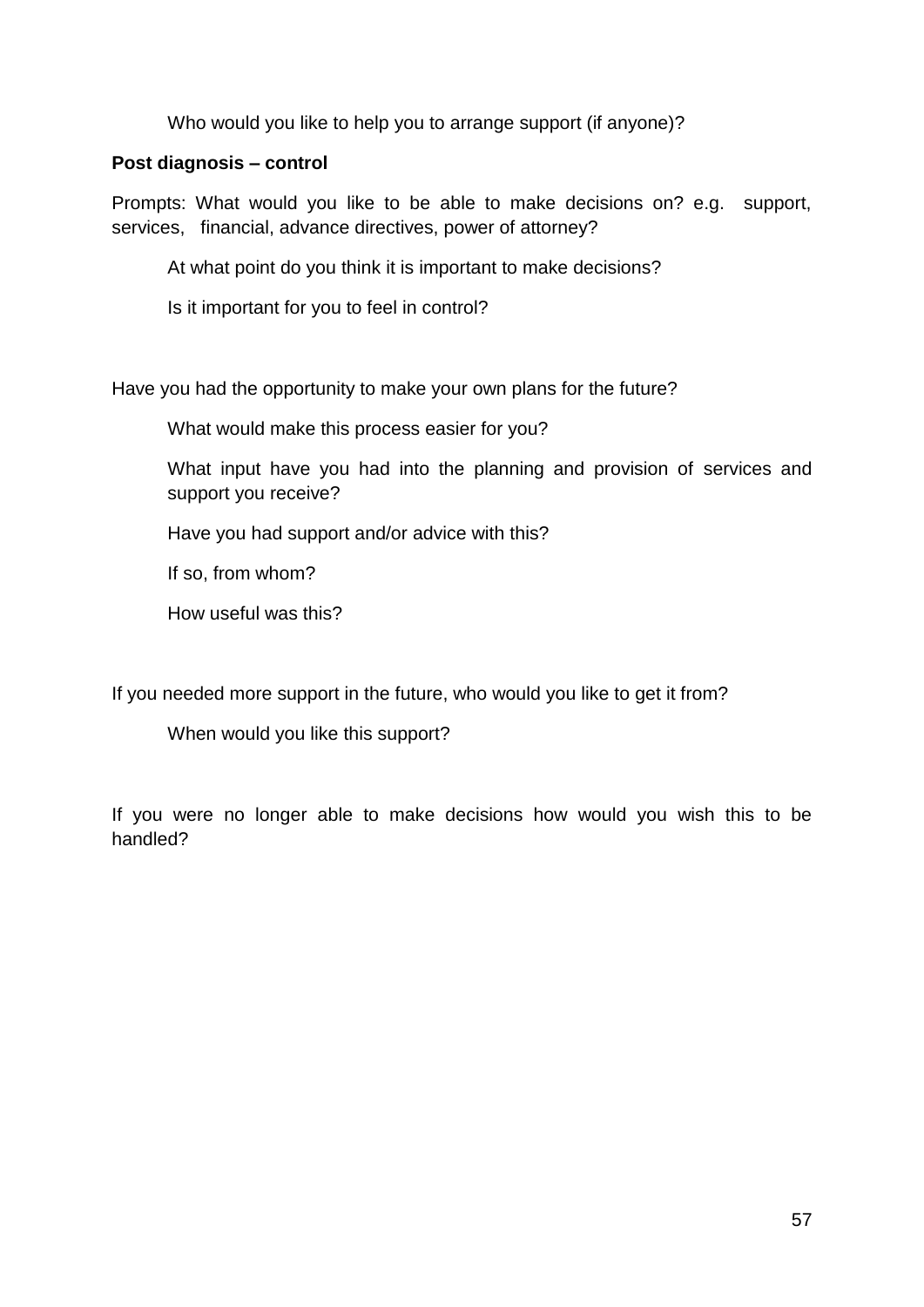## **Appendix 5: Interview topic guide for intervention group Time 2**

**1.** Update on how things are going since first visit – for person with dementia and carer.

**2.** Follow up on any previous points from first interview

**3.** Update on any intervention/support from memory clinic.

**Describe** 

Was it useful?

In relation to other interventions/support, what has been the most/least helpful?

Timely? Any changes you would like to make? Any comments?

**4.** Update on any intervention/support from other sources (informal networks, family, church etc).

Describe

Was it useful?

In relation to other interventions/support, what has been the most/least helpful?

Timely? Any changes you would like to make? Any comments?

**5.** Update on any intervention/support from project

**Describe** Was it useful?

In relation to other interventions/support, what has been the most/least helpful?

Timely? Any changes you would like to make? Any comments?

**6.** Discussion/comparison of different forms of support across the memory clinic, other networks and project.

**7.** Most participants in the first round of interviews had not thought about the future, or if they had they were not ready to discuss it or engage in any planning. We need some questions to find out whether they have been able (facilitated) to think a bit further ahead: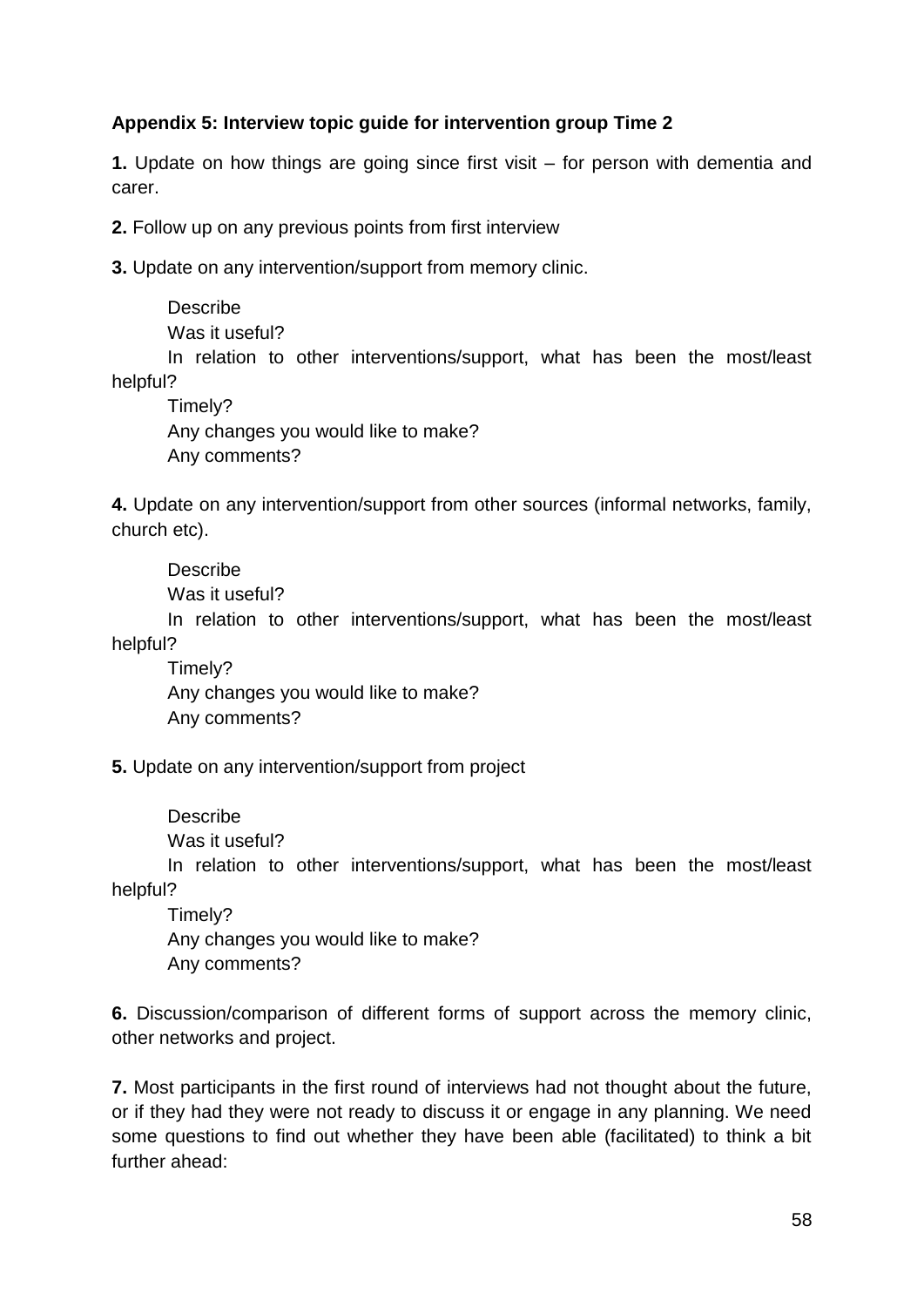The last time I was here, we spoke briefly about the future and about any plans you would want to make for the future. Have you thought any more about this?

**Prompts:** Have you had any help with this? Who from? Was it useful? Could you suggest any ways in which this could have been made easier for you? Ideally, who would you like to help you with this?

**8.** If they still haven't thought ahead – why? What would make it easier? (if they wanted to but couldn't).